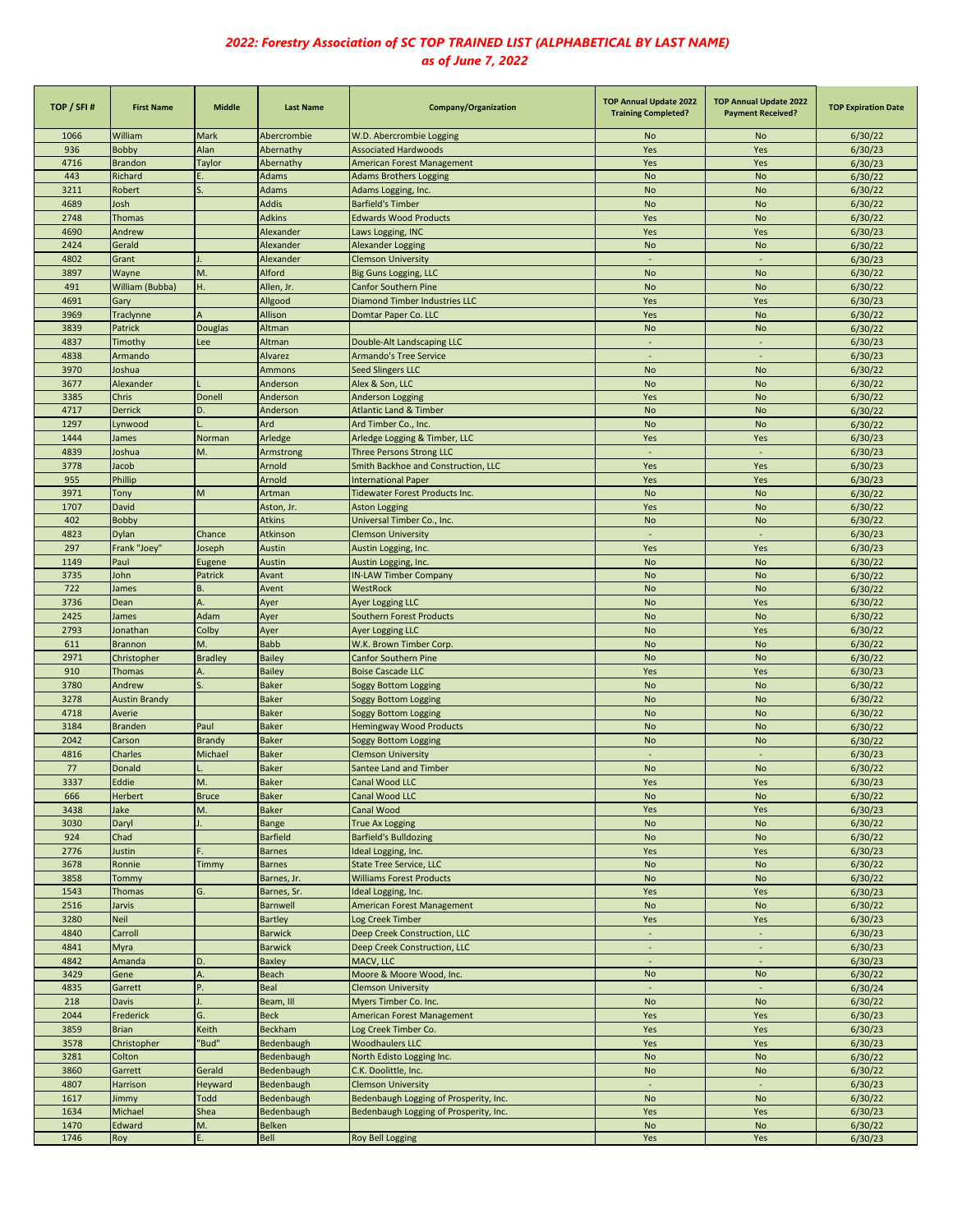| TOP / SFI#   | <b>First Name</b>                                                                                                      | <b>Middle</b>    | <b>Last Name</b>                 | Company/Organization                                     | <b>TOP Annual Update 2022</b><br><b>Training Completed?</b> | <b>TOP Annual Update 2022</b><br><b>Payment Received?</b> | <b>TOP Expiration Date</b> |
|--------------|------------------------------------------------------------------------------------------------------------------------|------------------|----------------------------------|----------------------------------------------------------|-------------------------------------------------------------|-----------------------------------------------------------|----------------------------|
| 4793         | <b>Travis</b>                                                                                                          |                  | <b>Bell</b>                      | Woodlands Unlimited, Inc.                                |                                                             |                                                           | 6/30/23                    |
| 831          | John                                                                                                                   |                  | Bell, Jr.                        | Woodlands Unlimited, Inc.                                | <b>No</b>                                                   | <b>No</b>                                                 | 6/30/22                    |
| 3282         | <b>Vincent Matthew</b>                                                                                                 | Vincent          | <b>Belton</b>                    | V.M. Timber                                              | <b>No</b>                                                   | No                                                        | 6/30/22                    |
| 1353         | Michael                                                                                                                |                  | <b>Benfield</b>                  | Michael Benfield Wood Prods.                             | Yes                                                         | Yes                                                       | 6/30/23                    |
| 1251         | David                                                                                                                  | <b>Brian</b>     | <b>Benford</b>                   | Evergreen Products, Inc.                                 | <b>No</b>                                                   | <b>No</b>                                                 | 6/30/22                    |
| 113          | lohn                                                                                                                   |                  | Benford, Jr.                     | Hemingway Wood Forest Products                           | No                                                          | No                                                        | 6/30/22                    |
| 4843         | <b>Rick</b>                                                                                                            | M.               | <b>Bennett</b>                   | <b>Bennett and Sons Logging</b>                          |                                                             |                                                           | 6/30/23                    |
| 4719         | Timmy                                                                                                                  |                  | Benton                           | Kinard Enterprises, Inc.                                 | Yes                                                         | Yes                                                       | 6/30/23                    |
| 3383         | James                                                                                                                  | Wallace          | <b>Berry</b>                     | Log Creek Timber                                         | <b>No</b>                                                   | <b>No</b>                                                 | 6/30/22                    |
| 3621<br>3972 | <b>lohn</b><br>Hunter                                                                                                  | Curtis<br>Jordan | <b>Bess</b><br><b>Bessent</b>    | <b>Franklin Logging</b><br><b>WestRock CP, LLC</b>       | <b>No</b><br>Yes                                            | <b>No</b><br><b>No</b>                                    | 6/30/22                    |
| 1629         | <b>Brad</b>                                                                                                            |                  | <b>Beverly</b>                   | <b>Bellwether Forest Products, LLC</b>                   | <b>No</b>                                                   | <b>No</b>                                                 | 6/30/22<br>6/30/22         |
| 4679         | Justin                                                                                                                 | Ray              | <b>Bickley</b>                   |                                                          | <b>No</b>                                                   | <b>No</b>                                                 | 6/30/22                    |
| 2311         | lennifer                                                                                                               |                  | <b>Birochak</b>                  | Alpha Tree Care                                          | Yes                                                         | Yes                                                       | 6/30/23                    |
| 3439         | Bryan                                                                                                                  | <b>Bruce</b>     | <b>Bishop</b>                    | <b>Southern Forest Products</b>                          | <b>No</b>                                                   | No                                                        | 6/30/22                    |
| 1455         | Danny                                                                                                                  | Leroy            | <b>Bishop</b>                    | R & D Timber Co., Inc.                                   | Yes                                                         | Yes                                                       | 6/30/23                    |
| 3212         | Heather                                                                                                                | M.               | <b>Bishop</b>                    | Clear Pond Logging, LLC                                  | Yes                                                         | <b>No</b>                                                 | 6/30/22                    |
| 3213         | Raymond                                                                                                                | Jason            | <b>Bishop</b>                    | <b>Clear Pond Logging, LLC</b>                           | Yes                                                         | No                                                        | 6/30/22                    |
| 3642         | Ryan                                                                                                                   |                  | <b>Bishop</b>                    | R&D Timber Co., Inc.                                     | Yes                                                         | Yes                                                       | 6/30/23                    |
| 2795         | William                                                                                                                | Chad             | <b>Bishop</b>                    | White Wood 3, LLC                                        | <b>No</b>                                                   | <b>No</b>                                                 | 6/30/22                    |
| 1941         | William                                                                                                                | F.               | <b>Black</b>                     | Black Land & Timber, Inc.                                | Yes                                                         | <b>No</b>                                                 | 6/30/22                    |
| 3636         | James                                                                                                                  | Jason            | Blackmon                         | Claybourn Walters Logging Co.                            | <b>No</b>                                                   | <b>No</b>                                                 | 6/30/22                    |
| 2839         | Paul                                                                                                                   | R.               | Blackwell, III                   | Marion Wood Products, Inc                                | <b>No</b>                                                   | <b>No</b>                                                 | 6/30/22                    |
| 3574         | Robert                                                                                                                 | Henry            | <b>Blair</b>                     | <b>Williams Forest Products</b>                          | <b>No</b>                                                   | <b>No</b>                                                 | 6/30/22                    |
| 3680         | Robert                                                                                                                 | Mason            | <b>Blair</b>                     | <b>Williams Forest Products</b>                          | <b>No</b>                                                   | <b>No</b>                                                 | 6/30/22                    |
| 720          | Gregg                                                                                                                  |                  | <b>Blakely</b>                   | Gregg S. Blakely Logging, Inc.                           | Yes                                                         | Yes                                                       | 6/30/23                    |
| 3841<br>4720 | John                                                                                                                   | Taylor<br>R.     | <b>Blakely</b><br><b>Blakely</b> | Greg Blakely Logging Inc.                                | Yes<br>Yes                                                  | Yes                                                       | 6/30/23<br>6/30/23         |
| 3342         | <b>Trevor</b><br>David                                                                                                 | Henderson        | Blanton                          | <b>Gary McClam Logging</b><br><b>Camp Creek Forestry</b> | <b>No</b>                                                   | Yes<br><b>No</b>                                          | 6/30/22                    |
| 3838         | Dana                                                                                                                   |                  | <b>Bloome</b>                    | <b>Family Tree Forestry</b>                              | <b>No</b>                                                   | <b>No</b>                                                 | 6/30/22                    |
| 1254         | Larry                                                                                                                  | Rogers           | Bloome, Jr.                      | D & L Logging                                            | <b>No</b>                                                   | No                                                        | 6/30/22                    |
| 4765         | Michael                                                                                                                | А.               | Boan, Jr.                        | <b>JBC Logging</b>                                       | $\sim$                                                      | $\sim$                                                    | 6/30/23                    |
| 1005         | <b>Billy</b>                                                                                                           |                  | <b>Bodiford</b>                  | S.M. Bodiford & Sons Logging                             | <b>No</b>                                                   | No                                                        | 6/30/22                    |
| 76           | Scott                                                                                                                  | A.               | <b>Bodiford</b>                  | <b>Resource Management Service</b>                       | <b>No</b>                                                   | No                                                        | 6/30/22                    |
| 3579         | Marvin                                                                                                                 | Lee              | <b>Boler</b>                     | <b>Boler Logging</b>                                     | Yes                                                         | No                                                        | 6/30/22                    |
| 2191         | <b>Emmette</b>                                                                                                         | Scott            | <b>Bolin</b>                     | <b>Bolin Timber Products</b>                             | <b>No</b>                                                   | No                                                        | 6/30/22                    |
| 1003         | Jonathan                                                                                                               |                  | <b>Boling</b>                    | <b>Kingstree Forest Products</b>                         | Yes                                                         | Yes                                                       | 6/30/23                    |
| 4844         | Harrison                                                                                                               | Grady            | <b>Bolton</b>                    | <b>American Forest Management</b>                        | $\overline{\phantom{a}}$                                    | $\overline{\phantom{a}}$                                  | 6/30/23                    |
| 75           | James                                                                                                                  | Everette         | <b>Bootle</b>                    | Bootle Logging Co., Inc.                                 | Yes                                                         | Yes                                                       | 6/30/23                    |
| 3898         | Paul                                                                                                                   |                  | <b>Bostick</b>                   | Louie Oscar Logging                                      | Yes                                                         | Yes                                                       | 6/30/23                    |
| 3074         | Samuel                                                                                                                 | Kent             | Bowen                            | Long Cane Logging Inc.                                   | <b>No</b>                                                   | No                                                        | 6/30/22                    |
| 4766         | Marshall                                                                                                               |                  | <b>Bowers</b>                    | <b>Bellwether Forest Products</b>                        |                                                             |                                                           | 6/30/23                    |
| 1571         | Michael                                                                                                                | P.               | <b>Bowers</b>                    | <b>Specialty Logging</b>                                 | Yes                                                         | Yes                                                       | 6/30/23                    |
| 1315         | <b>Willis</b>                                                                                                          | Anthony          | <b>Bowers</b>                    | <b>Bowers Timber Company, LLC</b>                        | <b>No</b>                                                   | <b>No</b>                                                 | 6/30/22                    |
| 4721         | <b>Bentley</b>                                                                                                         |                  | Bowman                           | Beech Island Timber & Construction, Inc.                 | Yes                                                         | Yes                                                       | 6/30/23                    |
| 4722<br>3738 | Hugh                                                                                                                   | Lee<br>O.        | <b>Boykin</b>                    | <b>HB Trucking Land Clearing</b>                         | <b>No</b>                                                   | <b>No</b><br><b>No</b>                                    | 6/30/22<br>6/30/22         |
| 3973         | James<br>Vincent                                                                                                       | D.               | <b>Boyte</b><br><b>Bradshaw</b>  | Joe's Services, LLC<br>Weyerhaeuser                      | No<br>No                                                    | No                                                        | 6/30/22                    |
| 3967         | Kyle                                                                                                                   | Matthew          | <b>Brandon</b>                   | <b>Hemingway Wood Forest Products</b>                    | <b>No</b>                                                   | <b>No</b>                                                 | 6/30/22                    |
| 3193         | Shaun                                                                                                                  |                  | <b>Brandt</b>                    | <b>Brandt Forest Products</b>                            | No                                                          | No                                                        | 6/30/22                    |
| 2413         | Gary                                                                                                                   |                  | <b>Branham</b>                   | <b>Almond Forest Products</b>                            | No                                                          | No                                                        | 6/30/22                    |
| 4767         | Kenneth                                                                                                                |                  | Branham, Jr.                     | <b>KBJ Logging</b>                                       | ÷,                                                          | ÷.                                                        | 6/30/23                    |
| 3643         | Shane                                                                                                                  |                  | <b>Brant</b>                     | <b>Brant Logging</b>                                     | No                                                          | No                                                        | 6/30/22                    |
| 3078         | Andrew                                                                                                                 | D.               | <b>Branton</b>                   | Ashley River Lumber Co., Inc (Closed)                    | No                                                          | No                                                        | 6/30/22                    |
| 3740         | Andrew                                                                                                                 | G.               | <b>Bridgman</b>                  | <b>Bridgman Logging</b>                                  | No                                                          | No                                                        | 6/30/22                    |
| 3132         | <eith< td=""><td></td><td><b>Britt</b></td><td>Keith Britt Trucking</td><td>No</td><td>No</td><td>6/30/22</td></eith<> |                  | <b>Britt</b>                     | Keith Britt Trucking                                     | No                                                          | No                                                        | 6/30/22                    |
| 1942         | Everette                                                                                                               |                  | <b>Britton</b>                   | <b>Britton Logging</b>                                   | No                                                          | No                                                        | 6/30/22                    |
| 365          | lames                                                                                                                  |                  | <b>Britton</b>                   | <b>Britton Logging</b>                                   | No                                                          | No                                                        | 6/30/22                    |
| 3236         | Leonard                                                                                                                |                  | <b>Britton</b>                   | Britton Logging, Inc.                                    | <b>No</b>                                                   | <b>No</b>                                                 | 6/30/22                    |
| 4692         | Ronald                                                                                                                 |                  | <b>Britton</b>                   | T & D Logging, Inc.                                      | Yes                                                         | Yes                                                       | 6/30/23                    |
| 2601         | Alan                                                                                                                   |                  | Brockington                      | <b>Cross Creek Timber</b>                                | No                                                          | No                                                        | 6/30/22                    |
| 2796         | Rudolph                                                                                                                |                  | <b>Brooks</b>                    | <b>Brooks Bros. Logging</b>                              | No                                                          | No                                                        | 6/30/22                    |
| 3005         | Don                                                                                                                    | <b>Rickey</b>    | <b>Broom</b>                     | Durham's Hardwoods                                       | Yes                                                         | Yes                                                       | 6/30/23                    |
| 3545         | Arthur                                                                                                                 |                  | <b>Brown</b>                     | Arthur Brown Logging                                     | Yes                                                         | Yes                                                       | 6/30/23                    |
| 546          | Chad                                                                                                                   | 0.               | <b>Brown</b>                     | Mt. Bethel Logging, Inc.                                 | No                                                          | No                                                        | 6/30/22                    |
| 3683         | Jim                                                                                                                    |                  | Brown                            | <b>Evergreen Packaging</b>                               | Yes                                                         | Yes<br>No                                                 | 6/30/23                    |
| 3080<br>2392 | Rodell<br>Timothy                                                                                                      | 0.               | Brown<br>Brown                   | <b>Rhoden Forest Products</b><br>Ard Timber Co., Inc.    | No<br>No                                                    | No                                                        | 6/30/22<br>6/30/22         |
| 1386         | <b>Travis</b>                                                                                                          |                  | Brown                            | <b>Browntown Forest Products</b>                         | Yes                                                         | Yes                                                       | 6/30/23                    |
| 48           | William                                                                                                                | Clyde            | Brown                            | Mt. Bethel Logging, Inc.                                 | No                                                          | No                                                        | 6/30/22                    |
| 1054         | Donnie                                                                                                                 | Α.               | Brown, Jr.                       | Timber Resources, Inc.                                   | No                                                          | No                                                        | 6/30/22                    |
| 3388         | loe                                                                                                                    | Nathan           | Brown, Jr.                       | Joe Brown Logging                                        | Yes                                                         | Yes                                                       | 6/30/23                    |
| 1039         | loe                                                                                                                    | Nathan           | Brown, Sr.                       | Joe Brown Logging                                        | Yes                                                         | Yes                                                       | 6/30/23                    |
| 3782         | <b>Stiles</b>                                                                                                          | Harrison         | <b>Brunson</b>                   | I. Crawford Logging, Inc.                                | No                                                          | No                                                        | 6/30/22                    |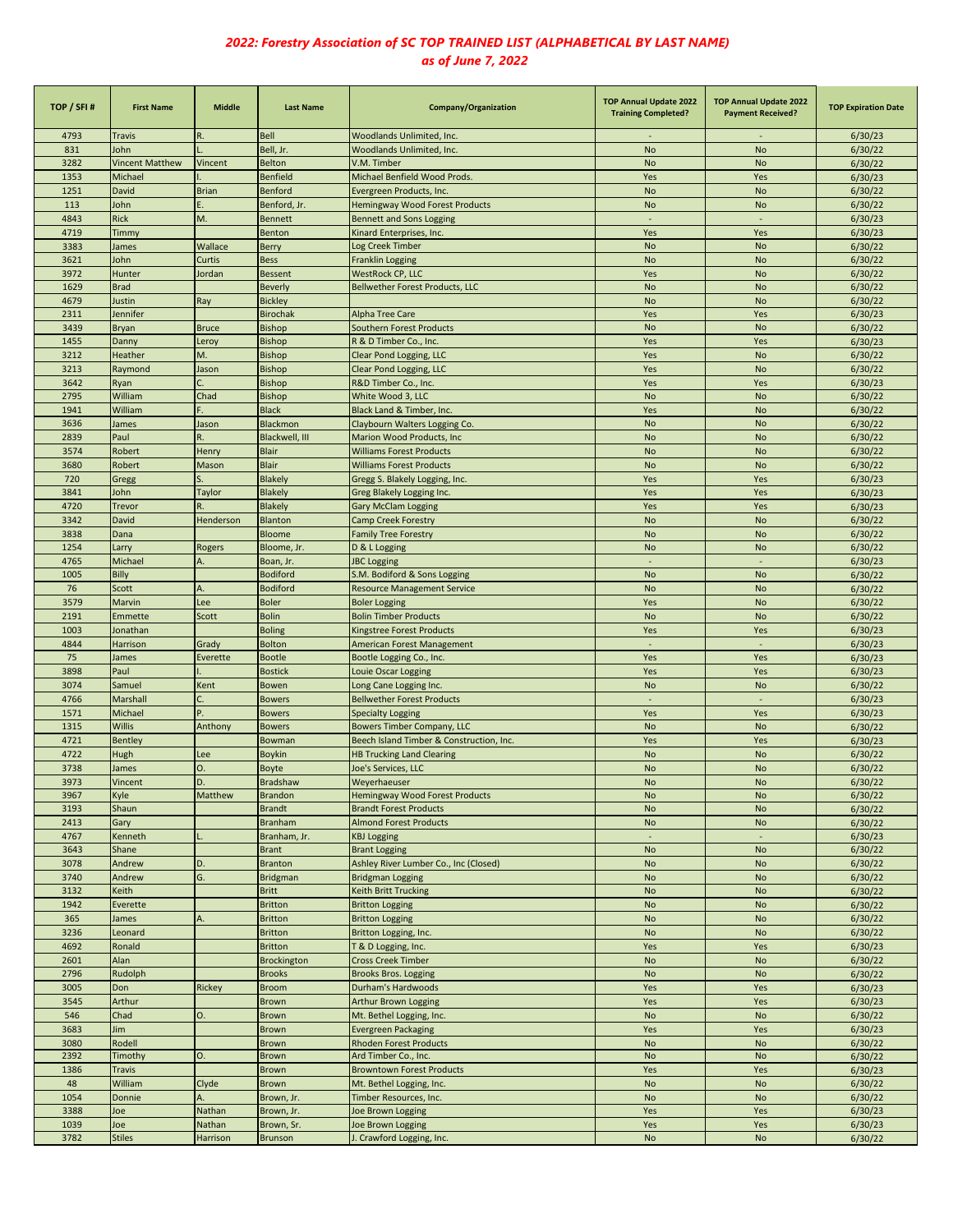| TOP / SFI#     | <b>First Name</b> | <b>Middle</b>  | <b>Last Name</b> | Company/Organization                  | <b>TOP Annual Update 2022</b><br><b>Training Completed?</b> | <b>TOP Annual Update 2022</b><br><b>Payment Received?</b> | <b>TOP Expiration Date</b> |
|----------------|-------------------|----------------|------------------|---------------------------------------|-------------------------------------------------------------|-----------------------------------------------------------|----------------------------|
| 3685           | Roger             |                | <b>Bryan</b>     | Log Creek Timber Co.                  | Yes                                                         | Yes                                                       | 6/30/23                    |
| $\overline{2}$ | Edward            | Jay            | <b>Bryant</b>    | E. J. Bryant Logging Co., Inc.        | Yes                                                         | No                                                        | 6/30/22                    |
| 2221           | Carl              |                | <b>Bryson</b>    | Carl Bryson & Sons, Inc.              | <b>No</b>                                                   | <b>No</b>                                                 | 6/30/22                    |
| 4008           | Dakota            |                | <b>Bryson</b>    | Carl Bryson & Sons, Inc.              | <b>No</b>                                                   | <b>No</b>                                                 | 6/30/22                    |
| 4693           | Ronnie            |                | <b>Buff</b>      | <b>Rocky Grove Timber LLC</b>         | Yes                                                         | Yes                                                       | 6/30/23                    |
| 3842           | William "Gus"     | А.             | <b>Burbage</b>   | WestRock                              | Yes                                                         | <b>No</b>                                                 | 6/30/22                    |
| 718            | Joel              | W.             | <b>Burgess</b>   | Weyerhaeuser                          | <b>No</b>                                                   | <b>No</b>                                                 | 6/30/22                    |
| 1839           | <b>Russell</b>    | W.             | <b>Burrell</b>   | B&D Logging, Inc.                     | Yes                                                         | Yes                                                       | 6/30/23                    |
| 609            | Gary              |                | <b>Burton</b>    | Tugaloo Wood Co.                      | <b>No</b>                                                   | <b>No</b>                                                 | 6/30/22                    |
| 2268           | Tracy             | Alan           | <b>Burttram</b>  | <b>Canfor Southern Pine</b>           | <b>No</b>                                                   | <b>No</b>                                                 | 6/30/22                    |
| 338            | Robert            |                | <b>Bush</b>      | <b>Bethlehem Timber</b>               | <b>No</b>                                                   | <b>No</b>                                                 | 6/30/22                    |
| 1445           | Matthew           | H.             | <b>Buzhardt</b>  | Ridge Lumber, Inc.                    | <b>No</b>                                                   | <b>No</b>                                                 | 6/30/22                    |
| 3900           | Kenneth           | C.             | <b>Byars</b>     | <b>SC Forestry Commission</b>         | Yes                                                         | <b>No</b>                                                 | 6/30/22                    |
| 3783           | Anthony           | Tyler          | <b>Byers</b>     | Coastal Cutters Inc.                  | Yes                                                         | Yes                                                       | 6/30/23                    |
| 3194           | Chris             | W.             | Byrd             | Canal Wood, LLC                       | <b>No</b>                                                   | <b>No</b>                                                 | 6/30/22                    |
| 3153           | <b>Brian</b>      |                | Cagle            | <b>JBC</b> Logging Inc.               | <b>No</b>                                                   | <b>No</b>                                                 | 6/30/22                    |
| 3843           | Jay               | н.             | Cagle            | <b>Cagle Brothers Logging</b>         | <b>No</b>                                                   | <b>No</b>                                                 | 6/30/22                    |
| 3742           | Justin            |                | Cagle            | <b>Cagle Brothers Logging</b>         | <b>No</b>                                                   | <b>No</b>                                                 | 6/30/22                    |
| 2535           | Ronald            | Wayne          | Cagle            | Cagle Brothers Logging, Inc.          | <b>No</b>                                                   | <b>No</b>                                                 | 6/30/22                    |
| 2976           | James             | <b>Russell</b> | Cain             |                                       | <b>No</b>                                                   | <b>No</b>                                                 |                            |
|                |                   |                |                  | Orangeburg Timber, LLC                |                                                             |                                                           | 6/30/22                    |
| 820            | Richard           |                | Cain             | Georgia-Pacific, LLC                  | <b>No</b>                                                   | <b>No</b>                                                 | 6/30/22                    |
| 3901           | Ken               |                | Caldwell         | <b>Boise Cascade</b>                  | Yes                                                         | Yes                                                       | 6/30/23                    |
| 3743           | Sammy             | А.             | Callaham         | Callaham Farm & Timber                | <b>No</b>                                                   | <b>No</b>                                                 | 6/30/22                    |
| 4788           | <b>Derek</b>      |                | Cammon           | <b>Bellwether Forest Products</b>     | ÷.                                                          | $\omega$                                                  | 6/30/23                    |
| 2536           | Mitch             |                | Campbell         | <b>Campbell Forest Products, LLC</b>  | Yes                                                         | No                                                        | 6/30/22                    |
| 3238           | Robert            |                | Campbell         | <b>Shaw Creek Timber</b>              | <b>No</b>                                                   | No                                                        | 6/30/22                    |
| 4768           | Donald            |                | Cannon           | Southern Land Services, LLC           | ٠                                                           | ÷,                                                        | 6/30/23                    |
| 364            | <b>Bruce</b>      |                | Cantley          | B.A.C. Chipping, Inc.                 | Yes                                                         | Yes                                                       | 6/30/23                    |
| 4694           | Joe               |                | Cantley          | <b>Joe Cantley Logging</b>            | <b>No</b>                                                   | <b>No</b>                                                 | 6/30/22                    |
| 4769           | Joey              | G.             | Cantley          | Joe Cantley Logging                   |                                                             |                                                           | 6/30/23                    |
| 3633           | Jordan            | B.             | Cantley          | <b>BAC Chipping</b>                   | Yes                                                         | Yes                                                       | 6/30/23                    |
| 662            | Roger             | Ē.             | Cantley          | Smith Logging, Inc.                   | Yes                                                         | Yes                                                       | 6/30/23                    |
| 3201           | Harley            | Frank          | Capps, III       | Mountain Valley Logging LLC           | <b>No</b>                                                   | <b>No</b>                                                 | 6/30/22                    |
| 1784           | <b>Noble</b>      | Ĥ.             | Capps, Jr.       | Noble H. Capps Jr. Logging, Inc.      | Yes                                                         | Yes                                                       | 6/30/23                    |
| 3034           | Jason             | Spencer        | Carraway         | Hemingway Wood Forest Products        | <b>No</b>                                                   | <b>No</b>                                                 | 6/30/22                    |
| 4770           | Riley             |                | Carroll          | <b>Carroll Logging LLC</b>            | $\sim$                                                      | $\sim$                                                    | 6/30/23                    |
| 4695           | Drayton           | Perry          | Carson           | <b>Ferguson Forest Products</b>       | <b>No</b>                                                   | <b>No</b>                                                 | 6/30/22                    |
| 128            | Jeffrey           |                | Carson           | Collum's Lumber Products, LLC         | <b>No</b>                                                   | No                                                        | 6/30/22                    |
| 3274           | Allen             |                | Carter           | <b>Carter Logging</b>                 | <b>No</b>                                                   | <b>No</b>                                                 | 6/30/22                    |
| 3441           | Jonathan          | Michael        | Carter           | Carter Logging, Inc.                  | <b>No</b>                                                   | No                                                        | 6/30/22                    |
| 3626           | Josh              | W.             | Carter           | I. Carter Logging, Inc.               | <b>No</b>                                                   | <b>No</b>                                                 | 6/30/22                    |
| 4560           | Sarah             | M.             | Carter           |                                       | <b>No</b>                                                   | <b>No</b>                                                 | 6/30/22                    |
| 4806           | <b>Shelton</b>    | Francis        | Carter           | <b>Clemson University</b>             | $\sim$                                                      | $\sim$                                                    | 6/30/23                    |
| 147            | Timothy           | А              | Carter           | <b>TAC Logging</b>                    | Yes                                                         | Yes                                                       | 6/30/23                    |
| 420            | William           | Mitchell       | Carter           | <b>Carter Brothers Logging</b>        | Yes                                                         | Yes                                                       | 6/30/23                    |
| 3285           | William           |                | Carter           | Carter Wood Waste Grinding, LLC       | Yes                                                         | <b>No</b>                                                 | 6/30/22                    |
|                |                   |                |                  |                                       | Yes                                                         | <b>No</b>                                                 |                            |
| 2225           | Jerry             |                | Carter           | John Smith Jr. Logging, Inc.          |                                                             |                                                           | 6/30/22                    |
| 818            | Richard           | Lee            | Carter, Jr.      | Carter Logging, Inc.                  | No.                                                         | <b>No</b>                                                 | 6/30/22<br>6/30/23         |
| 3584           | Timothy           |                | Carter, Jr.      | TAC Logging, Inc.                     | Yes                                                         | Yes                                                       |                            |
| 3687           | David             | W.             | Casselman        | Casselman Land & Timber               | <b>No</b>                                                   | <b>No</b>                                                 | 6/30/22                    |
| 3006           | Timothy           |                | Castelloe        | Rango Williams Logging                | No                                                          | No                                                        | 6/30/22                    |
| 323            | David             |                | Castle           | <b>B&amp;K Forest Products</b>        | Yes                                                         | No                                                        | 6/30/22                    |
| 2455           | William           |                | Caulder          | White Oak Forest Management           | <b>No</b>                                                   | <b>No</b>                                                 | 6/30/22                    |
| 4566           | James             | Cody           | Chambers         |                                       | <b>No</b>                                                   | <b>No</b>                                                 | 6/30/22                    |
| 2977           | Rodney            | W.             | Chandler         | American Forest Management            | Yes                                                         | <b>No</b>                                                 | 6/30/22                    |
| 4764           | <b>Trevor</b>     |                | Chaney           | Chaney Logging, Inc.                  | No                                                          | No                                                        | 6/30/22                    |
| 704            | Joseph (Jody)     | W.             | Chaney, Jr.      | New Indy Containerboard               | <b>No</b>                                                   | <b>No</b>                                                 | 6/30/22                    |
| 2876           | <b>Tyler</b>      |                | Chaplin          | Carolina Land & Timber, Inc.          | <b>No</b>                                                   | <b>No</b>                                                 | 6/30/22                    |
| 2471           | Rickey            |                | Chapman          | Chapman Timber, Inc.                  | Yes                                                         | <b>No</b>                                                 | 6/30/22                    |
| 2195           | William           |                | Chapman          | Chapman Timber, Inc.                  | Yes                                                         | Yes                                                       | 6/30/23                    |
| 2918           | Earl (Trey)       | Kenneth        | Charpia, III     | <b>Charpia Timber &amp; Trucking</b>  | No                                                          | No                                                        | 6/30/22                    |
| 1407           | Dennis            | N.             | Chassereau       | <b>Seckinger Forest Products</b>      | Yes                                                         | Yes                                                       | 6/30/23                    |
| 921            | Donald            |                | Chastain         | <b>Compass South Land Sales</b>       | No                                                          | No                                                        | 6/30/22                    |
| 4561           | George            | Ethan          | Chastain         |                                       | Yes                                                         | Yes                                                       | 6/30/23                    |
| 4845           | David             | Wesley         | Chastie          | Brown Chapel Logging, LLC             | $\sim$                                                      |                                                           | 6/30/23                    |
| 3631           | Allyson           | Michelle       | Chavis           | <b>Meadowfarms Timber</b>             | Yes                                                         | Yes                                                       | 6/30/23                    |
| 3630           | Roy               |                | Chavis           | <b>Meadowfarms Timber</b>             | Yes                                                         | Yes                                                       | 6/30/23                    |
| 3786           | Dwight            |                | Chavis, Jr.      | Log Creek Timber Co.                  | Yes                                                         | Yes                                                       | 6/30/23                    |
| 3746           | John              | Wes            | Cheatham, III    | <b>Bellwether Forest Products</b>     | No                                                          | No                                                        | 6/30/22                    |
| 898            | Allen             |                | Chewning         | Red Hill Logging                      | <b>No</b>                                                   | <b>No</b>                                                 | 6/30/22                    |
| 3902           | Rusty             | W.             | Childers         | <b>Bellwether Forest Products</b>     | No                                                          | <b>No</b>                                                 | 6/30/22                    |
| 4723           | <b>Austin</b>     |                | Chilton          | C and C Concrete                      | No                                                          | No                                                        | 6/30/22                    |
| 1237           | <b>Barney</b>     |                | Chitwood         | Chitwood Logging, Inc.                | No                                                          | $\mathsf{No}$                                             | 6/30/22                    |
| 1406           | Paul              | "Eddie"        | Christian        | Ashley River Lumber Co., Inc (Closed) | No                                                          | <b>No</b>                                                 | 6/30/22                    |
|                |                   |                |                  |                                       |                                                             |                                                           |                            |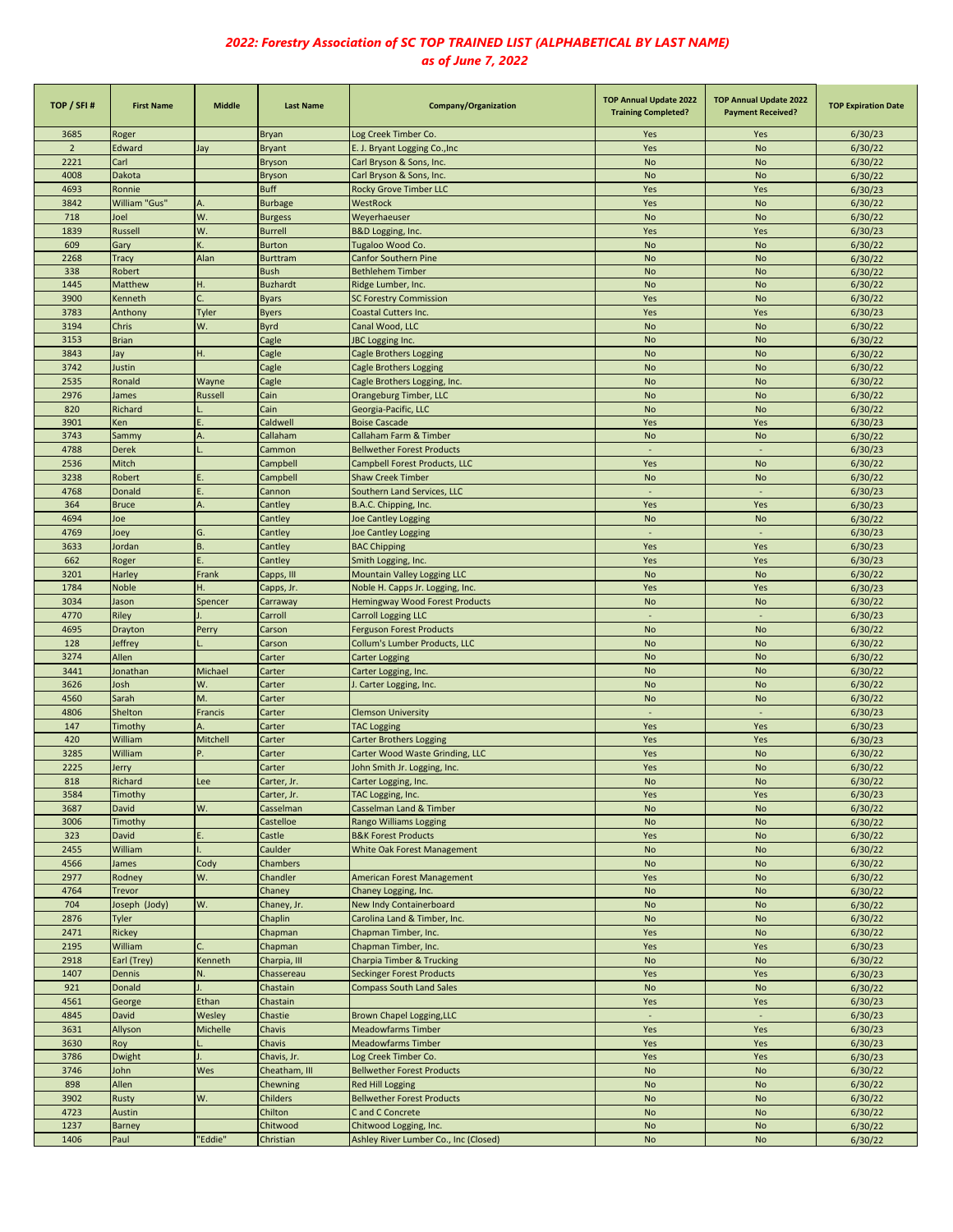| TOP / SFI#   | <b>First Name</b>     | <b>Middle</b>            | <b>Last Name</b>     | Company/Organization                                         | <b>TOP Annual Update 2022</b><br><b>Training Completed?</b> | <b>TOP Annual Update 2022</b><br><b>Payment Received?</b> | <b>TOP Expiration Date</b> |
|--------------|-----------------------|--------------------------|----------------------|--------------------------------------------------------------|-------------------------------------------------------------|-----------------------------------------------------------|----------------------------|
| 4724         | <b>Brandon</b>        | Matthew                  | Clark                | Clark's Logging LLC                                          | No                                                          | No                                                        | 6/30/22                    |
| 4846         | Justin                | Tyler                    | Clark                | Clark's Logging, LLC                                         |                                                             |                                                           | 6/30/23                    |
| 3133         | Avery                 |                          | Cleland              | Cleland Site Prep, Inc.                                      | <b>No</b>                                                   | Yes                                                       | 6/30/22                    |
| 1814         | Chris                 |                          | Cleland              | Cleland Site Prep, Inc.                                      | Yes                                                         | Yes                                                       | 6/30/23                    |
| 904          | Kim                   |                          | Clemons              | Canal Wood                                                   | <b>No</b>                                                   | No                                                        | 6/30/22                    |
| 4771         | Joseph                | Kyle                     | Cockrell             | American Forest Management                                   |                                                             |                                                           | 6/30/23                    |
| 4772         | Steven                | P.                       | Cockrell             | American Forest Management                                   |                                                             |                                                           | 6/30/23                    |
| 4725         | Odell                 |                          | Cody<br>Coker        | Cody's Clearing and Grading                                  | <b>No</b>                                                   | <b>No</b>                                                 | 6/30/22                    |
| 3083<br>3288 | Samuel<br>William     | <b>Hollis</b><br>Dickson | Coleman              | South Carolina Pole & Piling                                 | <b>No</b><br><b>No</b>                                      | <b>No</b><br><b>No</b>                                    | 6/30/22<br>6/30/22         |
| 2478         | Mosely                | Clem                     | Coleman, III         | <b>Coleman Brothers Logging</b><br>Pee Dee Forestry Services | Yes                                                         | Yes                                                       | 6/30/23                    |
| 3788         | David                 |                          | Collins              | <b>D&amp;C Logging LLC</b>                                   | <b>No</b>                                                   | No                                                        | 6/30/22                    |
| 4773         | Justin                |                          | Collins              | H. Woods Forest Production                                   |                                                             |                                                           | 6/30/23                    |
| 2427         | Darrell               | Glen                     | Comer                | Darrell's Backhoe Service                                    | <b>No</b>                                                   | <b>No</b>                                                 | 6/30/22                    |
| 413          | James                 | M.                       | Comer                | <b>JMC Logging</b>                                           | <b>No</b>                                                   | No                                                        | 6/30/22                    |
| 1663         | Jackie                |                          | Comer, Sr.           | Comer Logging, LLC                                           | <b>No</b>                                                   | No                                                        | 6/30/22                    |
| 558          | leffrey               | W.                       | Cone                 | Cone & Sons Logging                                          | <b>No</b>                                                   | No                                                        | 6/30/22                    |
| 535          | John                  | H.                       | Cone                 | Cone Logging Corp.                                           | <b>No</b>                                                   | <b>No</b>                                                 | 6/30/22                    |
| 293          | James                 | Larry                    | Connelly             | Three Gen Inc.                                               | <b>No</b>                                                   | No                                                        | 6/30/22                    |
| 3976         | Jared                 | Dwayne                   | Constantine          | Marcinak Construction Co., Inc.                              | <b>No</b>                                                   | No                                                        | 6/30/22                    |
| 3155         | Joseph                |                          | Coogler              | Coogler Construction, Inc.                                   | <b>No</b>                                                   | No                                                        | 6/30/22                    |
| 3085         | Jason                 | Maxie                    | Cook                 | Down South Forest Products LLC                               | <b>No</b>                                                   | <b>No</b>                                                 | 6/30/22                    |
| 3241         | Mark                  | Andrew                   | Cooper               | Southern Pines Land & Timber                                 | <b>No</b>                                                   | <b>No</b>                                                 | 6/30/22                    |
| 3644         | Wesley                | Kenneth                  | Cope                 | <b>Wilridge Forestry</b>                                     | Yes                                                         | Yes                                                       | 6/30/23                    |
| 1865         | Benjamin              | B.                       | Copeland             | Collum's Lumber Products, LLC                                | Yes                                                         | Yes                                                       | 6/30/23                    |
| 4819<br>2354 | William               | W.                       | Corbett<br>Couch     | <b>Clemson University</b><br>Jerry Couch Logging LLC         | <b>No</b>                                                   | <b>No</b>                                                 | 6/30/23<br>6/30/22         |
| 3442         | Jerry<br><b>Brian</b> | Michael                  | Council              | <b>West Fraser</b>                                           | <b>No</b>                                                   | No                                                        | 6/30/22                    |
| 3645         | John                  |                          | Covington            | Tracy's Logging, LLC                                         | <b>No</b>                                                   | <b>No</b>                                                 | 6/30/22                    |
| 4696         | Joel                  |                          | Cox                  | <b>Forestry Unlimited</b>                                    | <b>No</b>                                                   | <b>No</b>                                                 | 6/30/22                    |
| 4671         | Noah                  | Blanton                  | Cox                  |                                                              | <b>No</b>                                                   | <b>No</b>                                                 | 6/30/22                    |
| 3060         | David                 | Wesley                   | Cox, III             | Ideal Logging, Inc.                                          | Yes                                                         | Yes                                                       | 6/30/23                    |
| 634          | David                 | Wesley                   | Cox, Jr.             | Ideal Logging, Inc.                                          | Yes                                                         | Yes                                                       | 6/30/23                    |
| 1790         | Gary                  | Wayne                    | Craine               | Long Cane Logging Inc.                                       | <b>No</b>                                                   | <b>No</b>                                                 | 6/30/22                    |
| 2182         | William               | Earl                     | Craine               | William Earl Craine Logging                                  | Yes                                                         | No                                                        | 6/30/22                    |
| 3550         | Alden                 |                          | Crapps               | <b>Bellwether Forest Products</b>                            | <b>No</b>                                                   | <b>No</b>                                                 | 6/30/22                    |
| 4697         | Marvin                | Ryan                     | Crapse               | <b>Ferguson Forest Products</b>                              | <b>No</b>                                                   | No                                                        | 6/30/22                    |
| 3444         | Rusty                 |                          | Craven               |                                                              | <b>No</b>                                                   | Yes                                                       | 6/30/22                    |
| 2818         | Clayton               |                          | Crawford             | Winyah Land & Timber                                         | <b>No</b>                                                   | No                                                        | 6/30/22                    |
| 2136         | Freddie               |                          | Crawford             | <b>Crawford Logging</b>                                      | Yes                                                         | <b>No</b>                                                 | 6/30/22                    |
| 1165         | Jeffrey               | Wayne                    | Crawford             | Premier Land & Timber, Inc.                                  | Yes                                                         | Yes                                                       | 6/30/23                    |
| 3903         | Joel                  |                          | Crawford             | <b>Crawford Logging Inc.</b>                                 | <b>No</b>                                                   | <b>No</b>                                                 | 6/30/22                    |
| 3242         | James                 | "Frank"                  | Crawford, III        | J. Crawford Logging, Inc.                                    | <b>No</b>                                                   | No                                                        | 6/30/22                    |
| 2041         | James                 | "Jimmy"                  | Crawford, Jr.        | J. Crawford Logging, Inc.                                    | Yes                                                         | <b>No</b>                                                 | 6/30/22                    |
| 919          | Larry                 | Mike                     | Cress                | Clendenin Lumber Co.                                         | <b>No</b>                                                   | <b>No</b>                                                 | 6/30/22                    |
| 4804<br>3586 | Rachel<br>Michael     | Elizabeth<br>R.          | Cribb<br>Crisp       | <b>Clemson University</b><br><b>Jody White Logging</b>       | <b>No</b>                                                   | <b>No</b>                                                 | 6/30/23<br>6/30/22         |
| 28           | Robert                |                          | Crittenden           | Hentz Forest Products, Inc.                                  | No                                                          | No                                                        | 6/30/22                    |
| 4847         | <b>Tyler</b>          |                          | Crocker              | <b>Tyler's Timber LLC</b>                                    |                                                             |                                                           | 6/30/23                    |
| 2419         | Benjamin              |                          | Cromer               | Winyah Land & Timber, Inc.                                   | <b>No</b>                                                   | No                                                        | 6/30/22                    |
| 3587         | Colby                 | Darin                    | Crosby               | Crosby Logging & Timber, Inc.                                | No                                                          | No                                                        | 6/30/22                    |
| 1310         | Darin                 |                          | Crosby               | Crosby Logging & Timber, Inc.                                | <b>No</b>                                                   | <b>No</b>                                                 | 6/30/22                    |
| 3588         | Dylan                 | Adolph                   | Crosby               | Crosby Logging & Timber, Inc.                                | <b>No</b>                                                   | No                                                        | 6/30/22                    |
| 2660         | Kerry                 |                          | Crosby               | Smith Logging Co. of Gray's SC, Inc.                         | <b>No</b>                                                   | No                                                        | 6/30/22                    |
| 2316         | Marvin                | M.                       | Cross                | Cross Pulp and Timber, Inc.                                  | Yes                                                         | Yes                                                       | 6/30/23                    |
| 3290         | Olin                  | B.                       | Crouch, III          | Shannon, LLC                                                 | Yes                                                         | Yes                                                       | 6/30/23                    |
| 90           | Robert                |                          | Crowder, Jr.         | Land & Timber LLC                                            | No                                                          | No                                                        | 6/30/22                    |
| 3135         | Patrick               | Logan                    | Crowther             | Cleland Site Prep, Inc.                                      | Yes                                                         | Yes                                                       | 6/30/23                    |
| 1460         | Michael               | 'Chuckie"                | Croxton, Sr.         | <b>Soggy Bottom Logging</b>                                  | No                                                          | <b>No</b>                                                 | 6/30/22                    |
| 2842         | Francis               | <b>Baxter</b>            | Culler, Jr.          | Mid Carolina Timber Co, Inc.                                 | <b>No</b>                                                   | No                                                        | 6/30/22                    |
| 49           | James                 | A.                       | Curry, Jr.           | Piedmont Pulp, Inc.                                          | Yes                                                         | Yes                                                       | 6/30/23                    |
| 4848         | Julia                 |                          | Daniel               | <b>International Paper</b>                                   | $\overline{\phantom{a}}$                                    | $\blacksquare$<br>$\sim$                                  | 6/30/23                    |
| 4805         | Lee                   | Jameson                  | Daniel               | <b>Clemson University</b>                                    | $\sim$                                                      |                                                           | 6/30/23                    |
| 2565<br>3347 | Ernest<br>Dean        |                          | Daniels<br>Davenport | <b>Hicks Logging</b><br>Davenport Land & Timber              | Yes<br>Yes                                                  | Yes<br>Yes                                                | 6/30/23<br>6/30/23         |
| 4774         | <b>Brian</b>          |                          | <b>Davis</b>         | K & W Logging                                                |                                                             |                                                           | 6/30/23                    |
| 3866         | Charles               | <b>Brian</b>             | <b>Davis</b>         | <b>SC Forestry Commission</b>                                | <b>No</b>                                                   | No                                                        | 6/30/22                    |
| 2273         | James                 | Michael                  | <b>Davis</b>         | Caw Caw Land & Timber                                        | <b>No</b>                                                   | No                                                        | 6/30/22                    |
| 3035         | Jeff                  | Lawrence                 | <b>Davis</b>         | Four Pines Logging, LLC                                      | <b>No</b>                                                   | No                                                        | 6/30/22                    |
| 4726         | Jeffrey               | Tyrone                   | <b>Davis</b>         | T&D Landscaptin and Lot Clearing                             | <b>No</b>                                                   | No                                                        | 6/30/22                    |
| 660          | Kevin                 |                          | <b>Davis</b>         | Palmetto Pulpwood & Timber                                   | Yes                                                         | Yes                                                       | 6/30/23                    |
| 3563         | Kevin                 | Wayne                    | <b>Davis</b>         | K&W Logging, Inc.                                            | Yes                                                         | Yes                                                       | 6/30/23                    |
| 3904         | Harold                | Franklin                 | Davis, IV            | Campbell Global                                              | <b>No</b>                                                   | No                                                        | 6/30/22                    |
| 3979         | Lee                   | Edward                   | Deas                 | Little Lee Logging LLC                                       | Yes                                                         | Yes                                                       | 6/30/23                    |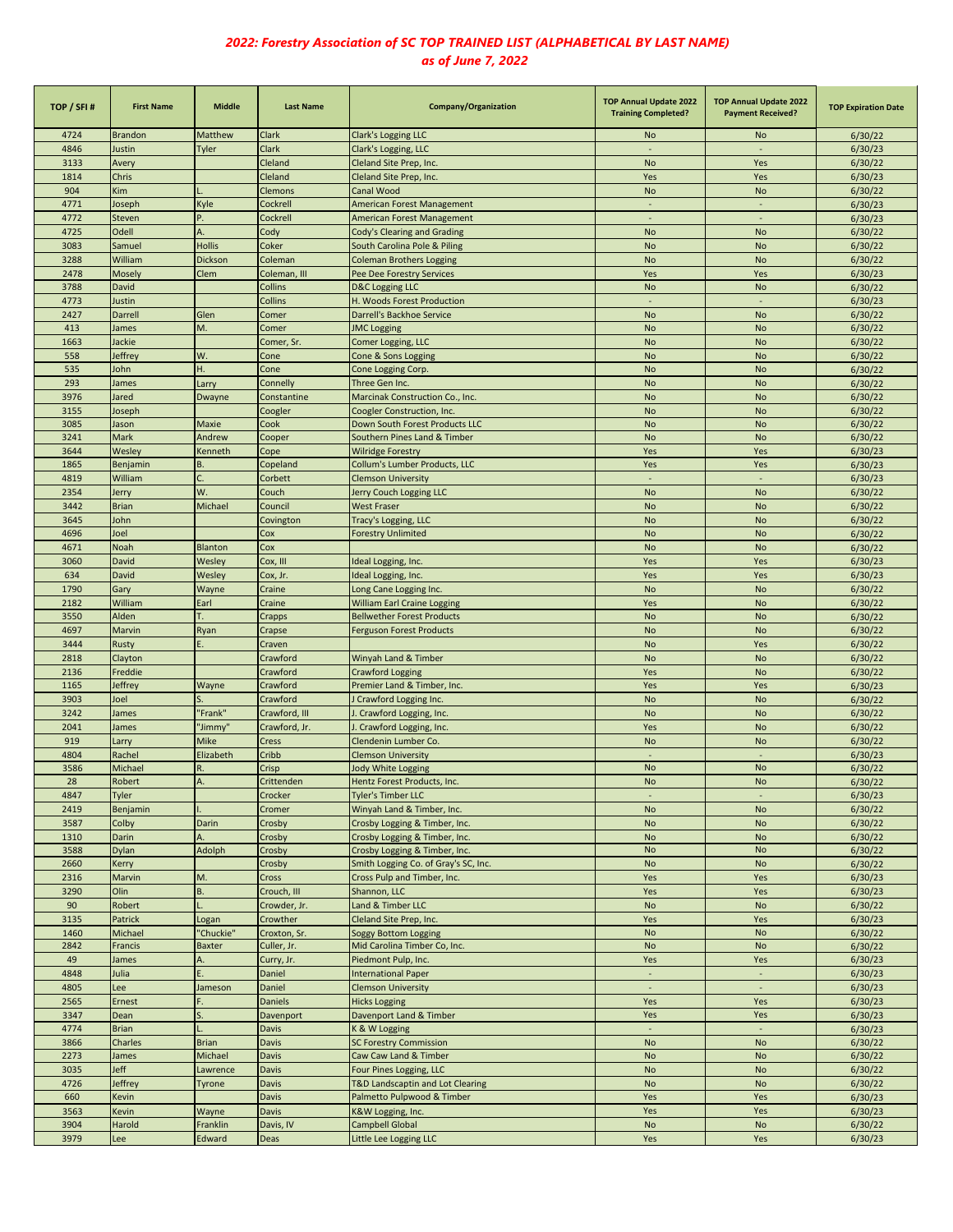| TOP / SFI# | <b>First Name</b> | <b>Middle</b> | <b>Last Name</b> | <b>Company/Organization</b>                      | <b>TOP Annual Update 2022</b><br><b>Training Completed?</b> | <b>TOP Annual Update 2022</b><br><b>Payment Received?</b> | <b>TOP Expiration Date</b> |
|------------|-------------------|---------------|------------------|--------------------------------------------------|-------------------------------------------------------------|-----------------------------------------------------------|----------------------------|
| 4569       | Claire            | Angela        | Dedeaux          |                                                  | No                                                          | No                                                        | 6/30/22                    |
| 3646       | Willie            |               | <b>Derrick</b>   | Uncle Willie's Tree Service                      | Yes                                                         | Yes                                                       | 6/30/23                    |
| 3980       | Chamberlin        | Fallz         | Dial             | W.L. Holmes Farms LLC                            | <b>No</b>                                                   | No                                                        | 6/30/22                    |
| 4803       | Jonathan          | W.            | Diaz             | <b>Clemson University</b>                        | $\sim$                                                      | $\overline{\phantom{a}}$                                  | 6/30/23                    |
| 610        | <b>Bud</b>        |               | Dooley           | Dooley Logging                                   | <b>No</b>                                                   | <b>No</b>                                                 | 6/30/22                    |
| 3293       | Jay               |               | Dooley           | Dooley Logging                                   | <b>No</b>                                                   | Yes                                                       | 6/30/22                    |
| 16         | Charles           | Michael       | Doolittle        | Charles K. Doolittle, Inc.                       | <b>No</b>                                                   | No                                                        | 6/30/22                    |
| 4728       | Conner            |               | Doolittle        | Charles K. Doolittle, Inc.                       | <b>No</b>                                                   | <b>No</b>                                                 | 6/30/22                    |
| 4727       | John              | Cameron       | Doolittle        | Charles K. Doolittle, Inc.                       | <b>No</b>                                                   | <b>No</b>                                                 | 6/30/22                    |
| 54         | John              |               | Doolittle        | Charles K. Doolittle, Inc.                       | <b>No</b>                                                   | <b>No</b>                                                 | 6/30/22                    |
| 47         | <b>Travis</b>     | G.            | <b>Doolittle</b> | Charles K. Doolittle, Inc.                       | <b>No</b>                                                   | <b>No</b>                                                 | 6/30/22                    |
| 4775       | Johnson           | Griff         | Dorn, Jr.        | American Forest Management                       | $\overline{\phantom{a}}$                                    | $\overline{\phantom{a}}$                                  | 6/30/23                    |
| 4776       | Coleman           | Е.            | Dorsey           | American Forest Management                       | $\overline{\phantom{a}}$                                    |                                                           | 6/30/23                    |
| 4685       | Coleman           | F             | <b>Dorsey</b>    |                                                  | <b>No</b>                                                   | <b>No</b>                                                 | 6/30/22                    |
| 3294       | James             | Robert        | Douglas, III     | <b>SC Forestry Commission</b>                    | Yes                                                         | <b>No</b>                                                 | 6/30/22                    |
| 1716       | Allen             |               | Dozier           | Dozier Logging                                   | <b>No</b>                                                   | <b>No</b>                                                 | 6/30/22                    |
| 2540       | Kenneth           |               | Dozier           | Dozier Logging LLC                               | No                                                          | No                                                        | 6/30/22                    |
| 4849       | Tanisha           |               | Dozier           |                                                  | $\sim$                                                      | $\sim$                                                    | 6/30/23                    |
| 4729       | James             | Wesley        | Driggers, Jr.    | Charles Ingram Lumber Co.                        | <b>No</b>                                                   | No                                                        | 6/30/22                    |
| 4850       | Pasqual           |               | <b>Duckett</b>   | K & S Logging                                    | $\sim$                                                      | $\sim$                                                    | 6/30/23                    |
| 4828       | Parker            | Eidson        | <b>Dukes</b>     | <b>Clemson University</b>                        | $\overline{\phantom{a}}$                                    |                                                           | 6/30/23                    |
| 2119       | Joe               |               | Dunn             | S.C. Dunn & Sons                                 | Yes                                                         | <b>No</b>                                                 | 6/30/22                    |
| 268        | Samuel            |               | Dunn, Jr.        | S.C. Dunn & Sons                                 | Yes                                                         | No                                                        | 6/30/22                    |
| 4820       | Matthew           | Robert        | <b>DuPont</b>    | <b>Clemson University</b>                        | ÷                                                           |                                                           | 6/30/23                    |
| 3749       | <b>Dexter</b>     |               | Durham           | Dexter Durham Logging/Praters Creek Tree Service | <b>No</b>                                                   | <b>No</b>                                                 | 6/30/22                    |
| 3748       | <b>Dustin</b>     | W.            | Durham           | <b>Dustin Durham Logging LLC</b>                 | Yes                                                         | Yes                                                       | 6/30/23                    |
| 3295       |                   | Terry         | Durham           | Levi Durham Logging LLC                          | <b>No</b>                                                   | <b>No</b>                                                 | 6/30/22                    |
| 3296       | Levi              | т.            | Durham           | Levi Durham Logging LLC                          | <b>No</b>                                                   | <b>No</b>                                                 | 6/30/22                    |
| 1754       | Michael           |               | Durham           | Durham's Hardwoods                               | Yes                                                         | Yes                                                       | 6/30/23                    |
| 3906       | Joseph            | Wayne         | Eaddy            | <b>SC Forestry Commission</b>                    | Yes                                                         | No                                                        | 6/30/22                    |
| 2645       | <b>Stephen</b>    |               | Eaddy            | <b>Resource Management Service</b>               | <b>No</b>                                                   | No                                                        | 6/30/22                    |
| 4830       | Austin            | H.            | Eberhart         | <b>Clemson University</b>                        |                                                             | ÷,                                                        | 6/30/23                    |
| 3243       | <b>Stephen</b>    | R.            | Eddins           | Palmetto Pulpwood & Timber                       | Yes                                                         | Yes                                                       | 6/30/23                    |
| 1525       | <b>Stanley</b>    |               | <b>Edmonds</b>   | <b>Edmonds Tree Service</b>                      | <b>No</b>                                                   | <b>No</b>                                                 | 6/30/22                    |
| 3981       | Ethan             |               | <b>Edwards</b>   | <b>International Paper</b>                       | No                                                          | No                                                        | 6/30/22                    |
| 4815       | Jessica           | Linette       | <b>Edwards</b>   | <b>Clemson University</b>                        | $\sim$                                                      | $\bar{a}$                                                 | 6/30/23                    |
| 4826       | Jessica           | Land          | Eidson           | <b>Clemson University</b>                        | $\sim$                                                      | $\overline{\phantom{a}}$                                  | 6/30/23                    |
| 4799       | Cole              | Allen         | Eison            |                                                  | $\sim$                                                      | $\overline{\phantom{a}}$                                  | 6/30/23                    |
| 3845       | Melvin            | Anthony       | Elliott          | <b>Clemson University</b>                        | Yes                                                         | Yes                                                       | 6/30/23                    |
| 890        |                   |               | <b>Ellis</b>     | T & D Logging Inc.                               | <b>No</b>                                                   | <b>No</b>                                                 | 6/30/22                    |
|            | Matthew           |               |                  | <b>Delta Timber Company</b>                      |                                                             |                                                           |                            |
| 260        | Duane             | G.            | Emery            | Emery Log Co.                                    | <b>No</b>                                                   | <b>No</b>                                                 | 6/30/22                    |
| 57         | Maynard           | Ŕ.            | Emery            | <b>Emery Bros. Timber</b>                        | <b>No</b>                                                   | <b>No</b>                                                 | 6/30/22                    |
| 3732       | Tommy             |               | Emmett           | <b>Emmett Logging</b>                            | Yes                                                         | Yes                                                       | 6/30/23                    |
| 4777       | Will              | Charles       | Epting           | <b>Dominion Energy</b>                           | ٠                                                           | $\overline{\phantom{a}}$                                  | 6/30/23                    |
| 4832       | Conner            |               | <b>Estes</b>     | <b>Clemson University</b>                        |                                                             |                                                           | 6/30/23                    |
| 3868       | <b>Steven</b>     | <b>Buck</b>   | Evans            | Log Creek Timber Co.                             | Yes                                                         | Yes                                                       | 6/30/23                    |
| 2753       | rvin              |               | Fail             | I.W. Fail Logging                                | Yes                                                         | Yes                                                       | 6/30/23                    |
| 2170       | Donald            |               | Faircloth        | Pads Backhoe Service                             | Yes                                                         | Yes                                                       | 6/30/23                    |
| 3519       | Dustin            | Michael       | Falls            | <b>DMF Logging</b>                               | Yes                                                         | Yes                                                       | 6/30/23                    |
| 3297       | Drew              |               | Fasano           | <b>Resource Management Service</b>               | <b>No</b>                                                   | <b>No</b>                                                 | 6/30/22                    |
| 3564       | Don               | Randle        | Faulk            | West Fraser, Inc.                                | $\mathsf{No}$                                               | No                                                        | 6/30/22                    |
| 3790       | Wallace           | Luther        | Feaster          | <b>Barfield Timber LLC</b>                       | <b>No</b>                                                   | <b>No</b>                                                 | 6/30/22                    |
| 39         | Frampton          |               | Ferguson         | <b>Ferguson Forest Products</b>                  | No                                                          | No                                                        | 6/30/22                    |
| 925        | Joey              | А             | Ferguson         | <b>Resource Management Service</b>               | $\mathsf{No}$                                               | No                                                        | 6/30/22                    |
| 4565       | Samuel            | <b>Tracy</b>  | Ferguson, IV     |                                                  | No                                                          | No                                                        | 6/30/22                    |
| 2738       | Charles           | <b>B.</b>     | Filyaw, Jr.      | Kingstree Forest Products                        | Yes                                                         | Yes                                                       | 6/30/23                    |
| 3218       | Guy               | Whit          | Fleming          | Wilks Logging, Inc.                              | <b>No</b>                                                   | No                                                        | 6/30/22                    |
| 2891       | Josh              | Charles       | Fleming          | Canal Wood                                       | No                                                          | <b>No</b>                                                 | 6/30/22                    |
| 3452       | Kevin             | А.            | Fleming          | <b>Nathaniel Fleming Logging</b>                 | No                                                          | No                                                        | 6/30/22                    |
| 3791       | Emory             | Craig         | Floyd            | Charles Ingram Lumber Co.                        | No                                                          | <b>No</b>                                                 | 6/30/22                    |
| 4730       | Noah              | С.            | Floyd            | Georgia-Pacific WFS, LLC                         | No                                                          | No                                                        | 6/30/22                    |
| 1632       | Jesse             | Luther        | Folk             | Charles K. Doolittle, Inc.                       | No                                                          | <b>No</b>                                                 | 6/30/22                    |
| 108        | Leon              | "Chuck"       | Fonvielle        | Winyah Land & Timber                             | <b>No</b>                                                   | No                                                        | 6/30/22                    |
| 2843       | Preston           |               | Fout             | American Forest Management                       | No                                                          | <b>No</b>                                                 | 6/30/22                    |
| 3219       | Johnathan         | R. "Dicky'    | Fowler           | A Grade Above Others LLC                         | <b>No</b>                                                   | No                                                        | 6/30/22                    |
| 4567       | William           | P.            | Fox              | Coastal Plywood                                  | <b>No</b>                                                   | <b>No</b>                                                 | 6/30/22                    |
| 2213       | Henry "Hank"      | Lee           | Foy              | South Carolina Timber Company                    | <b>No</b>                                                   | <b>No</b>                                                 | 6/30/22                    |
| 1408       | John              | Rhett         | Frazier, III     | John R. Frazier, Inc.                            | No                                                          | No                                                        | 6/30/22                    |
| 2920       | David             | Cody          | Freeman          | Palmetto Pulpwood & Timber                       | Yes                                                         | Yes                                                       | 6/30/23                    |
| 209        | David             | G.            | Freeman          | Palmetto Pulpwood & Timber                       | Yes                                                         | Yes                                                       | 6/30/23                    |
| 3551       | Zeb               | G.            | Freeman          | Palmetto Pulpwood & Timber                       | Yes                                                         | Yes                                                       | 6/30/23                    |
| 3751       | Tom               |               | Furman           | Tom Furman Logging                               | No                                                          | No                                                        | 6/30/22                    |
| 3752       | David             | Gene          | Gabrielli, II    | <b>Bellwether Forest Products</b>                | <b>No</b>                                                   | No                                                        | 6/30/22                    |
| 2921       | Christopher       | <b>B.</b>     | Gaillard         | Caw Caw Land & Timber                            | <b>No</b>                                                   | No                                                        | 6/30/22                    |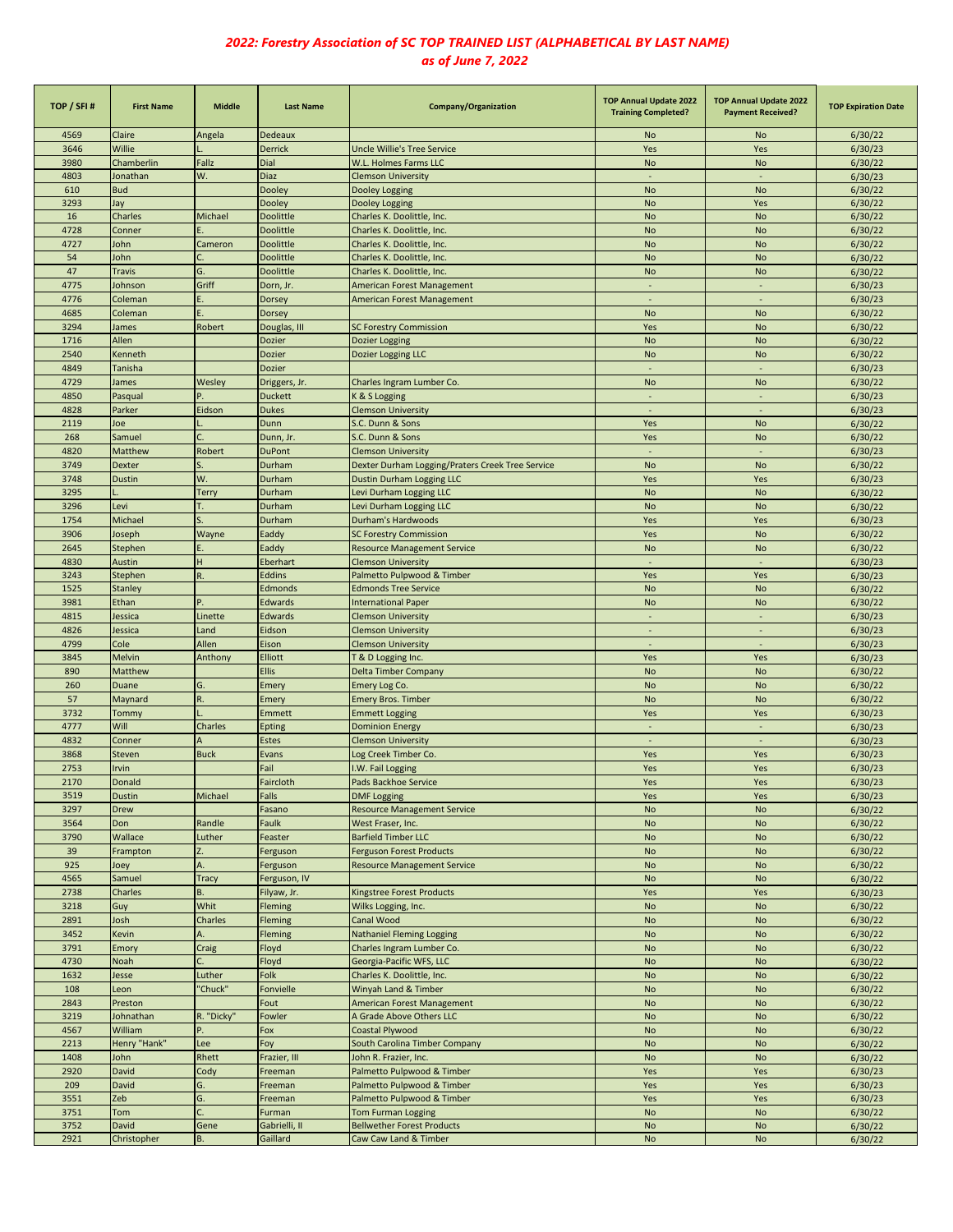| TOP / SFI#     | <b>First Name</b>   | <b>Middle</b>  | <b>Last Name</b>        | Company/Organization                                       | <b>TOP Annual Update 2022</b><br><b>Training Completed?</b> | <b>TOP Annual Update 2022</b><br><b>Payment Received?</b> | <b>TOP Expiration Date</b> |
|----------------|---------------------|----------------|-------------------------|------------------------------------------------------------|-------------------------------------------------------------|-----------------------------------------------------------|----------------------------|
| 271            | <b>Bobby</b>        | Earl           | Gambrell                | Gambrell Logging, Inc.                                     | <b>No</b>                                                   | No                                                        | 6/30/22                    |
| 1838           | Joe                 | William        | Gambrell                | Gambrell Logging, Inc.                                     | <b>No</b>                                                   | No                                                        | 6/30/22                    |
| 3612           | Herman              | Coy            | Garbade                 | Timber Products, Inc.                                      | <b>No</b>                                                   | No                                                        | 6/30/22                    |
| 3869           | Tyler               | M.             | Garrett                 | <b>Streamline Timber LLC</b>                               | <b>No</b>                                                   | No                                                        | 6/30/22                    |
| 2900           | Timothy             | <b>Brian</b>   | Gaston                  | Gaston Logging, LLC                                        | <b>No</b>                                                   | <b>No</b>                                                 | 6/30/22                    |
| 409            | Jack                |                | Gaston, Jr.             | Gaston Logging, LLC                                        | <b>No</b>                                                   | No                                                        | 6/30/22                    |
| 496            | Taylor              |                | Gibbs                   | Beal Lumber Company, Inc.                                  | <b>No</b>                                                   | <b>No</b>                                                 | 6/30/22                    |
| 1876           | James               |                | Gibert                  | James Gibert Logging                                       | <b>No</b>                                                   | <b>No</b>                                                 | 6/30/22                    |
| 3349           | Douglas             | Casey          | Gibson                  | <b>LFM Forestry</b>                                        | <b>No</b>                                                   | <b>No</b>                                                 | 6/30/22                    |
| 2358           | Michael             | D.<br>M.       | Gibson                  | <b>Gibson Logging</b>                                      | <b>No</b>                                                   | <b>No</b>                                                 | 6/30/22                    |
| 2983<br>4732   | James<br>David      | Keith          | Gibson, Jr.<br>Ginn, II | <b>Ramsey Logging</b>                                      | <b>No</b><br><b>No</b>                                      | <b>No</b><br>Yes                                          | 6/30/22<br>6/30/22         |
| 4731           | David               |                | Ginn, Sr.               | DK Ginn Forest Prods., Inc.<br>DK Ginn Forest Prods., Inc. | <b>No</b>                                                   | Yes                                                       | 6/30/22                    |
| 311            | Wilton              | Rowdy          | Gleaton, Jr.            | Twin Creek, Inc.                                           | <b>No</b>                                                   | No                                                        | 6/30/22                    |
| 4851           | Jessica             |                | Golston                 | <b>TG Trucking</b>                                         |                                                             |                                                           | 6/30/23                    |
| 4852           | Troy                |                | Golston                 | <b>TG Trucking</b>                                         | $\sim$                                                      | $\sim$                                                    | 6/30/23                    |
| 4559           | Christopher         |                | Goodnow                 | Goodnow Timber Harvesting, LLC                             | Yes                                                         | Yes                                                       | 6/30/23                    |
| 2276           | William             | <b>Stewart</b> | Goodwin                 | Colleton Lumber & Land, LLC                                | <b>No</b>                                                   | No                                                        | 6/30/22                    |
| 1646           | Leon                |                | Gordon                  | <b>Gordon Logging</b>                                      | <b>No</b>                                                   | No                                                        | 6/30/22                    |
| 803            | Eloan               |                | Gordon, Sr.             | <b>KAK Enterprises</b>                                     | <b>No</b>                                                   | No                                                        | 6/30/22                    |
| 1109           | Christopher         | B.             | Gordy                   | West Fraser                                                | Yes                                                         | No                                                        | 6/30/22                    |
| 1308           | <b>David</b>        |                | Goshorn                 | <b>Coastline Forest Products</b>                           | <b>No</b>                                                   | <b>No</b>                                                 | 6/30/22                    |
| 4836           | Melanie             |                | Goss                    | <b>Clemson University</b>                                  |                                                             |                                                           | 6/30/24                    |
| 3846           | Daniel              |                | Gotter                  | Weyerhaeuser                                               | <b>No</b>                                                   | <b>No</b>                                                 | 6/30/22                    |
| 3351           | Joseph              | Eric           | Graham                  | Canal Wood                                                 | <b>No</b>                                                   | <b>No</b>                                                 | 6/30/22                    |
| 767            | Joseph "Joe"        | Kenneth        | Graham                  | Canal Wood                                                 | <b>No</b>                                                   | <b>No</b>                                                 | 6/30/22                    |
| 3941           | Tony                |                | Graham, III             | Southern Pines Land & Timber                               | <b>No</b>                                                   | <b>No</b>                                                 | 6/30/22                    |
| 3246           | John                | Ray            | Grant                   | <b>John Grant Logging</b>                                  | <b>No</b>                                                   | <b>No</b>                                                 | 6/30/22                    |
| 679<br>3493    | Douglas             | Kyle           | Graves                  | <b>Canfor Southern Pine</b>                                | <b>No</b>                                                   | <b>No</b><br><b>No</b>                                    | 6/30/22                    |
| 3450           | Kelly<br>Henry      |                | Gray                    | <b>Canfor Southern Pine</b>                                | <b>No</b><br><b>No</b>                                      | <b>No</b>                                                 | 6/30/22<br>6/30/22         |
| 2822           | <b>Brian</b>        | M.             | Grayson, Jr.<br>Greaver | White Wood 3, LLC<br><b>Delta Timber Company</b>           | <b>No</b>                                                   | <b>No</b>                                                 | 6/30/22                    |
| 33             | Herman              | 'Buff'         | Green                   | WestRock (Ret.)                                            | <b>No</b>                                                   | No                                                        | 6/30/22                    |
| 4853           | Keith               |                | Green                   | Sea Land Site Prep                                         |                                                             |                                                           | 6/30/23                    |
| 475            | Aubrey              | 'Butch'        | Green, Jr.              | <b>Foothills Forest Products</b>                           | <b>No</b>                                                   | No                                                        | 6/30/22                    |
| 4733           | George              | Daniel         | Grice                   | Sabine & Waters, Inc.                                      | <b>No</b>                                                   | <b>No</b>                                                 | 6/30/22                    |
| 3591           | Daniel              | W.             | Griffin                 | <b>Scruggs Timber Co</b>                                   | Yes                                                         | Yes                                                       | 6/30/23                    |
| 3629           | Deario              | (Coach)        | Grimmage                | <b>Brown's Ferry Trucking</b>                              | <b>No</b>                                                   | <b>No</b>                                                 | 6/30/22                    |
| 3039           | Doral               |                | Grimmage                | <b>Brown's Ferry Trucking</b>                              | <b>No</b>                                                   | No                                                        | 6/30/22                    |
| 4778           | James               | M.             | Grissett                | <b>Next Level Logging LLC</b>                              | ٠                                                           |                                                           | 6/30/23                    |
| 168            | <b>Bruce</b>        |                | Gritzinger              | WestRock                                                   | Yes                                                         | No                                                        | 6/30/22                    |
| 2568           | Clinton             | B.             | Gruber                  | Gruber Wood, Inc.                                          | Yes                                                         | <b>No</b>                                                 | 6/30/22                    |
| 8              | Greg                |                | Gruber                  | G & G Logging, Inc.                                        | Yes                                                         | Yes                                                       | 6/30/23                    |
| 45             | Kirkland            |                | Gruber                  | Gruber Wood, Inc.                                          | <b>No</b>                                                   | <b>No</b>                                                 | 6/30/22                    |
| 1851           | Matthew             | Allen          | Gruber                  | Gruber Wood, Inc.                                          | <b>No</b>                                                   | <b>No</b>                                                 | 6/30/22                    |
| 4865           | Gavin               | Ross           | Guernsey                | <b>Mabry Land Development</b>                              |                                                             |                                                           | 6/30/23                    |
| 3040<br>861    | Cody                |                | Gunter                  | North Edisto Logging Inc.                                  | <b>No</b><br><b>No</b>                                      | <b>No</b>                                                 | 6/30/22                    |
| 869            | Paul Rocky<br>Paula |                | Gunter<br>Gunter        | North Edisto Logging Inc.<br>North Edisto Logging Inc.     | <b>No</b>                                                   | No<br>No                                                  | 6/30/22<br>6/30/22         |
| 1765           | Tracy               |                | Gunter, III             | T3 Chipping                                                | <b>No</b>                                                   | No                                                        | 6/30/22                    |
| $\overline{7}$ | Tracy               |                | Gunter, Jr.             | Tracy's Logging, LLC                                       | <b>No</b>                                                   | No                                                        | 6/30/22                    |
| 3492           | Philip              | Alan           | Hales                   | Collum's Lumber Products, LLC                              | Yes                                                         | Yes                                                       | 6/30/23                    |
| 3514           | Clifford            | "Neal"         | Hall                    | <b>Streamline Timber</b>                                   | <b>No</b>                                                   | No                                                        | 6/30/22                    |
| 3755           | Billy               | M.             | Hallman                 | Mill Creek Logging                                         | <b>No</b>                                                   | No                                                        | 6/30/22                    |
| 3983           | Billy               | Tracy          | Hallman                 | Mill Creek Logging LLC                                     | <b>No</b>                                                   | No                                                        | 6/30/22                    |
| 845            | Caleb               |                | Hallman                 | Hallman's Wood Chippers Inc.                               | <b>No</b>                                                   | No                                                        | 6/30/22                    |
| 4855           | Steven              | A.             | Ham                     | WestRock                                                   | $\Box$                                                      | $\omega$                                                  | 6/30/23                    |
| 387            | Robert              | Parker         | Hamilton                |                                                            | Yes                                                         | Yes                                                       | 6/30/23                    |
| 3870           | Morece              |                | Hamilton, Sr.           | M & D Enterprise                                           | <b>No</b>                                                   | No                                                        | 6/30/22                    |
| 3299           | Joseph              | D.             | Hammond                 | Enviva Pellets Greenwood                                   | No                                                          | No                                                        | 6/30/22                    |
| 4856           | Landon              | <b>B.</b>      | Hammond                 | <b>Hammond Land Clearing</b>                               | ÷.                                                          | ÷.                                                        | 6/30/23                    |
| 3394           | Richard             | Tod            | Hammond                 | Hammond Land Clearing, LLC                                 | Yes                                                         | Yes                                                       | 6/30/23                    |
| 4698           | John                |                | Hane                    | Milliken Forestry Co., Inc.                                | <b>No</b>                                                   | No                                                        | 6/30/22                    |
| 2754<br>1105   | Daniel<br>Joe       | Richard<br>H.  | Hanna<br>Hanna, Jr.     | Hanna Brother's Dozer Work<br>Hanna & Hanna, Inc.          | No<br>No                                                    | No<br>No                                                  | 6/30/22                    |
| 3451           | Terry               |                | Hannan                  | <b>Great Woods Companies</b>                               | Yes                                                         | Yes                                                       | 6/30/22<br>6/30/23         |
| 2712           | Russell             |                | Hardee                  | <b>Clemson Experimental Forest</b>                         | Yes                                                         | Yes                                                       | 6/30/23                    |
| 4857           | Eric                | D.             | Hardy                   | R&D Timber Co., Inc.                                       |                                                             |                                                           | 6/30/23                    |
| 3089           | John                |                | Hare                    | Hare & Sons Shavings & Pallets                             | Yes                                                         | No                                                        | 6/30/22                    |
| 60             | Charles             |                | Harlan                  | Charles F. Harlan Logging, LLC                             | <b>No</b>                                                   | No                                                        | 6/30/22                    |
| 233            | Fred                |                | Harmon                  | Harmon Pulpwood, Inc.                                      | <b>No</b>                                                   | No                                                        | 6/30/22                    |
| 3847           | Hunter              |                | Harrelson               | Canal Wood LLC                                             | <b>No</b>                                                   | No                                                        | 6/30/22                    |
| 2154           | Keith               | Т.             | Harrelson               | <b>Sunbelt Forest Products</b>                             | No                                                          | No                                                        | 6/30/22                    |
| 3041           | <b>Neil</b>         | G.             | Harrelson               | <b>Bush Trucking, LLC</b>                                  | <b>No</b>                                                   | No                                                        | 6/30/22                    |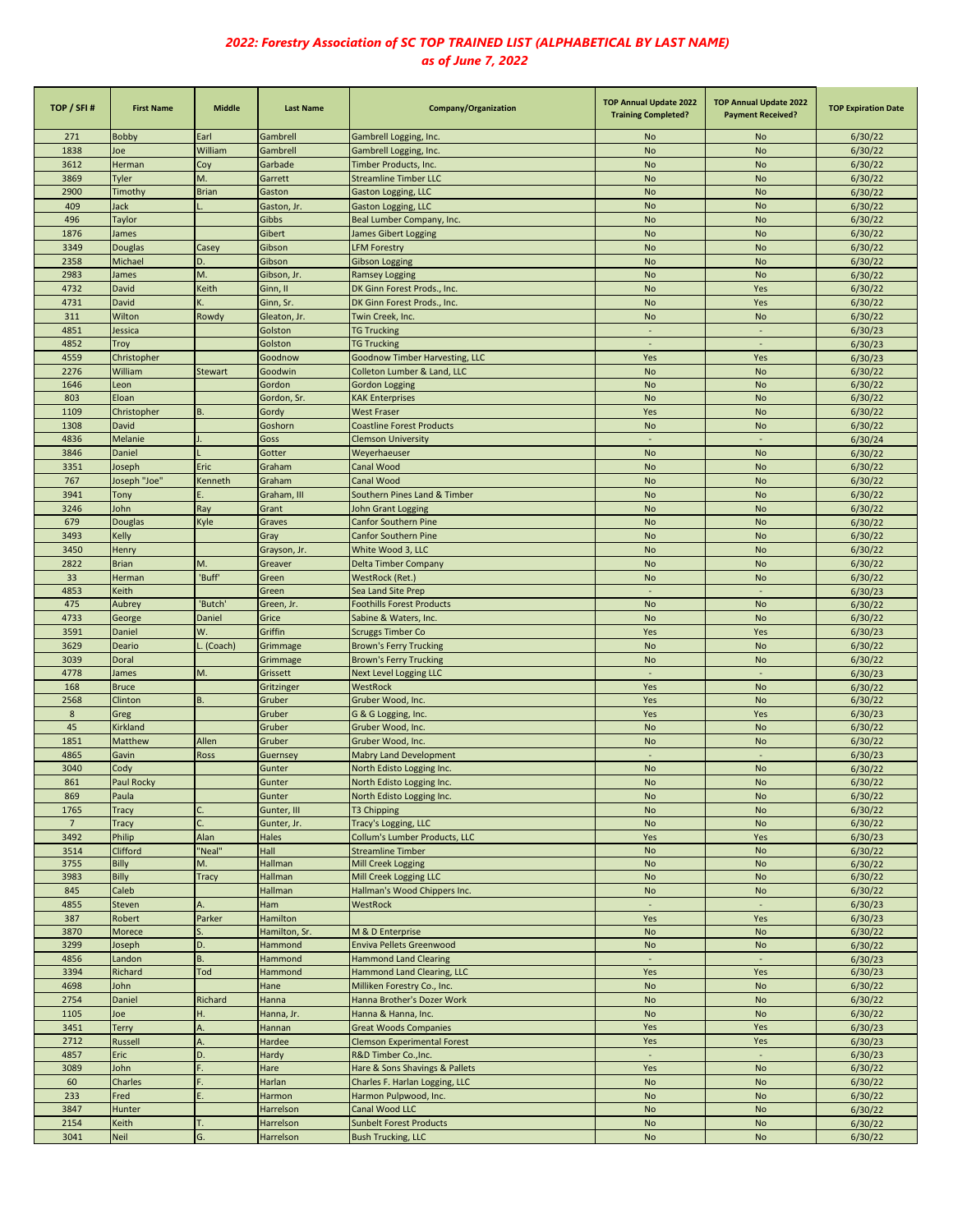| TOP / SFI# | <b>First Name</b>                                                                                                               | <b>Middle</b>  | <b>Last Name</b>  | Company/Organization               | <b>TOP Annual Update 2022</b><br><b>Training Completed?</b> | <b>TOP Annual Update 2022</b><br><b>Payment Received?</b> | <b>TOP Expiration Date</b> |
|------------|---------------------------------------------------------------------------------------------------------------------------------|----------------|-------------------|------------------------------------|-------------------------------------------------------------|-----------------------------------------------------------|----------------------------|
| 2588       | <b>Brandy</b>                                                                                                                   | Altman         | Harrington        | Kingstree Forest Products          | Yes                                                         | Yes                                                       | 6/30/23                    |
| 4780       | <b>Thomas</b>                                                                                                                   |                | Harrington        | Harrington Logging LLC             | $\overline{\phantom{a}}$                                    | $\sim$                                                    | 6/30/23                    |
| 4779       | Randy                                                                                                                           | Lee            | Harrington, Jr.   | Harrington Logging LLC             | $\sim$                                                      | $\omega$                                                  | 6/30/23                    |
| 3138       | leremy                                                                                                                          | S.             | Harris            | C.K. Doolittle, Inc.               | <b>No</b>                                                   | <b>No</b>                                                 | 6/30/22                    |
| 4858       | Winston                                                                                                                         |                | <b>Harris</b>     | <b>WMC Forestry Ops, LLC</b>       | ÷.                                                          | $\omega$                                                  | 6/30/23                    |
| 2277       | Carey                                                                                                                           | 'Buster"       | Harrison          | <b>Canfor Southern Pine</b>        | <b>No</b>                                                   | Yes                                                       | 6/30/22                    |
| 3826       | Darrell                                                                                                                         |                | Harrison          | <b>Harrison Timber</b>             | <b>No</b>                                                   | Yes                                                       | 6/30/22                    |
| 3696       | loseph                                                                                                                          | A.             | Harter            | Wall Timber Co. LLC                | Yes                                                         | Yes                                                       | 6/30/23                    |
| 3857       | <b>Russell</b>                                                                                                                  |                | Hatcher           | <b>Boise Cascade</b>               | <b>No</b>                                                   | Yes                                                       | 6/30/22                    |
| 1681       | Seth                                                                                                                            | T.             | Hayden            | Winyah Land & Timber               | <b>No</b>                                                   | <b>No</b>                                                 | 6/30/22                    |
| 3489       | <b>Benjie</b>                                                                                                                   | D.             | Hayes             | Hayco Tree Company, Inc.           | <b>No</b>                                                   | <b>No</b>                                                 | 6/30/22                    |
| 1549       | Henry                                                                                                                           | Walter         | Hendrix           | <b>Hendrix Builders</b>            | <b>No</b>                                                   | <b>No</b>                                                 | 6/30/22                    |
| 3453       | Alex                                                                                                                            |                | Hendry            | North Eidsto Logging, Inc.         | <b>No</b>                                                   | <b>No</b>                                                 | 6/30/22                    |
| 2922       | William                                                                                                                         | <b>Brett</b>   | Henry             | W. B. Henry Contracting, Inc       | <b>No</b>                                                   | <b>No</b>                                                 | 6/30/22                    |
| 3336       | Charles                                                                                                                         | "Matt"         | Herbert           | Claybourn Walters Logging Co.      | Yes                                                         | Yes                                                       | 6/30/23                    |
| 3222       | Billy                                                                                                                           | R,             | Hester, II        | <b>Foothills Forest Products</b>   | <b>No</b>                                                   | <b>No</b>                                                 | 6/30/22                    |
| 1197       | Anthony                                                                                                                         | Α.             | Hickerson         | Seckinger Forest Products, Inc.    | Yes                                                         | Yes                                                       | 6/30/23                    |
| 4734       | John                                                                                                                            | W.             | <b>Hicks</b>      | John Hicks Trucking, Inc.          | <b>No</b>                                                   | <b>No</b>                                                 | 6/30/22                    |
| 4854       | lames                                                                                                                           | V.             | Hickson           | <b>PeeDee Outdoor Services</b>     | $\overline{\phantom{a}}$                                    | $\sim$                                                    | 6/30/23                    |
| 3198       | Albert                                                                                                                          | Preston        | Hiers, III        | Kinard Enterprises, Inc.           | Yes                                                         | Yes                                                       | 6/30/23                    |
| 3872       | Alan                                                                                                                            |                | <b>Higgins</b>    | <b>Higgins Forest Products</b>     | <b>No</b>                                                   | <b>No</b>                                                 | 6/30/22                    |
| 4672       | Nathan                                                                                                                          |                | Hilley            |                                    | No                                                          | <b>No</b>                                                 | 6/30/22                    |
| 645        | David                                                                                                                           | W.             | <b>Hills</b>      | Mid Carolina Timber Co, Inc.       | <b>No</b>                                                   | <b>No</b>                                                 | 6/30/22                    |
| 4687       | Austin                                                                                                                          | Jacob          | Hilton            |                                    | <b>No</b>                                                   | No                                                        | 6/30/22                    |
| 4859       | Joshua                                                                                                                          | <b>Brandon</b> | <b>Hiott</b>      | <b>Beasley Timber Co Inc</b>       | $\overline{\phantom{a}}$                                    |                                                           | 6/30/23                    |
| 2278       | Danny                                                                                                                           |                | Hodge             | <b>Hodge Logging</b>               | No                                                          | No                                                        | 6/30/22                    |
| 2913       | lames                                                                                                                           | William        | <b>Hodges III</b> | Hodges Pulpwood, Inc.              | <b>No</b>                                                   | <b>No</b>                                                 | 6/30/22                    |
| 213        | lames                                                                                                                           | W.             | Hodges, Jr.       | Hodges Pulpwood Inc.               | <b>No</b>                                                   | <b>No</b>                                                 | 6/30/22                    |
| 19         | <b>Kenneth</b>                                                                                                                  | T.             | Holladay          | Santee Pole & Piling, Inc.         | <b>No</b>                                                   | <b>No</b>                                                 | 6/30/22                    |
| 3301       | Kenneth                                                                                                                         | Hunter         | Holladay          | Santee Pole & Piling, Inc.         | <b>No</b>                                                   | <b>No</b>                                                 | 6/30/22                    |
| 201        | John                                                                                                                            | Charles        | Hollingsworth     | Georgia Pacific (Ret.)             | <b>No</b>                                                   | <b>No</b>                                                 | 6/30/22                    |
| 2850       | James                                                                                                                           | S.             | Hollis, Jr.       | <b>Resolute Forest Products</b>    | <b>No</b>                                                   | <b>No</b>                                                 | 6/30/22                    |
| 3738       | <b>Deric</b>                                                                                                                    | D.             | <b>Holmes</b>     | <b>D&amp;T Logging</b>             | <b>No</b>                                                   | <b>No</b>                                                 | 6/30/22                    |
| 4558       | Jamie                                                                                                                           | W.             | Holmes            | W.L. Holmes Farms LLC              | <b>No</b>                                                   | <b>No</b>                                                 | 6/30/22                    |
| 4699       | Maxie                                                                                                                           |                | <b>Holmes</b>     | C&N Lawn Care and Tree Service     | <b>No</b>                                                   | <b>No</b>                                                 | 6/30/22                    |
| 3756       | <b>Timmy</b>                                                                                                                    | Ε.             | Holmes            | Johnson Land & Timber              | <b>No</b>                                                   | <b>No</b>                                                 | 6/30/22                    |
| 3247       | Christopher                                                                                                                     | Ryan           | Hooker            | A & H Logging                      | <b>No</b>                                                   | No                                                        | 6/30/22                    |
| 1762       | Carol                                                                                                                           | Aubrey         | Hooker, Jr.       | A & H Logging                      | <b>No</b>                                                   | No                                                        | 6/30/22                    |
| 3303       | William                                                                                                                         |                | Horne             | <b>Adams Brothers Logging</b>      | No                                                          | <b>No</b>                                                 | 6/30/22                    |
| 1969       | Lin                                                                                                                             |                | <b>Houck</b>      | Collum's Lumber Products, LLC      | Yes                                                         | Yes                                                       | 6/30/23                    |
| 4700       | <b>Brandon</b>                                                                                                                  |                | Howard            | <b>H&amp;H Logging</b>             | <b>No</b>                                                   | <b>No</b>                                                 | 6/30/22                    |
| 3355       | Christopher                                                                                                                     |                | Howard            | <b>Heyward Moore, LLC</b>          | Yes                                                         | <b>No</b>                                                 | 6/30/22                    |
| 1637       | Richard                                                                                                                         | Η.             | Howard            | Carolina Timber Brokers, LLC       | Yes                                                         | Yes                                                       | 6/30/23                    |
| 2490       | Gary                                                                                                                            | R.             | Howell            | Howell Logging, LLC                | <b>No</b>                                                   | <b>No</b>                                                 | 6/30/22                    |
| 2279       | Madison                                                                                                                         | "Buck"         | Howell, III       | White Wood, Inc.                   | Yes                                                         | Yes                                                       | 6/30/23                    |
| 3397       | lack                                                                                                                            | Daniel         | Hoy               | <b>Southeast Timber Products</b>   | <b>No</b>                                                   | <b>No</b>                                                 | 6/30/22                    |
| 3304       | William                                                                                                                         | D.             |                   |                                    | Yes                                                         | No                                                        |                            |
|            |                                                                                                                                 |                | Hudson, III       | DR Logging, LLC                    | No                                                          | No                                                        | 6/30/22                    |
| 372        | <b>Brett</b>                                                                                                                    | B.             | Hughes            | <b>B&amp;B Logging</b>             |                                                             |                                                           | 6/30/22                    |
| 234        | Daniel                                                                                                                          |                | Hughes            | Hughes Land and Timber Co., Inc.   | Yes                                                         | Yes                                                       | 6/30/23                    |
| 4701       | Harold                                                                                                                          |                | <b>Hughes</b>     | T & D Logging, Inc.                | Yes                                                         | Yes                                                       | 6/30/23                    |
| 3223       | James                                                                                                                           | Allen          | Hughes            | <b>Hughes Timber</b><br>Canal Wood | No                                                          | No                                                        | 6/30/22                    |
| 1655       | Jeffrey                                                                                                                         | Т.             | Hughes            |                                    | No                                                          | <b>No</b>                                                 | 6/30/22                    |
| 3758       | Heath                                                                                                                           | Т.             | Humphries         | <b>Woodhaulers LLC</b>             | No                                                          | <b>No</b>                                                 | 6/30/22                    |
| 3398       | Sandy                                                                                                                           |                | Hunt              | <b>Superior Forestry</b>           | <b>No</b>                                                   | <b>No</b>                                                 | 6/30/22                    |
| 3875       | <b>Brice</b>                                                                                                                    | Milton         | Hunter            | <b>Hunter Farms</b>                | No                                                          | <b>No</b>                                                 | 6/30/22                    |
| 1656       | <b>Bryan</b>                                                                                                                    | G.             | Hurt              | Edgefield Timber Inc.              | Yes                                                         | Yes                                                       | 6/30/23                    |
| 3798       | Benjamin                                                                                                                        | Ligon          | Hutto             | Savannah Creek Logging LLC         | No                                                          | <b>No</b>                                                 | 6/30/22                    |
| 3797       | Louis                                                                                                                           | D.             | Hutto             | Savannah Creek Logging LLC         | No                                                          | No                                                        | 6/30/22                    |
| 3876       | <b>Tommy</b>                                                                                                                    |                | Hutto             | <b>Soggy Bottom Logging</b>        | No                                                          | <b>No</b>                                                 | 6/30/22                    |
| 541        | <enneth< td=""><td>Dean</td><td>Ilderton</td><td>Woodlawn Oaks Timber, LLC</td><td>No</td><td>No</td><td>6/30/22</td></enneth<> | Dean           | Ilderton          | Woodlawn Oaks Timber, LLC          | No                                                          | No                                                        | 6/30/22                    |
| 4860       | Christian                                                                                                                       |                | Ingraham          | Milliken Advisors, Inc.            | $\sim$                                                      | $\overline{\phantom{a}}$                                  | 6/30/23                    |
| 699        |                                                                                                                                 |                | Isbell            | Heritage Land & Timber, Inc.       | <b>No</b>                                                   | No                                                        | 6/30/22                    |
| 4680       | Randy                                                                                                                           | O'Neil         |                   |                                    |                                                             |                                                           |                            |
|            | leffrey                                                                                                                         | Mark           | <b>Ivey</b>       |                                    | <b>No</b>                                                   | <b>No</b>                                                 | 6/30/22                    |
| 3248       | Landon                                                                                                                          |                | <b>Ivie</b>       | <b>Canfor Southern Pine</b>        | <b>No</b>                                                   | No                                                        | 6/30/22                    |
| 4817       | Fisher                                                                                                                          | <b>B.</b>      | Jackson           | <b>Clemson University</b>          | ÷,                                                          |                                                           | 6/30/23                    |
| 4781       | leremy                                                                                                                          |                | Jackson           | J.B. Moore                         | ÷,                                                          |                                                           | 6/30/23                    |
| 4735       | <b>Steve</b>                                                                                                                    | M.             | Jackson           | Johnson Land & Timber LLC.         | <b>No</b>                                                   | <b>No</b>                                                 | 6/30/22                    |
| 1567       | lohn                                                                                                                            | "Jay"          | Jackson, III      | <b>Barony Financial Group</b>      | Yes                                                         | Yes                                                       | 6/30/23                    |
| 1986       | Calvin                                                                                                                          |                | James             | Pulpco, Inc.                       | Yes                                                         | <b>No</b>                                                 | 6/30/22                    |
| 3529       | Paul                                                                                                                            | Allen          | James             | <b>Nolan Timber LLC</b>            | Yes                                                         | Yes                                                       | 6/30/23                    |
| 1190       | Thomas                                                                                                                          |                | Jeter             | <b>Goshen Land &amp; Timber</b>    | No                                                          | <b>No</b>                                                 | 6/30/22                    |
| 3249       | Corbin                                                                                                                          | А.             | Johnson           | <b>Dominion Energy</b>             | No                                                          | <b>No</b>                                                 | 6/30/22                    |
| 793        | leff                                                                                                                            | Η.             | Johnson           | Mid-South Timber Co, LLC           | Yes                                                         | Yes                                                       | 6/30/23                    |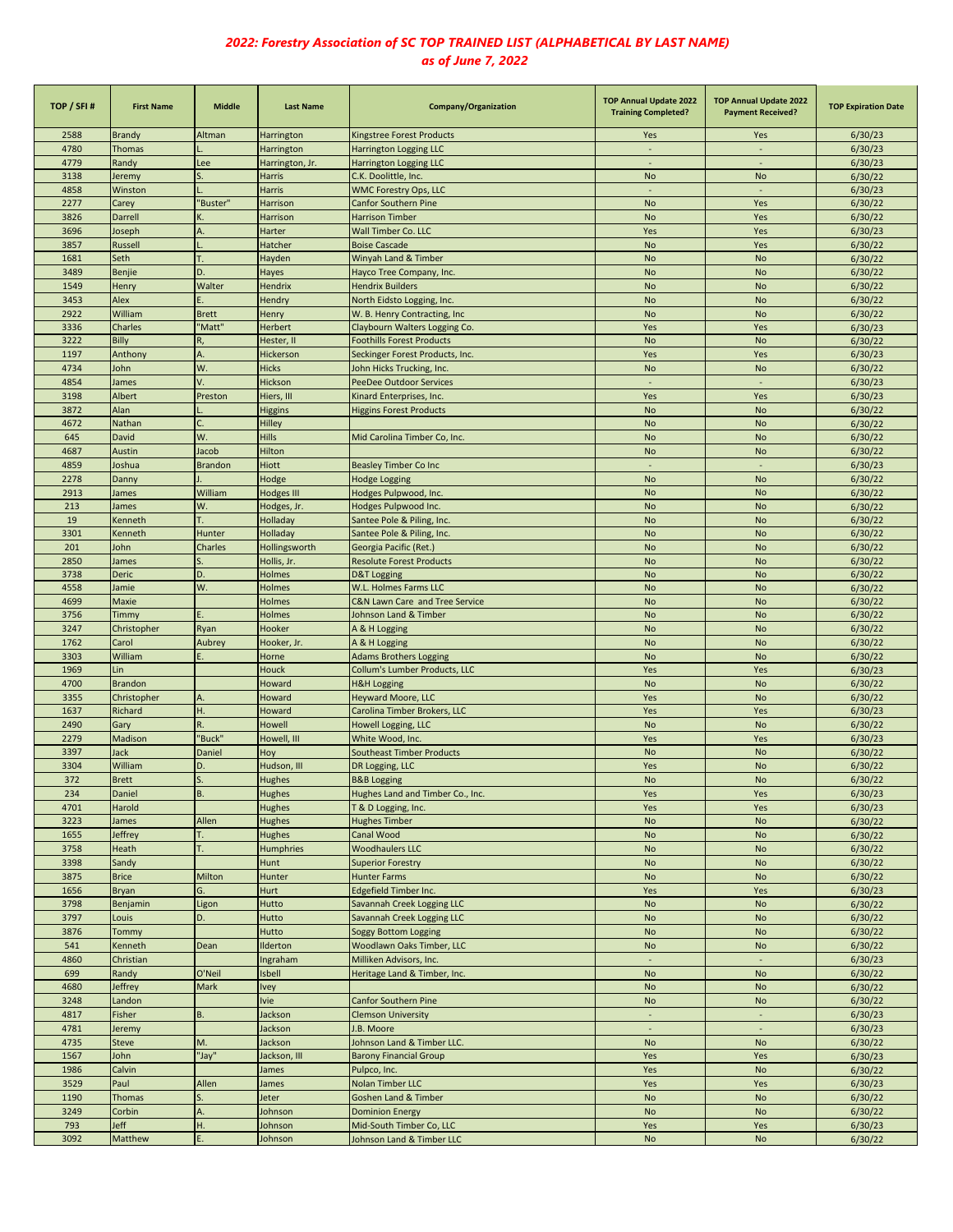| TOP / SFI# | <b>First Name</b> | <b>Middle</b> | <b>Last Name</b> | Company/Organization                     | <b>TOP Annual Update 2022</b><br><b>Training Completed?</b> | <b>TOP Annual Update 2022</b><br><b>Payment Received?</b> | <b>TOP Expiration Date</b> |
|------------|-------------------|---------------|------------------|------------------------------------------|-------------------------------------------------------------|-----------------------------------------------------------|----------------------------|
| 4702       | <b>Nick</b>       |               | Johnson          |                                          | No                                                          | No                                                        | 6/30/22                    |
| 4782       | William           |               | Johnson          | <b>Canal Wood LLC</b>                    |                                                             |                                                           | 6/30/23                    |
| 4736       | William           | Todd          | Johnson          | Johnson Logging                          | <b>No</b>                                                   | <b>No</b>                                                 | 6/30/22                    |
| 2435       | <b>Kevin</b>      | R.            | Johnstone        | <b>Canfor Southern Pine</b>              | <b>No</b>                                                   | <b>No</b>                                                 | 6/30/22                    |
| 2851       | <b>Brian</b>      |               | Jones            | PSC&C                                    | <b>No</b>                                                   | <b>No</b>                                                 | 6/30/22                    |
| 3799       | leremy            |               | Jones            | Jones Timber, LLC                        | <b>No</b>                                                   | <b>No</b>                                                 | 6/30/22                    |
| 1841       | <b>Thomas</b>     | Jefferson     | Jones            | Jones & Son Logging, Inc.                | Yes                                                         | <b>No</b>                                                 | 6/30/22                    |
| 3119       | <b>Thomas</b>     | Jeff          | Jones            | Ronnie L. Poston Logging                 | Yes                                                         | Yes                                                       | 6/30/23                    |
| 4568       | Mary              | Katherine     | Jordan           |                                          | <b>No</b>                                                   | <b>No</b>                                                 | 6/30/22                    |
| 600        | Clyde             |               | Jordan, Jr.      | Palmetto Pulpwood & Timber               | Yes                                                         | Yes                                                       | 6/30/23                    |
| 2903       | Philmore          |               | Keller           | AA&D Logging Inc.                        | <b>No</b>                                                   | <b>No</b>                                                 | 6/30/22                    |
| 3984       | Charlie           | N.            | Kelly, Jr.       | T&T Timber LLC                           | <b>No</b>                                                   | No                                                        | 6/30/22                    |
| 3699       | Benjamin          |               | Kendall          | <b>SC Forestry Commission</b>            | <b>No</b>                                                   | No                                                        | 6/30/22                    |
| 2366       | Jeremy            | А.            | <b>Kessinger</b> | <b>TIAA Timberlands II, LLC</b>          | <b>No</b>                                                   | No                                                        | 6/30/22                    |
| 3700       | lesse             |               | Key              | Beech Island Timber & Constr.            | Yes                                                         | Yes                                                       | 6/30/23                    |
| 3225       | Iohn              | Т.            | Key              | Beech Island Timber & Construction, Inc. | Yes                                                         | Yes                                                       | 6/30/23                    |
| 132        | Josh              | т.            | Key              | Beech Island Timber & Construction, Inc. | Yes                                                         | Yes                                                       | 6/30/23                    |
| 2612       | <b>Brian</b>      |               | Keys             | <b>BK Logging</b>                        | Yes                                                         | <b>No</b>                                                 | 6/30/22                    |
| 2878       | <b>Blake</b>      | Е.            | Kibler           | Blake's Timber, Inc.                     | <b>No</b>                                                   | <b>No</b>                                                 | 6/30/22                    |
| 488        | <b>Russell</b>    | Ε.            | Kibler           | Charles K. Doolittle, Inc.               | <b>No</b>                                                   | <b>No</b>                                                 | 6/30/22                    |
| 1854       | Mark              | S.            | Kinard           | Kinard Enterprises, Inc.                 | <b>No</b>                                                   | <b>No</b>                                                 | 6/30/22                    |
| 3011       | lerry             | Chance        | King             | CK Construction & Logging, LLC           | Yes                                                         | Yes                                                       | 6/30/23                    |
| 3176       | Sumpter           | <b>Divine</b> | King             | J.C. Witherspoon, Jr. Inc.               | <b>No</b>                                                   | No                                                        | 6/30/22                    |
| 4737       | Walter            | v.            | King             | New Forest Technology, Inc.              | <b>No</b>                                                   | No                                                        | 6/30/22                    |
| 2987       | Ryan              |               | Kirby            | <b>Belleau Wood Forest Products LLC</b>  | Yes                                                         | Yes                                                       | 6/30/23                    |
| 789        | David             |               | Kirven           | Johnson Co., Inc.                        | <b>No</b>                                                   | No                                                        | 6/30/22                    |
| 1485       | <b>Timothy</b>    | <b>B.</b>     | Kirven           | Sonoco Products Co.                      | Yes                                                         | <b>No</b>                                                 |                            |
| 2635       | Marcus            |               | Koth             |                                          | <b>No</b>                                                   | <b>No</b>                                                 | 6/30/22                    |
|            |                   |               |                  | Honey Hill Timber / MK Solutions         |                                                             |                                                           | 6/30/22                    |
| 1801       | William           | M.            | Koth             | Honey Hill Timber, LLC                   | <b>No</b>                                                   | <b>No</b>                                                 | 6/30/22                    |
| 1800       | Harold "Bunky"    | <b>Marcus</b> | Koth, Jr.        | Honey Hill Timber, LLC                   | <b>No</b>                                                   | <b>No</b>                                                 | 6/30/22                    |
| 1620       | Matthew           |               | Krawiec          | Domtar Paper Co.                         | Yes                                                         | <b>No</b>                                                 | 6/30/22                    |
| 3250       | <b>Dustin</b>     |               | Kunasek          | Southern Pines Land & Timber             | <b>No</b>                                                   | <b>No</b>                                                 | 6/30/22                    |
| 625        | Richard           | Dean          | Kunkle           | Kunkle Logging Inc.                      | Yes                                                         | Yes                                                       | 6/30/23                    |
| 3649       | Richard           | С.            | Lail             | Big Pine Logging, Inc.                   | Yes                                                         | Yes                                                       | 6/30/23                    |
| 2778       | Chad              | D.            | Lambert          | Leo Lambert Logging, Inc.                | <b>No</b>                                                   | <b>No</b>                                                 | 6/30/22                    |
| 9          | Donnie            | Leo           | Lambert          | Leo Lambert Logging, Inc.                | Yes                                                         | Yes                                                       | 6/30/23                    |
| 759        | Marty             | Dean          | Lambert          | Leo Lambert Logging, Inc.                | Yes                                                         | Yes                                                       | 6/30/23                    |
| 1271       | Robert            | G.            | Lambert          | Robert Lambert Logging, LLC              | Yes                                                         | Yes                                                       | 6/30/23                    |
| 1679       | Rodney            | Dethel        | Lambert          | Leo Lambert Logging, Inc.                | Yes                                                         | Yes                                                       | 6/30/23                    |
| 3849       | Marty             | Dean          | Lambert, II      | Leo Lambert Logging Inc.                 | Yes                                                         | Yes                                                       | 6/30/23                    |
| 4686       | Amadeo            |               | Lamphier         |                                          | No                                                          | No                                                        | 6/30/22                    |
| 3701       | Josh              |               | Lane             | Josh Lane Logging                        | <b>No</b>                                                   | <b>No</b>                                                 | 6/30/22                    |
| 4829       | Matthew           | Joseph        | Langley          | <b>Clemson University</b>                | ÷.                                                          | $\sim$                                                    | 6/30/23                    |
| 3702       | Vic               |               | Lanham           | Log Creek Timber Co.                     | Yes                                                         | Yes                                                       | 6/30/23                    |
| 2613       | Phillip           | Norman        | Larrimore        | Larrimore Logging                        | <b>No</b>                                                   | <b>No</b>                                                 | 6/30/22                    |
| 2215       | <b>Morris</b>     | "Andy"        | Latham           | Wilson Creek Logging                     | <b>No</b>                                                   | <b>No</b>                                                 | 6/30/22                    |
| 4827       | <b>Bake</b>       | <b>Brandt</b> | Latimer          | <b>Clemson University</b>                | $\blacksquare$                                              | $\overline{\phantom{a}}$                                  | 6/30/23                    |
| 3716       | Frank             |               | Lavender         | Weyerhaeuser                             | No                                                          | $\mathsf{No}$                                             | 6/30/22                    |
| 4703       | Casten            |               | Laws             | Laws Logging, INC                        | Yes                                                         | Yes                                                       | 6/30/23                    |
| 3251       | Justin            | Lee           | Laws             | J. Laws Logging                          | <b>No</b>                                                   | <b>No</b>                                                 | 6/30/22                    |
| 735        | Clifford          |               | Laws, Jr.        | Madison Wood Products, Inc.              | <b>No</b>                                                   | No                                                        | 6/30/22                    |
| 4861       | <b>Brady</b>      |               | Lawson           | WestRock                                 | $\omega$                                                    | $\omega$                                                  | 6/30/23                    |
| 4704       | Samuel            | Stephen       | Leaphart         | <b>Dominion Energy</b>                   | <b>No</b>                                                   | No                                                        | 6/30/22                    |
| 650        | Edward            |               | Lee, II          | Caw Caw Land & Timber                    | No                                                          | No                                                        | 6/30/22                    |
| 4705       | William (Bill)    | F.            | Leister          | <b>International Paper</b>               | No                                                          | No                                                        | 6/30/22                    |
| 3850       | Chad              | M.            | Lephew           | Canfor                                   | No                                                          | No                                                        | 6/30/22                    |
| 3831       | Carl              | Adam          | Lester           | C.K Doolittle Logging                    | <b>No</b>                                                   | No                                                        | 6/30/22                    |
| 4798       | Alexandra         | Houston       | Lewis            | <b>US Forest Service</b>                 | ÷,                                                          | $\Box$                                                    | 6/30/23                    |
| 4862       | Cephon            | N.            | Lewis            | <b>CSK</b>                               | $\omega$                                                    | $\Box$                                                    | 6/30/23                    |
| 2853       | Cephus            |               | Lewis            | Tyrike Logging, LLC                      | <b>No</b>                                                   | No                                                        | 6/30/22                    |
| 2112       | lames "Jim"       | Eric          | Lewis            | Lewis Logging                            | No                                                          | <b>No</b>                                                 | 6/30/22                    |
| 4706       | John              |               | Lewis            | <b>JD Lewis Cnstruction</b>              | <b>No</b>                                                   | No                                                        | 6/30/22                    |
| 3650       | Michael           | Larry         | Lewis            | Lewis Logging Inc.                       | No                                                          | No                                                        | 6/30/22                    |
| 4863       | Tyrike            | N.            | Lewis            | <b>Tyrike Logging</b>                    | $\overline{\phantom{a}}$                                    | $\blacksquare$                                            | 6/30/23                    |
| 4864       | Cephus            |               | Lewis, Jr.       | <b>Tyrike Logging</b>                    | $\omega$                                                    | $\omega$                                                  | 6/30/23                    |
| 1625       | Jeremy            |               | Lindler          | Jeremy's Timber, Inc.                    | <b>No</b>                                                   | No                                                        | 6/30/22                    |
| 3200       | Mack              |               | Linen            | <b>Grizzly Logging</b>                   | <b>No</b>                                                   | No                                                        | 6/30/22                    |
| 3938       | <b>Brennon</b>    | Edward        | Lipscomb         | <b>Wilridge Forestry</b>                 | Yes                                                         | Yes                                                       | 6/30/23                    |
| 911        | James             | Ε.            | Lipscomb         | New-Indy Containerboard                  | No                                                          | No                                                        | 6/30/22                    |
| 3013       | lames             | Devine        | Livingston       | Livingston Logging & Lot Clearing, LLC   | No                                                          | No                                                        | 6/30/22                    |
| 2243       | Shane             | <b>B.</b>     | Livingston       | Charles K. Doolittle, Inc.               | <b>No</b>                                                   | <b>No</b>                                                 | 6/30/22                    |
| 1769       | William           | Henry         | Lockey, Jr.      | Woodlawn Oaks Timber, LLC                | <b>No</b>                                                   | No                                                        | 6/30/22                    |
| 4783       | <b>Fuller</b>     | Dwayne        | Locklear         | Southern Land Services, LLC              | $\overline{\phantom{a}}$                                    | $\Box$                                                    | 6/30/23                    |
| 1488       | Joseph            | Warner        | Logan            | <b>Mixon Forest Products</b>             | $\mathsf{No}$                                               | $\mathsf{No}$                                             | 6/30/22                    |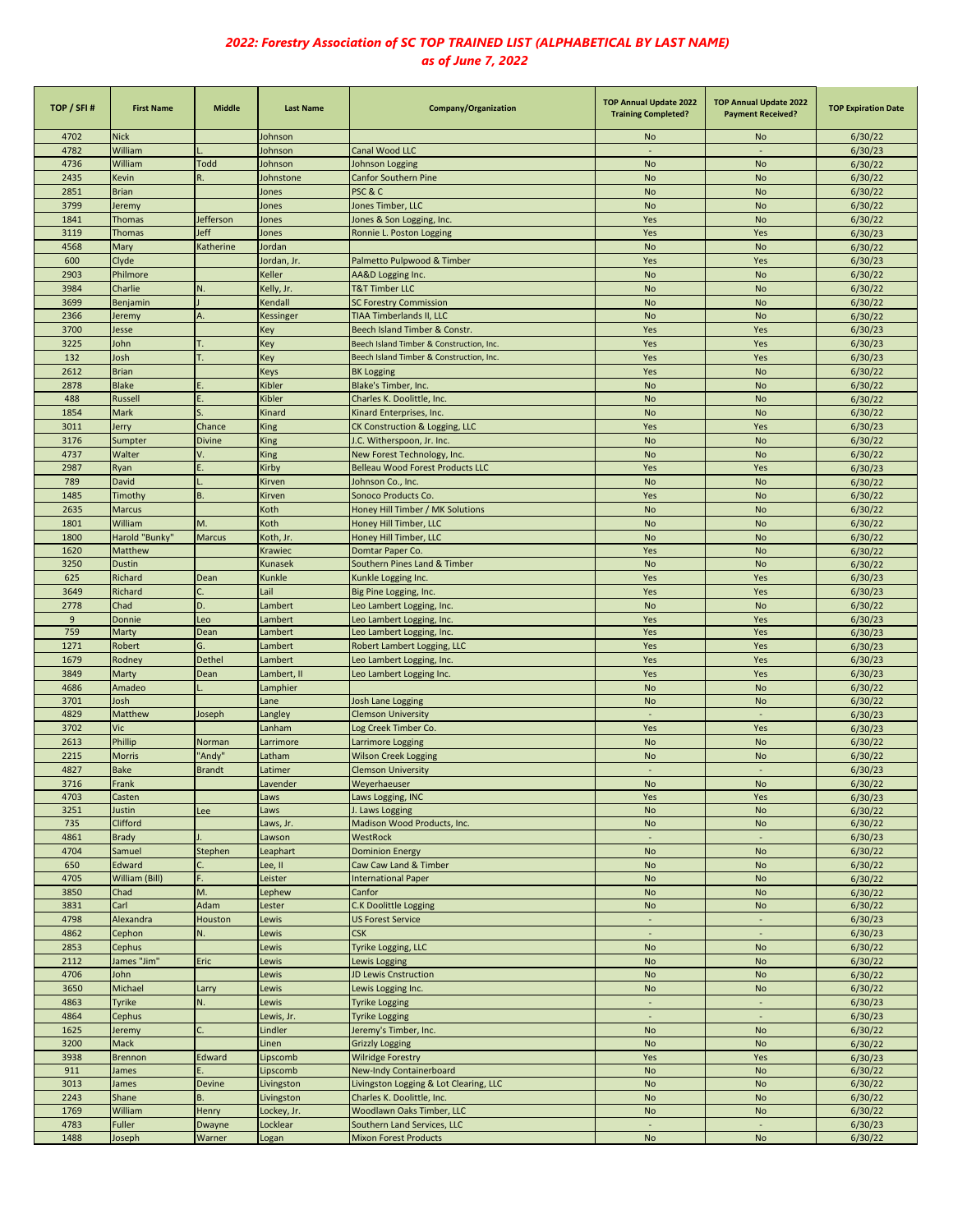| TOP / SFI#   | <b>First Name</b>       | Middle                             | <b>Last Name</b>                     | Company/Organization                                                   | <b>TOP Annual Update 2022</b><br><b>Training Completed?</b> | <b>TOP Annual Update 2022</b><br><b>Payment Received?</b> | <b>TOP Expiration Date</b> |
|--------------|-------------------------|------------------------------------|--------------------------------------|------------------------------------------------------------------------|-------------------------------------------------------------|-----------------------------------------------------------|----------------------------|
| 4684         | Jay                     | William                            | Logan, Jr.                           |                                                                        | No                                                          | <b>No</b>                                                 | 6/30/22                    |
| 4762         | Garrick                 |                                    | Logue                                | WestRock                                                               | <b>No</b>                                                   | <b>No</b>                                                 | 6/30/22                    |
| 11           | Scott                   | O.                                 | Lominick                             | <b>Scott Timber</b>                                                    | <b>No</b>                                                   | Yes                                                       | 6/30/22                    |
| 174          | William                 | B.                                 | Lominick                             | Big Pine Logging, Inc.                                                 | Yes                                                         | Yes                                                       | 6/30/23                    |
| 2367         | William "Buddy"         |                                    | Lominick, Jr.                        | Big Pine Logging, Inc.                                                 | Yes                                                         | Yes                                                       | 6/30/23                    |
| 3801         | Jay                     | Η.                                 | Long                                 | <b>Coastal Cutters Inc.</b>                                            | <b>No</b>                                                   | <b>No</b>                                                 | 6/30/22                    |
| 3802         | Gregory                 | Scott                              | Looney                               | Super-cut Landscaping, LLC                                             | Yes                                                         | <b>No</b>                                                 | 6/30/22                    |
| 4738<br>2061 | Cameron                 | W.                                 | Lowe                                 | Beech Island Timber & Construction, Inc.                               | Yes<br>Yes                                                  | Yes<br>Yes                                                | 6/30/23<br>6/30/23         |
| 3114         | Jonathan<br>Robert      | O.                                 | Lowe                                 | Beech Island Timber & Construction<br><b>Great Woods Companies LLC</b> | Yes                                                         | Yes                                                       | 6/30/23                    |
| 3178         | Jacob                   |                                    | Lussier, Jr.<br>Lutz                 | Mid-South Tree Service                                                 | Yes                                                         | Yes                                                       | 6/30/23                    |
| 3910         | L.T                     |                                    | Lyell                                | <b>WestRock</b>                                                        | Yes                                                         | <b>No</b>                                                 | 6/30/22                    |
| 933          | David                   |                                    | Mabry                                | <b>Foothills Forest Products</b>                                       | <b>No</b>                                                   | <b>No</b>                                                 | 6/30/22                    |
| 1627         | Alva                    | <b>Truman</b>                      | Mack                                 | <b>Mack Forest Products</b>                                            | <b>No</b>                                                   | <b>No</b>                                                 | 6/30/22                    |
| 2123         | Michael                 | David                              | Mannel                               | Green Forest Land & Timber, Inc.                                       | <b>No</b>                                                   | <b>No</b>                                                 | 6/30/22                    |
| 2572         | Rebecca                 |                                    | Marks                                | Toby Marks Development Inc.                                            | Yes                                                         | Yes                                                       | 6/30/23                    |
| 3966         | Trisha                  | Marie                              | Markus                               |                                                                        | <b>No</b>                                                   | <b>No</b>                                                 | 6/30/22                    |
| 3628         | Jack                    | R.                                 | Martin, III                          | Martin Brothers, Inc.                                                  | No                                                          | No                                                        | 6/30/22                    |
| 3911         |                         | Ryan                               | Martin, Jr.                          | Martin Brothers, Inc.                                                  | <b>No</b>                                                   | <b>No</b>                                                 | 6/30/22                    |
| 4866         | Cameron                 | A                                  | Massey                               | Belleau Wood Forest Products, LLC                                      | $\sim$                                                      | $\sim$                                                    | 6/30/23                    |
| 3879         | Andrew                  | Tyler                              | <b>Mathis</b>                        | Willimon Hauling Inv.                                                  | Yes                                                         | Yes                                                       | 6/30/23                    |
| 3309         | Kenneth                 |                                    | Maybank                              | Site Prep Development, LLC                                             | <b>No</b>                                                   | <b>No</b>                                                 | 6/30/22                    |
| 3016         | Tre                     |                                    | Maybin                               | <b>Tre's Logging</b>                                                   | <b>No</b>                                                   | <b>No</b>                                                 | 6/30/22                    |
| 1380         | James                   |                                    | McCallum                             | Canal Wood                                                             | <b>No</b>                                                   | No                                                        | 6/30/22                    |
| 3573         | Tory                    |                                    | McCallum                             | Canal Wood                                                             | <b>No</b>                                                   | No                                                        | 6/30/22                    |
| 1081         | Charlie                 |                                    | McCants, III                         | CM III Logging, LLC                                                    | Yes                                                         | Yes                                                       | 6/30/23                    |
| 3362         | Willie                  | <b>Thomas</b>                      | McCants, Sr.                         | T & D Logging, Inc.                                                    | <b>No</b>                                                   | Yes                                                       | 6/30/22                    |
| 3803         | Benjamin                | William                            | McClain                              | J.C. Witherspoon, Jr., Inc.                                            | <b>No</b>                                                   | <b>No</b>                                                 | 6/30/22                    |
| 4784         | Robert                  | M.                                 | McClain                              | <b>Bellwether Forest Products</b>                                      |                                                             |                                                           | 6/30/23                    |
| 153          | Gary                    | M.                                 | McClam                               | Gary McClam Logging, Inc.                                              | Yes                                                         | Yes                                                       | 6/30/23                    |
| 1392         | Amy                     |                                    | McClellan                            | <b>Resource Management Service</b>                                     | <b>No</b>                                                   | <b>No</b>                                                 | 6/30/22                    |
| 154          | <b>Brad</b>             |                                    | McConnell                            | <b>Kingstree Forest Products</b>                                       | Yes                                                         | Yes                                                       | 6/30/23                    |
| 3913         | Chris                   | M.                                 | <b>McCorkle</b>                      | <b>SC Forestry Commission</b>                                          | <b>No</b>                                                   | No                                                        | 6/30/22                    |
| 3182         | Tim                     |                                    | McCracken                            | <b>McCracken Forestry Services</b>                                     | <b>No</b>                                                   | <b>No</b>                                                 | 6/30/22                    |
| 3186         | Charles                 |                                    | McCrary                              | <b>Ferguson Forest Products</b>                                        | <b>No</b>                                                   | <b>No</b>                                                 | 6/30/22                    |
| 295          | Lane                    | <b>Buster</b>                      | <b>McCullough</b>                    | <b>McCullough Clearing LLP</b>                                         | <b>No</b>                                                   | <b>No</b>                                                 | 6/30/22                    |
| 603          | Renee                   | York                               | McCullough                           | <b>Coldwater Timber Company</b>                                        | Yes                                                         | <b>No</b>                                                 | 6/30/22                    |
| 4797         | James                   | R.                                 | McCutchen                            | <b>Clemson University</b>                                              | $\overline{\phantom{a}}$                                    | $\blacksquare$                                            | 6/30/23                    |
| 2879         | Richard                 | R.                                 | McCutchen                            | Sonoco                                                                 | No                                                          | <b>No</b>                                                 | 6/30/22                    |
| 3880         | Latoria                 |                                    | McCutcheon                           | ALS Services, Inc.                                                     | <b>No</b>                                                   | <b>No</b>                                                 | 6/30/22                    |
| 3500         | James                   | Thomas                             | McElveen                             | Swamp Fox Timber Co.                                                   | Yes                                                         | Yes                                                       | 6/30/23                    |
| 878          | Henry                   |                                    | McFadden, III                        | Kingstree Forest Products                                              | Yes                                                         | Yes                                                       | 6/30/23                    |
| 3985         | David                   | M.                                 | McGee                                | Gary McClam Logging, Inc.                                              | Yes                                                         | Yes                                                       | 6/30/23                    |
| 918          | James                   | Leslie                             | McGill                               | McGill Brothers, Inc.                                                  | Yes                                                         | Yes                                                       | 6/30/23                    |
| 4739         | Joseph                  |                                    | McGill                               | McGill Bros., Inc.                                                     | Yes                                                         | Yes                                                       | 6/30/23                    |
| 3338         | Davis                   |                                    | McGowen                              | <b>Canfor Southern Pine</b>                                            | <b>No</b>                                                   | No                                                        | 6/30/22                    |
| 3881         | Jeff                    | D.                                 | <b>McKinney</b><br><b>McKittrick</b> | <b>Coogler Construction Inc.</b>                                       | <b>No</b>                                                   | <b>No</b>                                                 | 6/30/22                    |
| 3459         | Andrew                  |                                    |                                      | McKittrick Timber, LLC                                                 | Yes                                                         | <b>No</b>                                                 | 6/30/22                    |
| 509<br>25    | Asa                     |                                    | McKittrick<br><b>McKittrick</b>      | McKittrick Timber, LLC<br><b>McKittrick Timber, LLC</b>                | Yes<br>Yes                                                  | <b>No</b><br><b>No</b>                                    | 6/30/22                    |
| 3460         | Danny                   |                                    |                                      | McKittrick Timber, LLC                                                 |                                                             |                                                           | 6/30/22                    |
| 4814         | <b>Dylan</b><br>Corrina | Kenneth<br>$\overline{\mathsf{A}}$ | McKittrick<br>McLeod                 | <b>Clemson University</b>                                              | Yes<br>$\blacksquare$                                       | <b>No</b><br>÷                                            | 6/30/22<br>6/30/23         |
| 814          | Fred                    |                                    | McMillan                             | Ozbolt & Register, Inc.                                                | <b>No</b>                                                   | <b>No</b>                                                 | 6/30/22                    |
| 3651         | Justin                  | S.                                 | McMillan                             | Southeastern Forestry, Inc.                                            | Yes                                                         | Yes                                                       | 6/30/23                    |
| 2897         | Clarence                | <b>Thomas</b>                      | McMillan, Jr.                        | <b>McMillan Timber</b>                                                 | <b>No</b>                                                   | <b>No</b>                                                 | 6/30/22                    |
| 3761         | Frank                   | <b>Thomas</b>                      | <b>McNair</b>                        | McNair Timber, LLC                                                     | <b>No</b>                                                   | <b>No</b>                                                 | 6/30/22                    |
| 486          | Barry                   | Charles                            | <b>Mears</b>                         | Carolina Wood, Inc.                                                    | <b>No</b>                                                   | No                                                        | 6/30/22                    |
| 4800         | Easton                  | Van                                | Medlin                               | <b>Clemson University</b>                                              | $\overline{\phantom{a}}$                                    | $\sim$                                                    | 6/30/23                    |
| 1904         | Michael                 |                                    | Meetze                               | <b>Meetze Farms</b>                                                    | Yes                                                         | Yes                                                       | 6/30/23                    |
| 3914         | Benjamin                | A.                                 | Melton                               | <b>SC Forestry Commission</b>                                          | Yes                                                         | No                                                        | 6/30/22                    |
| 341          | Keith                   |                                    | Middleton                            | FRAM Renewable Fuels, LLC                                              | <b>No</b>                                                   | <b>No</b>                                                 | 6/30/22                    |
| 4740         | Harry                   | Gordon                             | Miller                               | Charles Ingram Lumber Co.                                              | No                                                          | No                                                        | 6/30/22                    |
| 3311         | James                   |                                    | Miller                               | <b>SC Forestry Commission</b>                                          | Yes                                                         | <b>No</b>                                                 | 6/30/22                    |
| 2064         | <b>Thomas</b>           | Lanny                              | Miller                               | Log Creek Timber Co.                                                   | Yes                                                         | Yes                                                       | 6/30/23                    |
| 1155         | Steven                  |                                    | Miller, III                          | 4 M Logging Inc                                                        | Yes                                                         | Yes                                                       | 6/30/23                    |
| 3545         | Shane                   |                                    | <b>Mills</b>                         | <b>D&amp;S Recycling</b>                                               | <b>No</b>                                                   | <b>No</b>                                                 | 6/30/22                    |
| 1490         | Lee                     | Otis                               | Mitchell                             | Lee Otis Mitchell Logging                                              | <b>No</b>                                                   | <b>No</b>                                                 | 6/30/22                    |
| 345          | Mendel                  | н.                                 | Mitchum                              | Carolina Land & Timber, Inc.                                           | <b>No</b>                                                   | No                                                        | 6/30/22                    |
| 4707         | <b>Brady</b>            | Lee                                | Mixon                                | <b>Ferguson Forest Products</b>                                        | <b>No</b>                                                   | <b>No</b>                                                 | 6/30/22                    |
| 3596         | <b>Blake</b>            |                                    | Mixson                               | <b>Specialty Logging</b>                                               | Yes                                                         | Yes                                                       | 6/30/23                    |
| 3705         | Matt                    |                                    | Moldenhauer                          | <b>Bellwether Forest Products</b>                                      | <b>No</b>                                                   | No                                                        | 6/30/22                    |
| 587          | Samuel "Tripp"          | Dantzler                           | Montgomery, III                      | Mid Carolina Timber Co, Inc.                                           | Yes                                                         | Yes                                                       | 6/30/23                    |
| 4785         | Autrey                  |                                    | Moody                                | Canal Wood LLC                                                         |                                                             |                                                           | 6/30/23                    |
| 1678         | Darrell                 | James                              | Moore                                | Moore & Moore Wood, Inc.                                               | <b>No</b>                                                   | <b>No</b>                                                 | 6/30/22                    |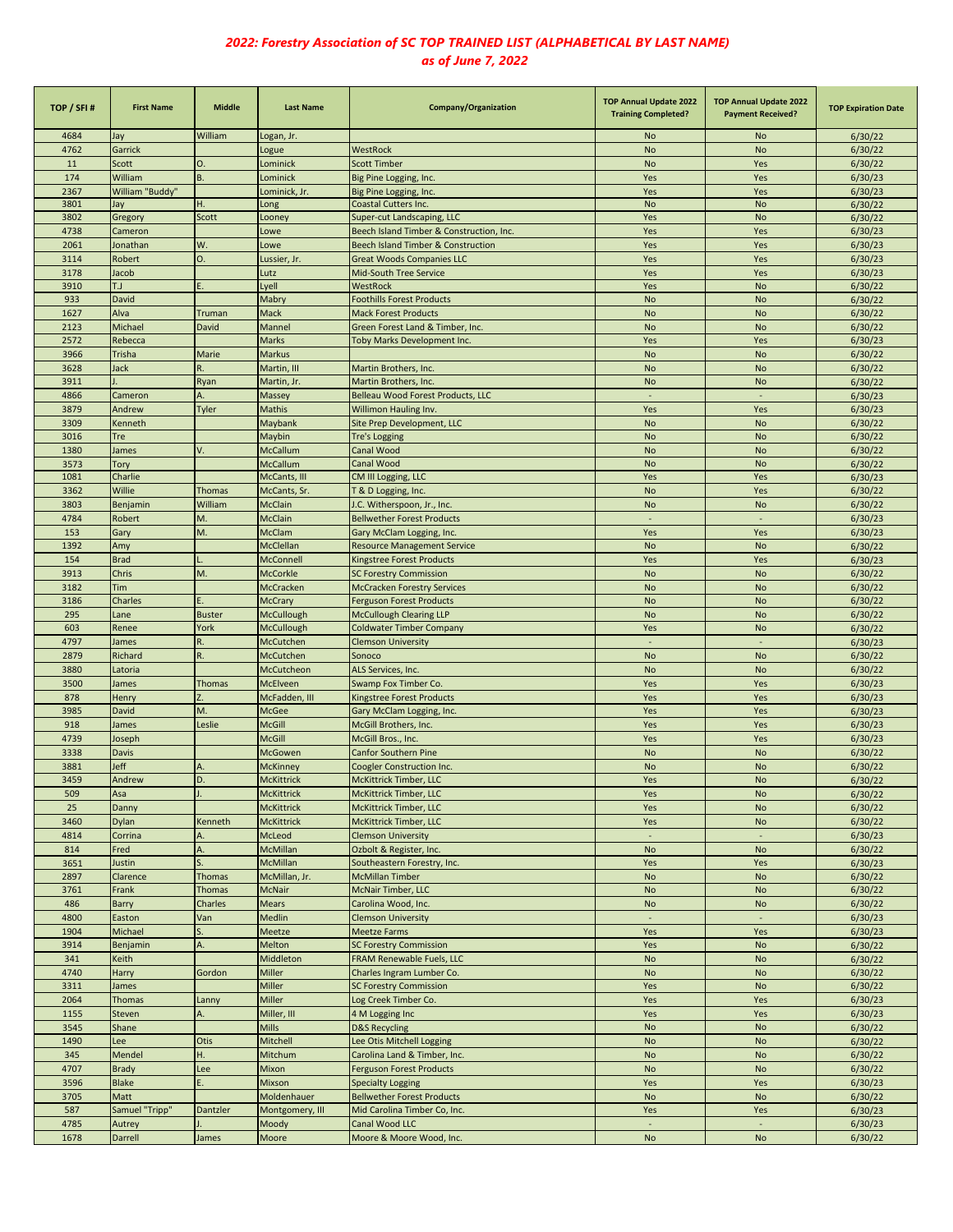| TOP / SFI# | <b>First Name</b> | <b>Middle</b>  | <b>Last Name</b> | Company/Organization              | <b>TOP Annual Update 2022</b><br><b>Training Completed?</b> | <b>TOP Annual Update 2022</b><br><b>Payment Received?</b> | <b>TOP Expiration Date</b> |
|------------|-------------------|----------------|------------------|-----------------------------------|-------------------------------------------------------------|-----------------------------------------------------------|----------------------------|
| 22         | Heyward           |                | Moore            | Heyward Moore, LLC                | Yes                                                         | No                                                        | 6/30/22                    |
| 1085       | Jesse             | Lee            | Moore            | Charles Ingram Lumber Co., Inc.   | <b>No</b>                                                   | <b>No</b>                                                 | 6/30/22                    |
| 3017       | John              | <b>Trent</b>   | Moore            | Interfor                          | <b>No</b>                                                   | <b>No</b>                                                 | 6/30/22                    |
| 4786       | lustin            |                | Moore            | J.B. Moore                        | $\sim$                                                      | $\sim$                                                    | 6/30/23                    |
| 1226       | <b>Travis</b>     | Heyward        | Moore            | T & D Logging, Inc.               | Yes                                                         | Yes                                                       | 6/30/23                    |
| 2158       | <b>Dustin</b>     | Louis          | Moran            | <b>Swamp Fox Agency</b>           | <b>No</b>                                                   | <b>No</b>                                                 | 6/30/22                    |
| 1151       | <b>Steve</b>      |                | Moran            | <b>Steve's Logging</b>            | <b>No</b>                                                   | <b>No</b>                                                 | 6/30/22                    |
| 2494       | <b>Fige</b>       |                | Moran            | Tiger Logging & Land Clearing     | <b>No</b>                                                   | <b>No</b>                                                 | 6/30/22                    |
| 4741       | Jake              |                | Moree            | Myers Timber Company, Inc.        | <b>No</b>                                                   | <b>No</b>                                                 | 6/30/22                    |
| 1035       | Tim               |                | Morgan           | <b>Tim Morgan Logging</b>         | Yes                                                         | Yes                                                       | 6/30/23                    |
| 3762       |                   |                |                  |                                   | Yes                                                         | Yes                                                       | 6/30/23                    |
|            | lerry             |                | Morgan, Jr.      | Morgan Mills, LLC                 |                                                             |                                                           |                            |
| 1589       | David             |                | <b>Morris</b>    | <b>DSMO Properties, LLC</b>       | <b>No</b>                                                   | <b>No</b>                                                 | 6/30/22                    |
| 3127       | Fred              |                | <b>Morris</b>    | <b>Morris Contracting LLC</b>     | <b>No</b>                                                   | <b>No</b>                                                 | 6/30/22                    |
| 3393       | lames             | David          | <b>Morris</b>    | Morris Logging, LLC               | <b>No</b>                                                   | <b>No</b>                                                 | 6/30/22                    |
| 3763       | Michael           |                | Mosley           | <b>Michael Mosley Logging</b>     | Yes                                                         | <b>No</b>                                                 | 6/30/22                    |
| 3462       | Jamison           |                | <b>Moss</b>      | Gaston Logging, LLC               | <b>No</b>                                                   | <b>No</b>                                                 | 6/30/22                    |
| 3915       | Tyler             | Wayne          | <b>Moss</b>      | <b>Hickory Ridge Grading</b>      | <b>No</b>                                                   | <b>No</b>                                                 | 6/30/22                    |
| 3141       | <b>Bernard</b>    |                | Mozie            | Alexander Logging                 | <b>No</b>                                                   | <b>No</b>                                                 | 6/30/22                    |
| 3463       | Jimmy             |                | Mundy            | Log Creek Timber                  | <b>No</b>                                                   | <b>No</b>                                                 | 6/30/22                    |
| 2595       | Leon              |                | Murph            | Sonoco Products Co.               | Yes                                                         | Yes                                                       | 6/30/23                    |
| 741        | Isiah             |                | <b>Myers</b>     | <b>Myers Logging</b>              | <b>No</b>                                                   | <b>No</b>                                                 | 6/30/22                    |
| 2160       | David             | А.             | Nagel            | American Forest Management        | <b>No</b>                                                   | No                                                        | 6/30/22                    |
| 3312       | Mark              |                | Nelon            | <b>MN Logging</b>                 | Yes                                                         | Yes                                                       | 6/30/23                    |
| 3511       | Richard           | Melvin         | Nesbitt, Jr.     | <b>Cedar Creek Timber</b>         | <b>No</b>                                                   | <b>No</b>                                                 | 6/30/22                    |
| 172        | Clay              | W.             | Nettles, Jr.     | CAM Branch Timber, Inc.           | Yes                                                         | Yes                                                       | 6/30/23                    |
| 3598       | loseph            |                | <b>New</b>       | <b>Endeavor Forest Group, LLC</b> | <b>No</b>                                                   | <b>No</b>                                                 | 6/30/22                    |
| 4742       | William           | <b>Thomas</b>  | Newman, Jr.      | Super Green of Clarendon, Inc.    | <b>No</b>                                                   | <b>No</b>                                                 | 6/30/22                    |
|            |                   |                |                  |                                   |                                                             |                                                           |                            |
| 3968       | <b>Herbert</b>    | А.             | Nicholson        | Domtar Paper Co.                  | Yes                                                         | <b>No</b>                                                 | 6/30/22                    |
| 4867       | <b>Kenneth</b>    |                | Nicholson        | <b>Brown Chapel Logging</b>       | $\sim$                                                      | $\sim$                                                    | 6/30/23                    |
| 506        | Andrew            | Wells          | <b>Nickles</b>   | Nickles Land & Clearing Inc       | <b>No</b>                                                   | No                                                        | 6/30/22                    |
| 929        | Lang              | B.             | <b>Nickles</b>   | W. K. Brown Timber Corp.          | <b>No</b>                                                   | No                                                        | 6/30/22                    |
| 3852       | Chandler          |                | Nolan            | Dustin C. Nolan Logging LLC       | Yes                                                         | Yes                                                       | 6/30/23                    |
| 3465       | <b>Dustin</b>     |                | Nolan            | Dustin C. Nolan Logging LLC       | Yes                                                         | Yes                                                       | 6/30/23                    |
| 3096       | Ernest            | <b>Brandon</b> | Nolan            | Nolan Timber, LLC                 | Yes                                                         | Yes                                                       | 6/30/23                    |
| 3509       | Robert            | 'Austin'       | Nolan            | Nolan Logging & Chipping          | <b>No</b>                                                   | <b>No</b>                                                 | 6/30/22                    |
| 3160       | Robert            | Franklin       | Nolan            | Nolan Logging & Chipping, LLC     | <b>No</b>                                                   | <b>No</b>                                                 | 6/30/22                    |
| 470        | Robert            |                | Nolan            | Nolan Logging, LLC                | <b>No</b>                                                   | <b>No</b>                                                 | 6/30/22                    |
| 2219       | Alden             |                | <b>Nole</b>      | <b>Nole Boys Logging</b>          | <b>No</b>                                                   | <b>No</b>                                                 | 6/30/22                    |
| 70         | Otis              |                | Nole             | <b>Nole Boys Logging</b>          | Yes                                                         | <b>No</b>                                                 | 6/30/22                    |
| 4708       | Louis             |                | Norment          | Jordan Lumber & Supply, Inc.      | Yes                                                         | Yes                                                       | 6/30/23                    |
| 3365       | William           | Randy          | <b>Norris</b>    | <b>Norris Logging</b>             | Yes                                                         | Yes                                                       | 6/30/23                    |
| 3366       | William           | Randell        | Norris, Jr.      | <b>Norris Logging</b>             | Yes                                                         | <b>No</b>                                                 | 6/30/22                    |
| 3554       | Barry             | Lee            | Norton           | WestRock                          | Yes                                                         | No                                                        |                            |
|            |                   |                |                  |                                   |                                                             |                                                           | 6/30/22                    |
| 3048       | Albert            |                | Nunnery          | A Notch Above Tree & Lawn         | <b>No</b>                                                   | No                                                        | 6/30/22                    |
| 4743       | Cody              | D.             | Nunnery          | Johnson Company, Inc.             | Yes                                                         | Yes                                                       | 6/30/23                    |
| 3535       | John              | Christopher    | Oates            | <b>DMF Logging</b>                | Yes                                                         | Yes                                                       | 6/30/23                    |
| 1615       | Bryan             | н.             | Odom             | <b>Clemson University</b>         | <b>No</b>                                                   | <b>No</b>                                                 | 6/30/22                    |
| 3466       | Edward            | н.             | Odom             | SAFE Logging                      | <b>NO</b>                                                   | <b>NO</b>                                                 | 6/30/22                    |
| 2495       | Joseph            |                | Odom             | <b>SAFE Logging</b>               | <b>No</b>                                                   | No                                                        | 6/30/22                    |
| 3806       | Justin            | N.             | Odom             | Charles Ingram Lumber Co.         | <b>No</b>                                                   | No                                                        | 6/30/22                    |
| 1133       | Furman "Chip"     | G.             | O'Neal           | FG O'Neal, Jr. Co., Inc.          | Yes                                                         | Yes                                                       | 6/30/23                    |
| 2005       | William           | Dean           | Oswalt           | <b>D&amp;G Logging</b>            | Yes                                                         | <b>No</b>                                                 | 6/30/22                    |
| 44         | Whitney           | Lyle           | Ott              | Streamline Timber Co.             | No                                                          | No                                                        | 6/30/22                    |
| 4562       | Zachary           |                | Outlaw           | <b>Griggs Forestry Services</b>   | Yes                                                         | <b>No</b>                                                 | 6/30/22                    |
| 4763       | Joey              |                | Ouzts            | <b>Ballentine Land and Timber</b> | <b>No</b>                                                   | <b>No</b>                                                 | 6/30/22                    |
| 4709       | Sonya             |                | Ouzts            | <b>Ballentine Land and Timber</b> | <b>No</b>                                                   | <b>No</b>                                                 | 6/30/22                    |
| 3987       | Ionathan          | Paul           | Owen             | <b>SC Forestry Commission</b>     | No                                                          | <b>No</b>                                                 | 6/30/22                    |
| 2329       | AI                |                | Owens            | Al Owens Logging                  | Yes                                                         | Yes                                                       | 6/30/23                    |
| 3405       | loshua            | R.             | Owens            | Madison Farm & Poultry Service    | <b>No</b>                                                   | <b>No</b>                                                 | 6/30/22                    |
| 253        | Marty             | Lee            | Owens            | <b>Owens Logging</b>              | <b>No</b>                                                   | <b>No</b>                                                 | 6/30/22                    |
| 968        | Steven            | <b>Brian</b>   |                  | <b>Owens Logging</b>              | No                                                          | <b>No</b>                                                 | 6/30/22                    |
|            |                   |                | Owens            |                                   |                                                             |                                                           |                            |
| 3256       | Clinton           | Denver         | Padgett          | <b>Twin City Forest Products</b>  | Yes                                                         | <b>No</b>                                                 | 6/30/22                    |
| 3367       | Franklin          |                | Padgett          | <b>Padgett Forestry Products</b>  | Yes                                                         | Yes                                                       | 6/30/23                    |
| 630        | Harold            |                | Padgett          | Caw Caw Land & Timber             | No                                                          | <b>No</b>                                                 | 6/30/22                    |
| 3467       | Richard           | Paul           | Padgett          | Caw Caw Land & Timber             | <b>No</b>                                                   | No                                                        | 6/30/22                    |
| 3622       | Marshall          | Vann           | Page             | Keels Land & Timber Co., Inc.     | Yes                                                         | Yes                                                       | 6/30/23                    |
| 4688       | Campbell          | Duncan         | Paine            |                                   | No                                                          | <b>No</b>                                                 | 6/30/22                    |
| 1139       | Steve             | D.             | Parker           | Canal Wood LLC                    | Yes                                                         | Yes                                                       | 6/30/23                    |
| 3728       | Cole              |                | Parks            | Canal Wood                        | No                                                          | <b>No</b>                                                 | 6/30/22                    |
| 4673       | Robert            | Alexander      | Parks            |                                   | No                                                          | <b>No</b>                                                 | 6/30/22                    |
| 3917       | Marc              | W.             | Pasternak        | Sandhill Forest Products LLC      | Yes                                                         | Yes                                                       | 6/30/23                    |
| 3112       | Richard           | Skyler         | Patterson        | Patterson & Son                   | No                                                          | No                                                        | 6/30/22                    |
| 1323       | Lucas             | Shannon        | Pellum           | Weyerhaeuser                      | <b>No</b>                                                   | No                                                        | 6/30/22                    |
| 565        | Scott             |                | Pellum           | WestRock                          | <b>No</b>                                                   | No                                                        | 6/30/22                    |
|            |                   |                |                  |                                   |                                                             |                                                           |                            |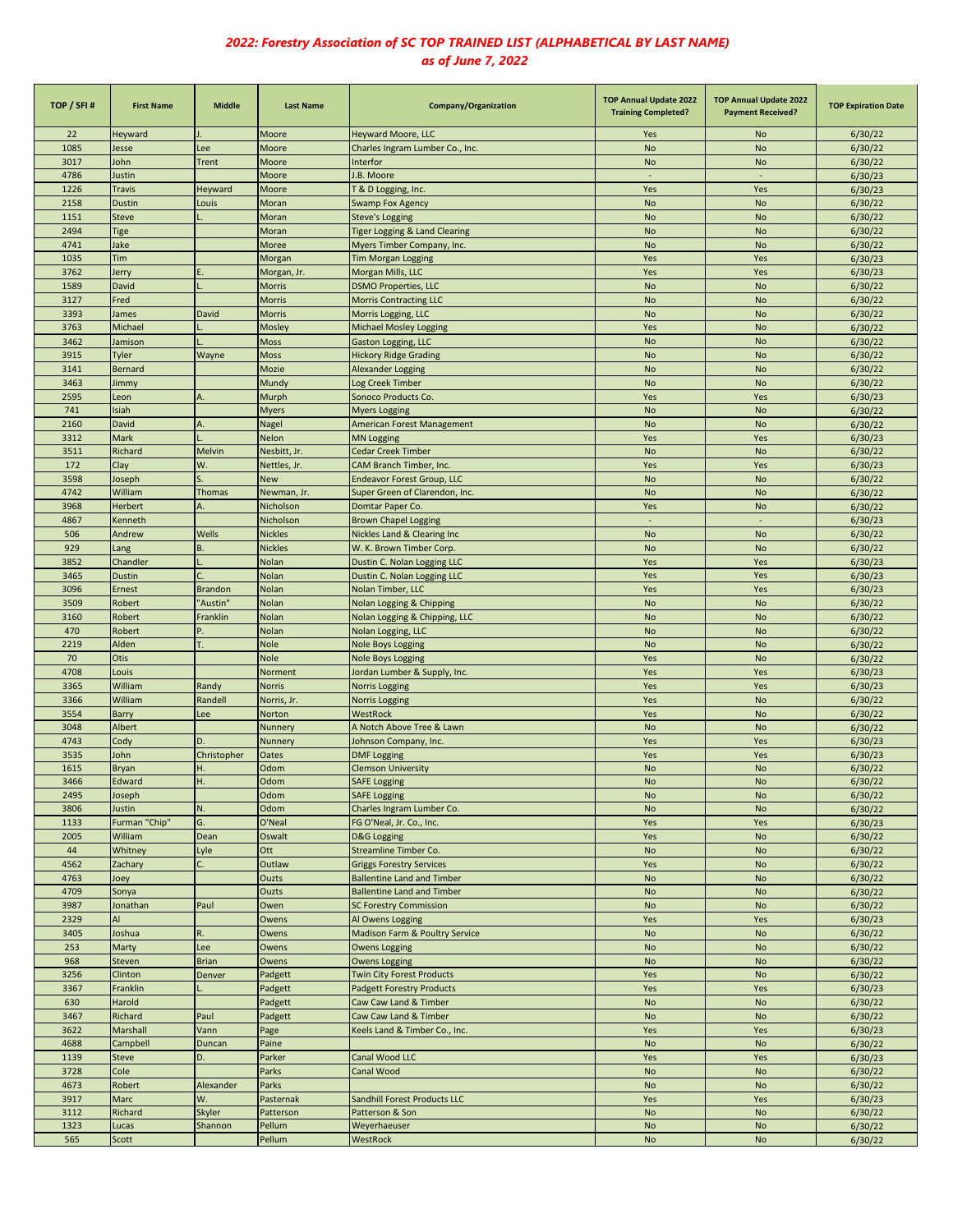| TOP / SFI#  | <b>First Name</b> | <b>Middle</b>  | <b>Last Name</b> | Company/Organization                     | <b>TOP Annual Update 2022</b><br><b>Training Completed?</b> | <b>TOP Annual Update 2022</b><br><b>Payment Received?</b> | <b>TOP Expiration Date</b> |
|-------------|-------------------|----------------|------------------|------------------------------------------|-------------------------------------------------------------|-----------------------------------------------------------|----------------------------|
| 754         | Dan               |                | Pernell          | WestRock                                 | Yes                                                         | Yes                                                       | 6/30/23                    |
| 4744        | Owen              |                | Persinger        | New Forest Technology, Inc.              | <b>No</b>                                                   | <b>No</b>                                                 | 6/30/22                    |
| 4670        | Keven             |                | Peters           |                                          | <b>No</b>                                                   | <b>No</b>                                                 | 6/30/22                    |
| 1654        | Ernest            | Doug           | Pew, III         | E.D. Pew Timber Co., Inc.                | <b>No</b>                                                   | <b>No</b>                                                 | 6/30/22                    |
| 4745        | <b>Bradford</b>   | W.             | <b>Phillips</b>  | <b>SC Forestry Commission</b>            | Yes                                                         | <b>No</b>                                                 | 6/30/22                    |
| 3665        | <b>Dusty</b>      | Jay            | <b>Phillips</b>  | <b>Phillips Enterprises</b>              | Yes                                                         | Yes                                                       | 6/30/23                    |
| 3664        | Junior            | H.             | <b>Phillips</b>  | <b>Phillips Enterprises</b>              | Yes                                                         | Yes                                                       | 6/30/23                    |
| 3988        | Patrick           | <b>Thomas</b>  | <b>Phillips</b>  | Palmetto Pulpwood & Timber               | <b>No</b>                                                   | <b>No</b>                                                 | 6/30/22                    |
| 3020        | Wyman             |                | <b>Phillips</b>  | <b>Rango Williams Logging</b>            | <b>No</b>                                                   | <b>No</b>                                                 | 6/30/22                    |
| 1404        | James             | Curtis         | Phillips, Jr.    | <b>Resource Management Service</b>       | <b>No</b>                                                   | <b>No</b>                                                 | 6/30/22                    |
| 3918        | Donald            | W.             | Pickard          | <b>Battle Lumber Company</b>             | <b>No</b>                                                   | Yes                                                       | 6/30/22                    |
| 3809        | Tony              | D.             | Pierce           | Palmetto Timber, LLC                     | <b>No</b>                                                   | <b>No</b>                                                 | 6/30/22                    |
| 953         | Leroy             | D.             | Pilgrim          | Pilgrim Logging LLC                      | <b>No</b>                                                   | <b>No</b>                                                 | 6/30/22                    |
| 3883        | Grady             |                | Pipkin           | Ladson Wood Recycling LLC                | <b>No</b>                                                   | <b>No</b>                                                 | 6/30/22                    |
| 3853        | John              |                | Player           | <b>Steve's Logging</b>                   | <b>No</b>                                                   | <b>No</b>                                                 | 6/30/22                    |
| 3600        | Michael           |                | Plyler           | Hillscreek Forest Products, Inc.         | <b>No</b>                                                   | Yes                                                       | 6/30/22                    |
| 4868        | <b>Brett</b>      | M.             | Polk             | <b>Cleland Site Prep</b>                 | $\sim$                                                      | $\sim$                                                    | 6/30/23                    |
| 2549        | Frank             |                | Pompey           | F.E. Logging                             | <b>No</b>                                                   | <b>No</b>                                                 | 6/30/22                    |
| 3050        | Robert            |                | Popham           | Popham & Son Logging                     | <b>No</b>                                                   | <b>No</b>                                                 | 6/30/22                    |
| 3121        | Deryl             | Keith          | Porter           | <b>Porter Logging</b>                    | <b>No</b>                                                   | <b>No</b>                                                 | 6/30/22                    |
| 3810        | <b>Matthew</b>    | Frank          | Porter           | <b>Matthew Porter Logging</b>            | <b>No</b>                                                   | <b>No</b>                                                 | 6/30/22                    |
| 4681        | Lawton            | Allen          | Poston           |                                          | <b>No</b>                                                   | <b>No</b>                                                 | 6/30/22                    |
| 3834        | Zannie            |                | Poston           | Charles Ingram Lumber Co.                | Yes                                                         | Yes                                                       | 6/30/23                    |
| 3021        | Ronnie            |                | Poston, Jr.      | Ronnie L. Poston Logging                 | Yes                                                         | Yes                                                       | 6/30/23                    |
| 3708        | Justin            |                | Poteat           | Beech Island Timber & Constr.            | Yes                                                         | Yes                                                       | 6/30/23                    |
| 4710        | Adam              |                | Powell           | Resource Management Service, LLC         | <b>No</b>                                                   | <b>No</b>                                                 | 6/30/22                    |
| 2332        | Gregg             |                | Powell           | <b>Circle P Enterprises</b>              | <b>No</b>                                                   | <b>No</b>                                                 | 6/30/22                    |
| 3919        | Jonathan          | G.             | Powell           | <b>Tower Timber Industries</b>           | Yes                                                         | Yes                                                       | 6/30/23                    |
| 3989        | <b>Kevin</b>      |                | Powell           | <b>KPS Logging LLC</b>                   | Yes                                                         | Yes                                                       | 6/30/23                    |
| 995         | Jeff              |                | Powers           | Sand Hill Timber LLC                     | Yes                                                         | Yes                                                       | 6/30/23                    |
| 1493        | Charles           | "Chuck"        | Prescott         | W. W. Equipment & Construction           | <b>No</b>                                                   | No                                                        | 6/30/22                    |
| 3811        | Joshua            | Todd           | Pridemore        | Smith Backhoe and Construction, LLC      | Yes                                                         | Yes                                                       | 6/30/23                    |
| 3259        | <b>Matthew</b>    | B.             | Priester         | G & G Logging, Inc.                      | Yes                                                         | Yes                                                       | 6/30/23                    |
| 4869        | Robert            | D.             | Priester         | <b>Triple P Logging</b>                  | $\sim$                                                      | $\overline{\phantom{a}}$                                  | 6/30/23                    |
| 774         | Christopher       |                | Proctor          | Log Creek Timber                         | Yes                                                         | Yes                                                       | 6/30/23                    |
| 977         | Melvin            | "Jack"         | Propst           | Propst Lumber & Logging                  | <b>No</b>                                                   | <b>No</b>                                                 | 6/30/22                    |
| 1999        | James             | $\overline{A}$ | Pruitt           | <b>Mullinax Logging</b>                  | <b>No</b>                                                   | <b>No</b>                                                 | 6/30/22                    |
| 4818        | Cameron           | Charles        | Puckhaber        | <b>Clemson University</b>                | $\sim$                                                      | $\omega$                                                  | 6/30/23                    |
| 41          | Russell           |                | Purdy            | Collum's Lumber Products, LLC            | Yes                                                         | Yes                                                       | 6/30/23                    |
| 2881        | Alan              |                | Rabon            | <b>SC Forestry Commission</b>            | Yes                                                         | <b>No</b>                                                 | 6/30/22                    |
| 4801        |                   | Keith          | Rabon            |                                          |                                                             | ÷,                                                        |                            |
| 3990        | Granger<br>Vander | А.             |                  | <b>Clemson University</b>                |                                                             |                                                           | 6/30/23<br>6/30/22         |
|             |                   |                | Ragin            | <b>Ragins Logging</b>                    | <b>No</b>                                                   | <b>No</b>                                                 |                            |
| 935<br>1441 | William<br>Diedra | Lee            | Ramsey<br>Rankin | W.M. Ramsey Logging<br>West Fraser, Inc. | <b>No</b><br><b>No</b>                                      | <b>No</b><br><b>No</b>                                    | 6/30/22<br>6/30/22         |
| 3473        |                   | R.             |                  |                                          | <b>No</b>                                                   | <b>No</b>                                                 |                            |
|             | Iohn              |                | Rano             | <b>Great Woods Companies</b>             |                                                             |                                                           | 6/30/22                    |
| 670         | William           | Η.             | Ratliff, Jr.     | Ratliff Woodyard, Inc.                   | <b>No</b>                                                   | <b>No</b>                                                 | 6/30/22                    |
| 2551        | Benjamin 'Rocky'  | W.             | Reavis           | Turn Bull Lumber Co.                     | <b>No</b>                                                   | <b>No</b>                                                 | 6/30/22                    |
| 3567        | <b>Chris</b>      | M.             | Redding          | Canal Wood                               | <b>No</b>                                                   | <b>No</b>                                                 | 6/30/22                    |
| 1526        | Mark              | A.             | Rehme            | WestRock                                 | Yes                                                         | Yes                                                       | 6/30/23                    |
| 3836        | Leland            |                | Rentz            | <b>LCR Construction, Inc.</b>            | Yes                                                         | Yes                                                       | 6/30/23                    |
| 3991        | Charles           | Randall        | Renwick          | Mt. Bethel Logging Inc.                  | Yes                                                         | <b>No</b>                                                 | 6/30/22                    |
| 3568        | Franklin          | M.             | Reynolds         | <b>Clemson University</b>                | <b>No</b>                                                   | <b>No</b>                                                 | 6/30/22                    |
| 3227        | Jason             |                | Reynolds         | Beech Island Timber & Construction, Inc. | Yes                                                         | Yes                                                       | 6/30/23                    |
| 2069        | Daniel            |                | Rhoad            | Rhoad Timber Co. LLC                     | Yes                                                         | Yes                                                       | 6/30/23                    |
| 3992        | Dillan            |                | Rhoden           | <b>Rhoden Forestry Products</b>          | <b>No</b>                                                   | No                                                        | 6/30/22                    |
| 2673        | Vanice            |                | Rhoden           | <b>Rhoden Forest Products</b>            | <b>No</b>                                                   | No                                                        | 6/30/22                    |
| 3123        | John              | R.             | Rice             | Rice Land & Timber, LLC                  | <b>No</b>                                                   | No                                                        | 6/30/22                    |
| 2404        | <b>Derrick</b>    |                | Richard          | L E & R Enterprises, LLC                 | Yes                                                         | No                                                        | 6/30/22                    |
| 3611        | Jeffrey           |                | Richardson       | <b>Richardson Enterprises LLC</b>        | <b>No</b>                                                   | Yes                                                       | 6/30/22                    |
| 3503        | <b>Townes</b>     |                | Richardson       | Delta Timber Co.                         | <b>No</b>                                                   | No                                                        | 6/30/22                    |
| 1730        | William           | Danny          | Richardson       | <b>Richardson Logging</b>                | Yes                                                         | No                                                        | 6/30/22                    |
| 4813        | Robert            | Hunter         | Richey           | <b>Clemson University</b>                | $\overline{\phantom{a}}$                                    |                                                           | 6/30/23                    |
| 4678        | William           |                | <b>Ricketts</b>  | <b>Upstate Surveying Assoc.</b>          | <b>No</b>                                                   | No                                                        | 6/30/22                    |
| 3672        | William           | R.             | Ridlehuber       | Delta Timber Co.                         | <b>No</b>                                                   | No                                                        | 6/30/22                    |
| 2720        | saac              |                | Riley            | <b>Riley Forest Products, LLC</b>        | <b>No</b>                                                   | No                                                        | 6/30/22                    |
| 3260        | Dugger            | Reed           | Rimmer           | White Oak Forest Management              | <b>No</b>                                                   | <b>No</b>                                                 | 6/30/22                    |
| 1540        | Woody             | Η.             | Ringer           | W.H. Ringer Logging, Inc.                | <b>No</b>                                                   | <b>No</b>                                                 | 6/30/22                    |
| 3993        | Glenn             |                | Rippon           | <b>Beasley Timber Company</b>            | <b>No</b>                                                   | No                                                        | 6/30/22                    |
| 2497        | Allen             |                | Ritter           | R.A. Ritter Logging Co., Inc             | Yes                                                         | Yes                                                       | 6/30/23                    |
| 109         | Rudy              |                | Ritter, Sr.      | R.A. Ritter Logging Co., Inc             | Yes                                                         | Yes                                                       | 6/30/23                    |
| 4796        | George            |                | <b>Rivers</b>    | <b>GLR Enterprises</b>                   | $\overline{\phantom{a}}$                                    | $\Box$                                                    | 6/30/23                    |
| 4812        | David             | А.             | Robinson         | <b>Clemson University</b>                | $\blacksquare$                                              | $\blacksquare$                                            | 6/30/23                    |
| 3921        | Demetrius         | Tony           | Robinson         | <b>Bellwether Forest Products</b>        | <b>No</b>                                                   | No                                                        | 6/30/22                    |
| 3885        | Jimmy             | Eugene         | Robinson         | Long Cane Logging                        | <b>No</b>                                                   | No                                                        | 6/30/22                    |
|             |                   |                |                  |                                          |                                                             |                                                           |                            |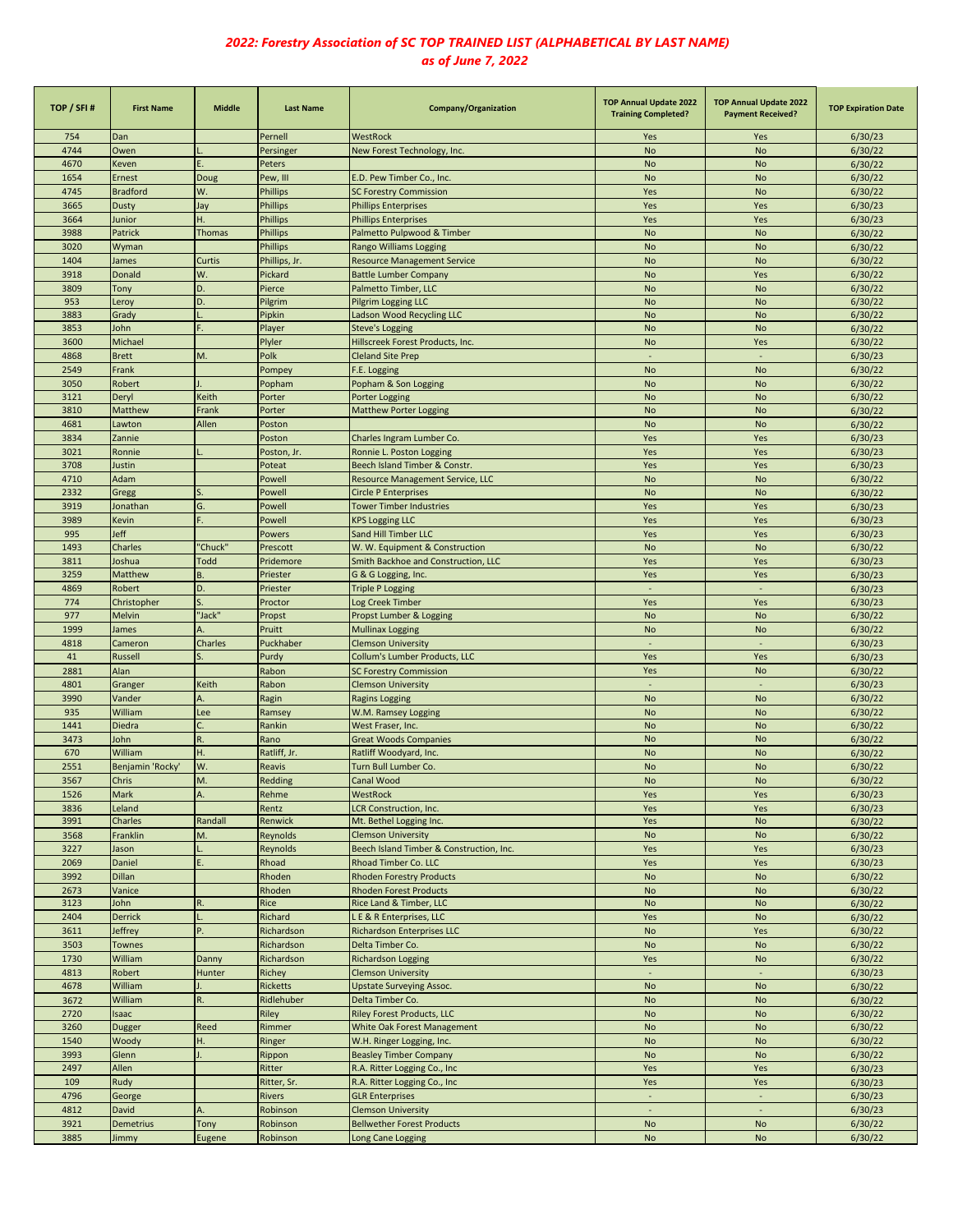| TOP / SFI# | <b>First Name</b> | <b>Middle</b> | <b>Last Name</b> | Company/Organization                                 | <b>TOP Annual Update 2022</b><br><b>Training Completed?</b> | <b>TOP Annual Update 2022</b><br><b>Payment Received?</b> | <b>TOP Expiration Date</b> |
|------------|-------------------|---------------|------------------|------------------------------------------------------|-------------------------------------------------------------|-----------------------------------------------------------|----------------------------|
| 2416       | James             | David         | Rodgers          | David Rodgers Pulpwooding, LLC                       | <b>No</b>                                                   | No                                                        | 6/30/22                    |
| 515        | Joe               | G.            | Rodgers          | <b>Rodgers Logging</b>                               | <b>No</b>                                                   | <b>No</b>                                                 | 6/30/22                    |
| 84         | Homer             |               | Rodgers, Jr.     | David Rodgers Pulpwooding, LLC                       | <b>No</b>                                                   | <b>No</b>                                                 | 6/30/22                    |
| 4746       | Ashley            |               | Ronk             | Charles Ingram Lumber Co.                            | <b>No</b>                                                   | <b>No</b>                                                 | 6/30/22                    |
| 180        | William           | Kevin         | Ross             | Canal Wood                                           | <b>No</b>                                                   | <b>No</b>                                                 | 6/30/22                    |
| 1905       | <b>Thomas</b>     | James         | Rosson, Jr.      | SC Pole & Piling, Inc.                               | <b>No</b>                                                   | <b>No</b>                                                 | 6/30/22                    |
| 3709       | Xavier            |               | Rouse            | <b>Rouse Logging</b>                                 | <b>No</b>                                                   | No                                                        | 6/30/22                    |
| 2625       | James "Runi"      |               | Rowland, III     | Rowland & Son Logging                                | <b>No</b>                                                   | <b>No</b>                                                 | 6/30/22                    |
| 1671       | James "Eddie"     | Edwin         | Rowland, Jr.     | Rowland & Son Logging                                | <b>No</b>                                                   | No                                                        | 6/30/22                    |
| 2289       | Shane             |               | Rushton          | Lavington Farms                                      | <b>No</b>                                                   | No                                                        | 6/30/22                    |
| 4811       | Jessie            | Lee           | Russell          | <b>Clemson University</b>                            | $\sim$                                                      | ÷,                                                        | 6/30/23                    |
| 4711       | Daniel            |               | Rutland          | <b>RGR Farms LLC</b>                                 | <b>No</b>                                                   | <b>No</b>                                                 | 6/30/22                    |
| 1136       | Michael           | W.            | Rutland          | Mike's Logging, Inc.                                 | Yes                                                         | Yes                                                       | 6/30/23                    |
| 4712       | Roy               |               | Rutland          | <b>RGR Farms LLC</b>                                 | <b>No</b>                                                   | <b>No</b>                                                 | 6/30/22                    |
| 4870       | William           |               | Sadler           | <b>Wilridge Forestry</b>                             |                                                             |                                                           | 6/30/23                    |
| 729        | <b>Steve</b>      |               | Salisbury        | West Fraser, Inc.                                    | <b>No</b>                                                   | <b>No</b>                                                 | 6/30/22                    |
| 2032       | Benjamin          | Rhett         | <b>Sanders</b>   | Sanders Timber Co., Inc.                             | Yes                                                         | Yes                                                       | 6/30/23                    |
| 3188       | Daniel            | R.            | Sanders          | Collum's Lumber Products, LLC                        | Yes                                                         | Yes                                                       | 6/30/23                    |
| 801        | Jamiah            |               | Sanders          | Sanders Timber Harvesting, LLC                       | <b>No</b>                                                   | No                                                        | 6/30/22                    |
| 2335       | Martha            | W.            | Sanders          | Log Creek Timber                                     | Yes                                                         | Yes                                                       | 6/30/23                    |
| 4795       | <b>Terrence</b>   | D.            | Sanders          | Leo Lambert Logging                                  |                                                             |                                                           | 6/30/23                    |
| 2807       | Joshua            |               | Sandt, Jr.       | Canfor Southern Pine                                 | <b>No</b>                                                   | No                                                        | 6/30/22                    |
| 4822       | Dean              | Linwood       | Satterlee        | <b>Clemson University</b>                            | $\sim$                                                      | $\sim$                                                    | 6/30/23                    |
| 3408       | Chris             |               | Sawyer           | Weyerhaeuser                                         | <b>No</b>                                                   | No                                                        | 6/30/22                    |
| 4810       | Scott             | Earnest       | Saxon            | <b>Clemson University</b>                            |                                                             |                                                           | 6/30/23                    |
| 2808       | Robert            |               | <b>Saylors</b>   | <b>S&amp;S Tractor Service, LLC</b>                  | <b>No</b>                                                   | No                                                        | 6/30/22                    |
| 3767       | Clay              |               | Scott            | <b>Scott Logging</b>                                 | <b>No</b>                                                   | Yes                                                       | 6/30/22                    |
| 3813       | Charles           | B.            | <b>Scrivens</b>  | Beech Island Timber & Constr., Inc.                  | <b>No</b>                                                   | Yes                                                       | 6/30/22                    |
| 985        | .ynn              |               | <b>Scruggs</b>   | Scruggs Timber Co.                                   | Yes                                                         | Yes                                                       | 6/30/23                    |
| 3710       | William           | Charlie       | <b>Scruggs</b>   | <b>SC Forestry Commission</b>                        | Yes                                                         | <b>No</b>                                                 | 6/30/22                    |
| 3602       | <b>Bryson</b>     | Leon          | Scruggs, Jr.     | Scruggs Timber Co.                                   | Yes                                                         | Yes                                                       | 6/30/23                    |
| 1810       | Ansel             |               | Scurry, Jr.      | Canal Wood                                           | <b>No</b>                                                   | <b>No</b>                                                 | 6/30/22                    |
| 3655       | Donald            |               | Searson          | White Wood 3, LLC                                    | <b>No</b>                                                   | <b>No</b>                                                 | 6/30/22                    |
| 3476       | Jared             | Hunter        | Seckinger        | <b>Seckinger Forest Products</b>                     | Yes                                                         | Yes                                                       | 6/30/23                    |
| 129        | Joseph            | W.            | Seckinger        | Collum's Lumber Products, LLC                        | Yes                                                         | Yes                                                       | 6/30/23                    |
| 3321       | Matthew           | <b>Brian</b>  | <b>Seegars</b>   | Ideal Logging, Inc.                                  | Yes                                                         | Yes                                                       | 6/30/23                    |
| 3714       | Roosevelt         |               | Seegars          | <b>SC Forestry Commission</b>                        | <b>No</b>                                                   | <b>No</b>                                                 | 6/30/22                    |
| 3099       | Jonathan          |               | <b>Sellers</b>   | Sellers Forest Products, LLC                         | <b>No</b>                                                   | No                                                        | 6/30/22                    |
| 3922       | Boyd              | D.            | Shannon          |                                                      | Yes                                                         | Yes                                                       | 6/30/23                    |
|            |                   |               |                  | Shannon LLC<br><b>Hemingway Wood Forest Products</b> |                                                             |                                                           |                            |
| 3189       | Randy             | <b>Scott</b>  | Shaw, Jr.        |                                                      | <b>No</b>                                                   | <b>No</b>                                                 | 6/30/22                    |
| 3322       | Michael           |               | <b>Shealy</b>    | <b>SC Forestry Commission</b>                        | <b>No</b>                                                   | <b>No</b>                                                 | 6/30/22                    |
| 1909       | Ronnie            |               | Shealy           | SC Pole & Piling, Inc.                               | <b>No</b>                                                   | <b>No</b>                                                 | 6/30/22                    |
| 1631       | Timothy           | D.            | Shealy           | Central Carolina Timber Co., LLC                     | Yes                                                         | Yes                                                       | 6/30/23                    |
| 3477       | Donald            | Roy           | Sheffield, Jr.   | <b>Soggy Bottom Logging</b>                          | <b>No</b>                                                   | <b>No</b>                                                 | 6/30/22                    |
| 3162       | Herman            | Matthew       | Sheppard         | Sheppard Logging Co.                                 | <b>No</b>                                                   | <b>No</b>                                                 | 6/30/22                    |
| 842        | Ken               |               | Sheppard         | American Forest Management                           | Yes                                                         | Yes                                                       | 6/30/23                    |
| 3228       | Ronnie            | Lee           | Sheppard         | <b>Sheppard Brothers Logging</b>                     | <b>No</b>                                                   | <b>No</b>                                                 | 6/30/22                    |
| 1213       | Roger             | Michael       | Sheriff          | Mike Sheriff Logging                                 | <b>No</b>                                                   | <b>No</b>                                                 | 6/30/22                    |
| 237        | Tim               | B             | Shirley          | Heritage Land & Timber                               | <b>No</b>                                                   | No                                                        | 6/30/22                    |
| 983        | Vernon            |               | <b>Simmons</b>   | <b>Simmons Logging</b>                               | <b>No</b>                                                   | No                                                        | 6/30/22                    |
| 3261       | James "Jamie"     | Ĥ.            | Simmons, Jr.     | <b>LCT Enterprises</b>                               | <b>No</b>                                                   | No                                                        | 6/30/22                    |
| 1398       | Casper            | А.            | Simon            | J.C. Witherspoon, Jr., Inc.                          | <b>No</b>                                                   | No                                                        | 6/30/22                    |
| 2675       | Steve             |               | <b>Simpkins</b>  | Log Creek Timber                                     | Yes                                                         | Yes                                                       | 6/30/23                    |
| 3229       | Stephen           |               | <b>Sims</b>      | <b>Sims Logging</b>                                  | <b>No</b>                                                   | No                                                        | 6/30/22                    |
| 3887       | Udell             | Grant         | <b>Sims</b>      | <b>Bellwether Forest Products LLC</b>                | <b>No</b>                                                   | No                                                        | 6/30/22                    |
| 119        | Alex              | А.            | Singleton        | <b>International Paper</b>                           | <b>No</b>                                                   | No                                                        | 6/30/22                    |
| 3996       | Wallace           |               | <b>Skipper</b>   | <b>Seedslingers LLC</b>                              | <b>No</b>                                                   | No                                                        | 6/30/22                    |
| 3540       | James             | Allen         | Sligh            | Sligh Construction & Logging                         | <b>No</b>                                                   | No                                                        | 6/30/22                    |
| 158        | William           | D.            | Sligh, Jr.       | Jordan Lumber & Supply, Inc.                         | Yes                                                         | Yes                                                       | 6/30/23                    |
| 2859       | Edward            | Earl          | Small            | <b>Holmes &amp; Small Trucking</b>                   | Yes                                                         | Yes                                                       | 6/30/23                    |
| 4871       | <b>Brandon</b>    | Jerrod        | <b>Smalls</b>    | <b>Smalls Construction &amp; Trucking</b>            | $\sim$                                                      | $\sim$                                                    | 6/30/23                    |
| 1317       | Alan              | Roger         | Smith            | Three Rivers Timber, Inc.                            | Yes                                                         | Yes                                                       | 6/30/23                    |
| 160        | Anthony           |               | Smith            | Smith's Timber Co., LLC                              | No                                                          | No                                                        | 6/30/22                    |
| 3997       | Christopher       | Allen         | Smith            | Charles Ingram Lumber Co.                            | <b>No</b>                                                   | No                                                        | 6/30/22                    |
| 4747       | Christopher       | Anthony       | Smith            | <b>Gray Contracting LLC</b>                          | No                                                          | No                                                        | 6/30/22                    |
| 3572       | Clint             |               | Smith            | Southern Land Service, LLC                           | <b>No</b>                                                   | No                                                        | 6/30/22                    |
| 120        | Don               | М.            | Smith            | Southern Wood Products, Inc.                         | Yes                                                         | <b>No</b>                                                 | 6/30/22                    |
| 994        | Eric              | W.            | Smith            | WestRock                                             | Yes                                                         | Yes                                                       | 6/30/23                    |
| 3369       | Gregory           | Ryan          | Smith            | Winyah Land & Timber                                 | No                                                          | No                                                        | 6/30/22                    |
| 4833       | Jackson           | G.            | Smith            | <b>Clemson University</b>                            |                                                             | ÷,                                                        | 6/30/23                    |
| 2162       | James             | W.            | Smith            | <b>J&amp;J Farms &amp; Construction, LLC</b>         | <b>No</b>                                                   | <b>No</b>                                                 | 6/30/22                    |
| 4675       | Joshua            | Adam          | Smith            |                                                      | Yes                                                         | No                                                        | 6/30/22                    |
| 3712       | <b>Justin</b>     | D.            | Smith            | <b>SC Forestry Commission</b>                        | Yes                                                         | No                                                        | 6/30/22                    |
| 3946       | Kevin             |               | Smith            | Palmetto Pulpwood & Timber                           | Yes                                                         | Yes                                                       | 6/30/23                    |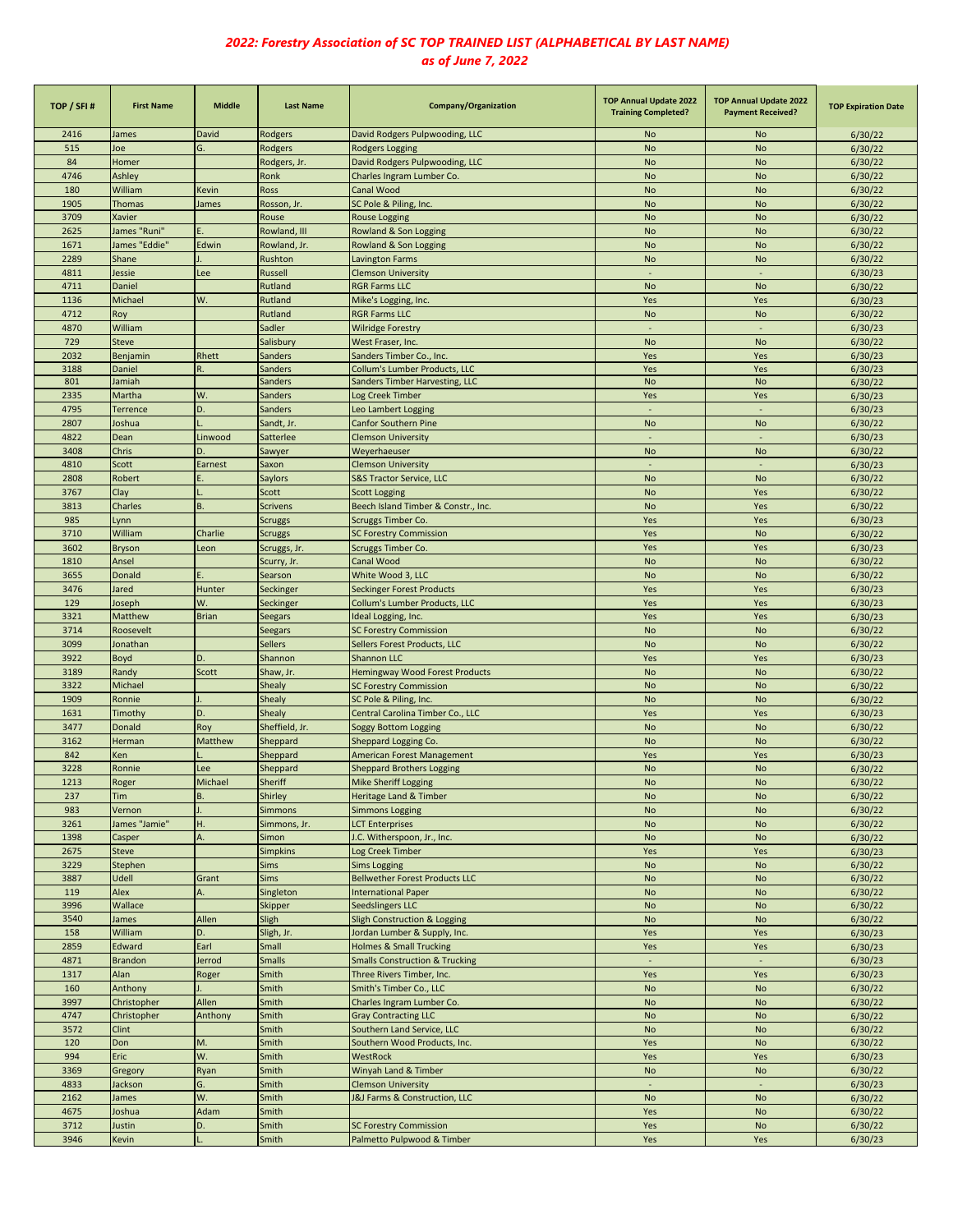| TOP / SFI#   | <b>First Name</b>      | <b>Middle</b>   | <b>Last Name</b>           | Company/Organization                                    | <b>TOP Annual Update 2022</b><br><b>Training Completed?</b> | <b>TOP Annual Update 2022</b><br><b>Payment Received?</b> | <b>TOP Expiration Date</b> |
|--------------|------------------------|-----------------|----------------------------|---------------------------------------------------------|-------------------------------------------------------------|-----------------------------------------------------------|----------------------------|
| 2676         | Luther                 |                 | Smith                      | H.H. Keziah Logging, Inc.                               | No                                                          | No                                                        | 6/30/22                    |
| 4563         | Michael                |                 | Smith                      |                                                         | <b>No</b>                                                   | No                                                        | 6/30/22                    |
| 2576         | Ricky                  |                 | Smith                      | Smith Backhoe & Construction                            | Yes                                                         | Yes                                                       | 6/30/23                    |
| 2860         | Robert                 | "Don"           | Smith                      | Select Wood Products, LLC                               | <b>No</b>                                                   | <b>No</b>                                                 | 6/30/22                    |
| 574          | Sherwood               | W.              | Smith                      | Smith Logging of Grays, SC                              | Yes                                                         | Yes                                                       | 6/30/23                    |
| 964          | <b>Steven</b>          | Donald          | Smith                      | Cross Creek Timber, LLC                                 | <b>No</b>                                                   | <b>No</b>                                                 | 6/30/22                    |
| 3403         | <b>Terrell</b>         | Alton           | Smith                      | Smith Forest Management, LLC                            | Yes                                                         | Yes                                                       | 6/30/23                    |
| 3815         | Timmy                  |                 | Smith                      | <b>Smith Logging</b>                                    | <b>No</b>                                                   | <b>No</b>                                                 | 6/30/22                    |
| 3232<br>2993 | Walt<br>Wendell        |                 | Smith<br>Smith             | SS Enterprises, LLC<br><b>Hicks Logging</b>             | <b>No</b><br>Yes                                            | <b>No</b><br>Yes                                          | 6/30/22<br>6/30/23         |
| 3814         | William                | Chris           | Smith                      | WC Smith & Son, Inc.                                    | Yes                                                         | No                                                        | 6/30/22                    |
| 3924         | <b>Bobby</b>           | Wayne           | Smith, Jr.                 | <b>BW Smith Construction</b>                            | <b>No</b>                                                   | <b>No</b>                                                 | 6/30/22                    |
| 27           | John                   | Η.              | Smith, Jr.                 | John H. Smith, Jr. Logging, Inc.                        | Yes                                                         | Yes                                                       | 6/30/23                    |
| 3100         | Sherwood               | Warren          | Smith, Jr.                 | Smith Logging Co. of Gray's SC, Inc.                    | <b>No</b>                                                   | <b>No</b>                                                 | 6/30/22                    |
| 4824         | Katrina                | P               | Sneed                      | <b>Clemson University</b>                               | $\sim$                                                      | $\sim$                                                    | 6/30/23                    |
| 4748         | John                   | David           | Snow                       | Snow Logging and Clearing                               | <b>No</b>                                                   | <b>No</b>                                                 | 6/30/22                    |
| 3101         | Christopher            |                 | Solomon                    | <b>Smith Logging</b>                                    | <b>No</b>                                                   | <b>No</b>                                                 | 6/30/22                    |
| 3998         | William                |                 | Southard, Jr.              | Tidewater Forest Products Inc.                          | <b>No</b>                                                   | <b>No</b>                                                 | 6/30/22                    |
| 3959         | Robert                 | Jarred          | <b>Sparks</b>              |                                                         | <b>No</b>                                                   | <b>No</b>                                                 | 6/30/22                    |
| 3999         | Clary                  |                 | <b>Spires</b>              | Spires Logging inc                                      | <b>No</b>                                                   | <b>No</b>                                                 | 6/30/22                    |
| 1883         | Danny                  | Shane           | <b>Spires</b>              | Spires Logging inc                                      | <b>No</b>                                                   | No                                                        | 6/30/22                    |
| 3055         | Donald                 |                 | Sprouse                    | Sprouse's Landscaping/Logging                           | <b>No</b>                                                   | No                                                        | 6/30/22                    |
| 2021         | Reta                   |                 | Sprouse                    | Sprouse's Landscaping/Logging                           | <b>No</b>                                                   | <b>No</b>                                                 | 6/30/22                    |
| 3478         | Ben                    |                 | <b>Stallings</b>           | <b>Stallings Logging LLC</b>                            | <b>No</b>                                                   | No                                                        | 6/30/22                    |
| 80           | Edward                 |                 | <b>Stallings</b>           | <b>Stallings Logging, LLC</b>                           | <b>No</b>                                                   | <b>No</b>                                                 | 6/30/22                    |
| 4872         | Trevor                 |                 | Stamey                     | <b>Clemson Experimental Forest</b>                      | ÷                                                           | $\overline{\phantom{a}}$                                  | 6/30/23                    |
| 4750         | Dee                    |                 | <b>Stanley</b>             | Down South Logging, LLC                                 | <b>No</b>                                                   | <b>No</b>                                                 | 6/30/22                    |
| 1231         | Donald "Buck"          | M.              | <b>Stanley</b>             | <b>Stanley Timber and Trucking</b>                      | <b>No</b>                                                   | <b>No</b>                                                 | 6/30/22                    |
| 4000         | Donna                  | <b>B.</b>       | <b>Stanley</b>             | <b>Stanley Timber &amp; Trucking Ptr.</b>               | <b>No</b>                                                   | <b>No</b>                                                 | 6/30/22                    |
| 4007         | Nicole                 |                 | Stanley                    | Stanley Timber & Trucking Ptr.                          | <b>No</b>                                                   | <b>No</b>                                                 | 6/30/22                    |
| 4749         | Steven                 | W.              | <b>Stanley</b>             | Down South Logging, LLC                                 | <b>No</b>                                                   | <b>No</b>                                                 | 6/30/22                    |
| 4751         | Chad                   |                 | <b>Steele</b>              | Charles K. Doolittle, Inc.                              | <b>No</b>                                                   | No                                                        | 6/30/22                    |
| 3658         | Janet                  |                 | Steele                     | <b>Clemson Extenstion</b>                               | <b>No</b>                                                   | <b>No</b>                                                 | 6/30/22                    |
| 1912         | Marshall               | O.              | <b>Steele</b>              | Carolina Timberlands, Inc.                              | <b>No</b>                                                   | <b>No</b>                                                 | 6/30/22                    |
| 4752         | Shaun                  |                 | <b>Steele</b>              | Charles K. Doolittle, Inc.                              | <b>No</b>                                                   | <b>No</b>                                                 | 6/30/22                    |
| 3828<br>3433 | William (Bill)<br>Niki | <b>B.</b><br>M  | Steele, Sr.                | Southeastern Forestry, Inc.                             | <b>No</b>                                                   | <b>No</b>                                                 | 6/30/22                    |
| 1987         | Jerry                  |                 | Stenner<br><b>Stephens</b> | White Oak Forest Management, Inc.                       | <b>No</b><br><b>No</b>                                      | <b>No</b><br>No                                           | 6/30/22<br>6/30/22         |
| 284          | Tom                    |                 | <b>Stephens</b>            | <b>Canal Logging</b><br>Georgia Pacific                 | Yes                                                         | Yes                                                       | 6/30/23                    |
| 3146         | Renee                  |                 | Stephens-Moody             | <b>K&amp;S Trucking Services LLC</b>                    | <b>No</b>                                                   | <b>No</b>                                                 | 6/30/22                    |
| 1689         | Wallace                |                 | Stevenson                  | <b>Stevenson Logging</b>                                | <b>No</b>                                                   | <b>No</b>                                                 | 6/30/22                    |
| 3323         | Will                   | E.              | Stevenson                  | Charles Ingram Lumber Co., Inc.                         | <b>No</b>                                                   | <b>No</b>                                                 | 6/30/22                    |
| 4753         | Cynthia L              |                 | Stewart                    | Asset Management, LLC                                   | <b>No</b>                                                   | <b>No</b>                                                 | 6/30/22                    |
| 959          | Jason                  | Michael         | Stewart                    | Magnolia Forest Resources, Inc.                         | <b>No</b>                                                   | Yes                                                       | 6/30/22                    |
| 3370         | William                | Reynolds        | Stewart                    | Stewart Timber Co.                                      | <b>No</b>                                                   | No                                                        | 6/30/22                    |
| 780          | David                  | Mitch           | <b>Stines</b>              | Myers Timber Co. Inc.                                   | <b>No</b>                                                   | <b>No</b>                                                 | 6/30/22                    |
| 3926         | Clay                   | R.              | Stockwell                  | <b>Battle Lumber Company</b>                            | <b>No</b>                                                   | No                                                        | 6/30/22                    |
| 2501         | <b>Travis</b>          |                 | <b>Stokes</b>              | <b>Travis Logging, LLC</b>                              | <b>No</b>                                                   | No                                                        | 6/30/22                    |
| 2677         | <b>Bruce</b>           |                 | Stone                      | <b>Bruce Stone LLC</b>                                  | <b>No</b>                                                   | <b>No</b>                                                 | 6/30/22                    |
| 1463         | William                |                 | Stone                      | <b>Stone Logging</b>                                    | Yes                                                         | Yes                                                       | 6/30/23                    |
| 3890         | Joel                   | Anthony         | Stover                     | New-Indy Catawba                                        | <b>No</b>                                                   | <b>No</b>                                                 | 6/30/22                    |
| 1091         | Michael                | H.              | Stowe                      | <b>Stowe Timber Company</b>                             | Yes                                                         | Yes                                                       | 6/30/23                    |
| 4677         | Kaleb                  | Michael         | Strange                    |                                                         | No                                                          | No                                                        | 6/30/22                    |
| 4754         | Robert                 | Charlton        | Strange                    | Greentree Land Management, LLC                          | <b>No</b>                                                   | <b>No</b>                                                 | 6/30/22                    |
| 3513<br>3163 | Jeff<br>Evan           | Allen<br>Daniel | Strickland<br>Sullivan     | Tracy's Logging, LLC<br>Charles Ingram Lumber Co., Inc. | <b>No</b><br><b>No</b>                                      | <b>No</b><br><b>No</b>                                    | 6/30/22<br>6/30/22         |
| 4787         | Hayden                 | Mark            | Sullivan                   | Southern Pines Land and Timber LLC                      | $\omega$                                                    | $\omega$                                                  | 6/30/23                    |
| 3816         | Will                   | Conner          | Sullivan                   | <b>Beasley Timber Management</b>                        | <b>No</b>                                                   | <b>No</b>                                                 | 6/30/22                    |
| 1538         | Randy                  |                 | Summer                     | <b>Dominion Energy</b>                                  | <b>No</b>                                                   | <b>No</b>                                                 | 6/30/22                    |
| 2254         | James                  | Matthew         | <b>Summers</b>             | Mid Carolina Timber Co, Inc.                            | <b>No</b>                                                   | No                                                        | 6/30/22                    |
| 4713         | Sandy                  |                 | Suschana                   | <b>Diamond Timber Industries LLC</b>                    | Yes                                                         | Yes                                                       | 6/30/23                    |
| 2587         | Mark                   |                 | Swanson                    | Log Creek Timber                                        | Yes                                                         | Yes                                                       | 6/30/23                    |
| 2163         | Todd                   |                 | Sweat                      | <b>Tracy's Logging Forest Products</b>                  | No                                                          | No                                                        | 6/30/22                    |
| 4714         | Kelly                  |                 | Swinton                    | K & S Trucking                                          | No                                                          | No                                                        | 6/30/22                    |
| 3818         | <b>Tucker</b>          | <b>Hines</b>    | Swofford                   | South Carolina Timber Company                           | No                                                          | No                                                        | 6/30/22                    |
| 4676         | <b>Brian</b>           | Lee             | Tate                       |                                                         | No                                                          | <b>No</b>                                                 | 6/30/22                    |
| 4831         | Willliam               |                 | Tate                       | <b>Clemson University</b>                               | ÷,                                                          | ÷,                                                        | 6/30/23                    |
| 251          | Eddie                  |                 | Taylor                     | Taylor & Son Logging                                    | <b>No</b>                                                   | <b>No</b>                                                 | 6/30/22                    |
| 3479         | Garrett                | D.              | Taylor                     | White Oak Forest Management                             | <b>No</b>                                                   | <b>No</b>                                                 | 6/30/22                    |
| 3102         | Jamie                  |                 | Taylor                     | J. Taylor Logging                                       | Yes                                                         | No                                                        | 6/30/22                    |
| 1517         | Kelly                  | W.              | Taylor                     | <b>Ferguson Forest Products</b>                         | <b>No</b>                                                   | <b>No</b>                                                 | 6/30/22                    |
| 3570         | Mandy                  | B.              | Taylor                     | Southern Timber, Inc.                                   | Yes                                                         | Yes                                                       | 6/30/23                    |
| 2764         | <b>Nation</b>          |                 | Taylor                     | Hillscreek Forest Products, Inc.                        | No                                                          | Yes                                                       | 6/30/22                    |
| 3819         | Randy                  | <b>B.</b>       | Taylor                     | <b>Easy Going Logging LLC</b>                           | No                                                          | No                                                        | 6/30/22                    |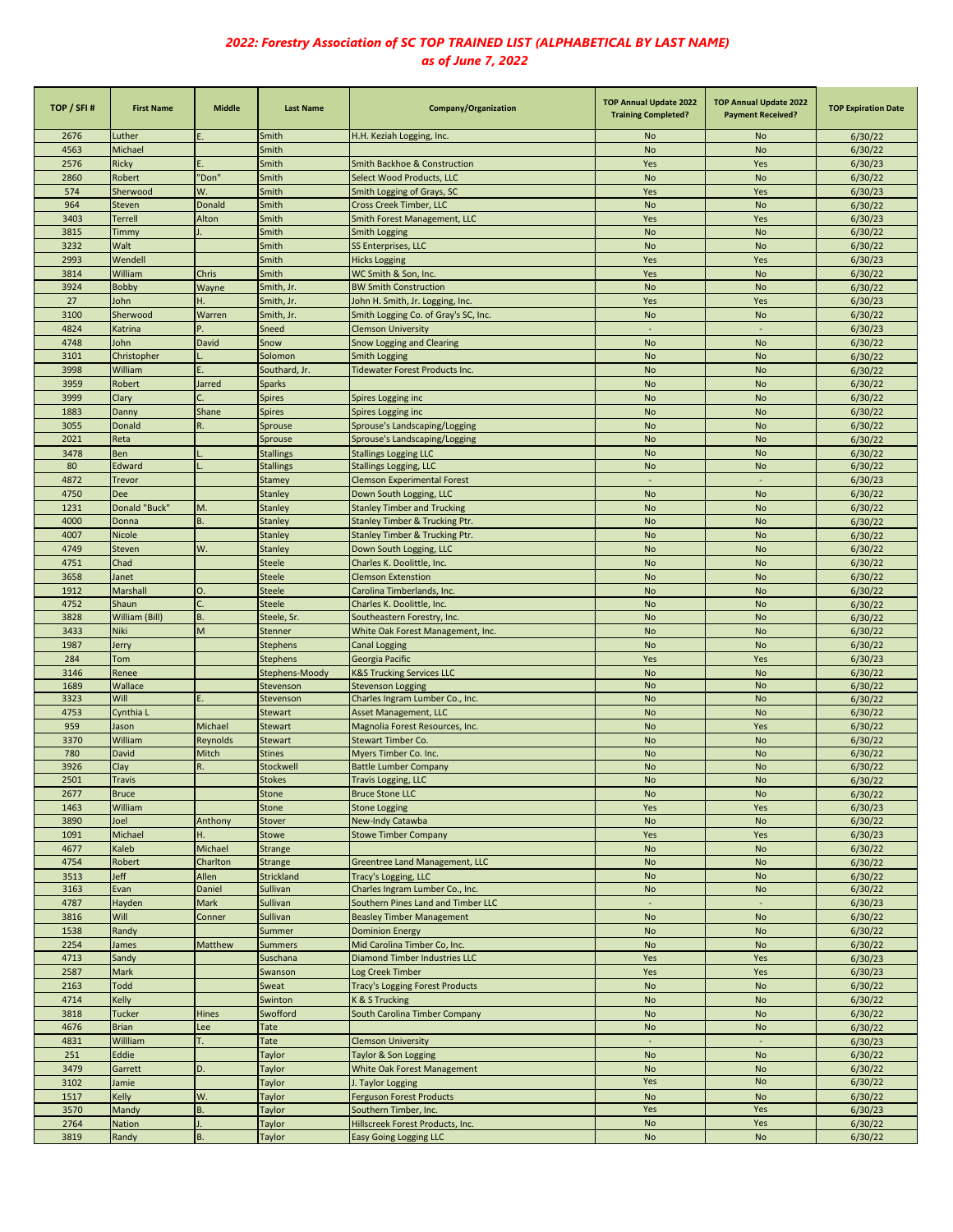| TOP / SFI#   | <b>First Name</b>                                                                                                       | <b>Middle</b>       | <b>Last Name</b>              | <b>Company/Organization</b>                                       | <b>TOP Annual Update 2022</b><br><b>Training Completed?</b> | <b>TOP Annual Update 2022</b><br><b>Payment Received?</b> | <b>TOP Expiration Date</b> |
|--------------|-------------------------------------------------------------------------------------------------------------------------|---------------------|-------------------------------|-------------------------------------------------------------------|-------------------------------------------------------------|-----------------------------------------------------------|----------------------------|
| 3927         | Richard                                                                                                                 | Dale                | Taylor                        | <b>Taylor and Sons Logging</b>                                    | No                                                          | No                                                        | 6/30/22                    |
| 3659         | Ronald                                                                                                                  |                     | Taylor                        | <b>SLT Logging</b>                                                | <b>No</b>                                                   | <b>No</b>                                                 | 6/30/22                    |
| 785          | Steven                                                                                                                  |                     | Taylor                        | <b>SLT Logging</b>                                                | <b>No</b>                                                   | No                                                        | 6/30/22                    |
| 843          | Tony                                                                                                                    |                     | Taylor                        | Southern Timber, Inc.                                             | Yes                                                         | Yes                                                       | 6/30/23                    |
| 4873         | Wade                                                                                                                    | M.                  | Taylor                        | Taylor's Site Work, LLC                                           | $\sim$                                                      | ÷,                                                        | 6/30/23                    |
| 4001         | <b>Tanner</b>                                                                                                           | А.                  | Taylor                        | <b>Taylor Logging</b>                                             | <b>No</b>                                                   | <b>No</b>                                                 | 6/30/22                    |
| 3434         | Chris                                                                                                                   |                     | Tedder                        | <b>Dean Tedder Logging</b>                                        | <b>No</b>                                                   | <b>No</b>                                                 | 6/30/22                    |
| 1233         | Dean                                                                                                                    |                     | Tedder                        | <b>Dean Tedder Logging</b>                                        | <b>No</b>                                                   | <b>No</b>                                                 | 6/30/22                    |
| 4002<br>2862 | Austin<br>William                                                                                                       | Η.                  | Terry                         | <b>Beasley Timber Company</b>                                     | <b>No</b><br><b>No</b>                                      | <b>No</b><br><b>No</b>                                    | 6/30/22                    |
| 2863         | Michael                                                                                                                 |                     | Thigpen, Jr.<br><b>Thomas</b> | Thigpen Forest Product, LLC<br><b>Michael's Logging</b>           | Yes                                                         | Yes                                                       | 6/30/22<br>6/30/23         |
| 1539         | William                                                                                                                 | Tony                | <b>Thomas</b>                 | Carolina Land & Timber, Inc.                                      | <b>No</b>                                                   | <b>No</b>                                                 | 6/30/22                    |
| 3541         | lacob                                                                                                                   | <b>Steven</b>       | Thomasson                     | Steve Thomasson Pulpwood, LLC                                     | <b>No</b>                                                   | <b>No</b>                                                 | 6/30/22                    |
| 83           | <b>Steve</b>                                                                                                            | Edward              | Thomasson                     | Steve Thomasson Pulpwood, LLC                                     | <b>No</b>                                                   | <b>No</b>                                                 | 6/30/22                    |
| 746          | Gregory                                                                                                                 | M.                  | <b>Thompkins</b>              | Bay Area Forest Products, LLC                                     | <b>No</b>                                                   | Yes                                                       | 6/30/22                    |
| 4683         | <yle< td=""><td>Heath</td><td><b>Thompkins</b></td><td></td><td><b>No</b></td><td><b>No</b></td><td>6/30/22</td></yle<> | Heath               | <b>Thompkins</b>              |                                                                   | <b>No</b>                                                   | <b>No</b>                                                 | 6/30/22                    |
| 3480         | Gregory                                                                                                                 | M.                  | Thompkins, II                 | Bay Area Forest Products, LLC                                     | Yes                                                         | <b>No</b>                                                 | 6/30/22                    |
| 4755         | Aaron                                                                                                                   | M.                  | Thompson                      | Charles Ingram Lumber Co.                                         | <b>No</b>                                                   | <b>No</b>                                                 | 6/30/22                    |
| 3208         | Ioshua                                                                                                                  | Lee                 | Thompson                      | Howard Timber Corp.                                               | <b>No</b>                                                   | <b>No</b>                                                 | 6/30/22                    |
| 3542         | lames                                                                                                                   | Christopher         | Thompson                      | Long Cane Logging Inc.                                            | <b>No</b>                                                   | <b>No</b>                                                 | 6/30/22                    |
| 4003         | James                                                                                                                   | <b>Theodore</b>     | <b>Thompson III</b>           | Charles Ingram Lumber Co.                                         | <b>No</b>                                                   | <b>No</b>                                                 | 6/30/22                    |
| 4757         | <b>Steve</b>                                                                                                            | D.                  | Thompson, Jr.                 | A Grade Above Others LLC                                          | <b>No</b>                                                   | No                                                        | 6/30/22                    |
| 4756         | <b>Steve</b>                                                                                                            | D.                  | Thompson, Sr.                 | A Grade Above Others LLC                                          | <b>No</b>                                                   | No                                                        | 6/30/22                    |
| 3891         | Michael                                                                                                                 |                     | Threatt                       | <b>Hunter Farms</b>                                               | <b>No</b>                                                   | <b>No</b>                                                 | 6/30/22                    |
| 3375         | Fredderick                                                                                                              |                     | <b>Timmons</b>                | Smith Logging, Inc.                                               | Yes                                                         | Yes                                                       | 6/30/23                    |
| 3892         | James                                                                                                                   | <b>Brandon</b>      | <b>Timms</b>                  | <b>Timms Timber</b>                                               | No                                                          | <b>No</b>                                                 | 6/30/22                    |
| 4809         | Ethan                                                                                                                   |                     | <b>Tisdale</b>                | <b>Clemson University</b>                                         | ÷.                                                          | $\mathbf{r}$                                              | 6/30/23                    |
| 4874         | Ethan                                                                                                                   |                     | <b>Tisdale</b>                | Southern Pines Land and Timber LLC                                | $\sim$                                                      | $\overline{a}$                                            | 6/30/23                    |
| 3961         | Jonathan                                                                                                                | Chandler            | Tolson                        | <b>Delta Timber Company</b>                                       | Yes                                                         | <b>No</b>                                                 | 6/30/22                    |
| 2507         | <b>Byron</b>                                                                                                            |                     | <b>Toney</b>                  | Weyerhaeuser                                                      | <b>No</b>                                                   | <b>No</b>                                                 | 6/30/22                    |
| 4875         | Pierre                                                                                                                  | Raymon              | Trapp                         | Trapp's Tree Service, LLC                                         | $\sim$                                                      | ÷,                                                        | 6/30/23                    |
| 682          | Dwight                                                                                                                  |                     | <b>Trexler</b>                | Dwight Trexler Logging, Inc.                                      | Yes                                                         | <b>No</b>                                                 | 6/30/22                    |
| 4682         | Joshua                                                                                                                  | Alexander           | Trill                         |                                                                   | <b>No</b>                                                   | <b>No</b>                                                 | 6/30/22                    |
| 1192         | Robert                                                                                                                  |                     | Tripp                         | Log Creek Timber                                                  | Yes                                                         | Yes                                                       | 6/30/23                    |
| 3770         | George                                                                                                                  | Randy               | Turner                        | Forestry Contractors, Inc.                                        | Yes                                                         | Yes                                                       | 6/30/23                    |
| 3558         | Nolen                                                                                                                   | M.                  | <b>Tuten</b>                  | <b>Tracys Logging Forest Products</b>                             | No                                                          | No                                                        | 6/30/22                    |
| 3820         | Seth                                                                                                                    | Garrett             | Tuten                         | <b>Elliott Sawmilling Co.</b>                                     | <b>No</b>                                                   | No                                                        | 6/30/22                    |
| 1728         | Russell                                                                                                                 | т.                  | Twitty                        | Collum's Lumber Products, LLC                                     | Yes                                                         | Yes                                                       | 6/30/23                    |
| 2449<br>4674 | Phillip                                                                                                                 | Q.                  | Tyson<br>Union                | Tyson Pulpwood Corp.                                              | <b>No</b><br><b>No</b>                                      | No<br>No                                                  | 6/30/22                    |
|              | James                                                                                                                   | Joseph<br>Catherine |                               |                                                                   | Yes                                                         | Yes                                                       | 6/30/22                    |
| 3958<br>3821 | Margaret<br>William                                                                                                     | Η.                  | Utecht<br>Varn, IV            |                                                                   | <b>No</b>                                                   | <b>No</b>                                                 | 6/30/23<br>6/30/22         |
| 318          | Dennis                                                                                                                  | Η.                  | Varner                        | American Forest Management, Inc.<br>Dennis H. Varner Logging, LLC | <b>No</b>                                                   | <b>No</b>                                                 | 6/30/22                    |
| 2935         | Phillip                                                                                                                 | Η.                  | Varner                        | Dennis H. Varner Logging, LLC                                     | <b>No</b>                                                   | <b>No</b>                                                 | 6/30/22                    |
| 3209         | <b>Nicholas</b>                                                                                                         | R.                  | Vassey                        | . Crawford Logging, Inc.                                          | <b>No</b>                                                   | <b>No</b>                                                 | 6/30/22                    |
| 3894         | Christopher                                                                                                             | Leonard             | Wadsworth                     | <b>Wadsworth and Sons LLC</b>                                     | <b>No</b>                                                   | <b>No</b>                                                 | 6/30/22                    |
| 228          | <b>Broadus</b>                                                                                                          | Lee                 | Walker                        | A Grade Above Others LLC                                          | No                                                          | <b>No</b>                                                 | 6/30/22                    |
| 2679         | Daniel                                                                                                                  | Ryan                | Walker                        | Walker & Walker Logging, LLC                                      | No                                                          | No                                                        | 6/30/22                    |
| 2680         | Tyler                                                                                                                   | Α.                  | Walker                        | Walker & Walker Logging, LLC                                      | Yes                                                         | Yes                                                       | 6/30/23                    |
| 2654         | lason                                                                                                                   | W.                  | Wall                          | Wall Timber Co. LLC                                               | Yes                                                         | Yes                                                       | 6/30/23                    |
| 69           | Richard                                                                                                                 | Dennis              | Wall                          | Mountain View Farms, Inc.                                         | Yes                                                         | No                                                        | 6/30/22                    |
| 3264         | Sharon                                                                                                                  | Dianne              | Wall                          | Mountain View Farms, Inc.                                         | Yes                                                         | No                                                        | 6/30/22                    |
| 2994         |                                                                                                                         | Wyman               | Wall, III                     | Wall Timber Co., LLC                                              | Yes                                                         | Yes                                                       | 6/30/23                    |
| 1333         | W.                                                                                                                      | Virgil              | Wall, Jr.                     | <b>Brendy Hill Farm</b>                                           | No                                                          | No                                                        | 6/30/22                    |
| 4821         | James                                                                                                                   | Matthew             | Walsh, III                    | <b>Clemson University</b>                                         | $\sim$                                                      | $\blacksquare$                                            | 6/30/23                    |
| 3230         | John                                                                                                                    | Carroll             | Walters                       | W & W Logging, Inc.                                               | Yes                                                         | No                                                        | 6/30/22                    |
| 4876         | Don                                                                                                                     | C.                  | Walton                        | <b>Tyler's Timber LLC</b>                                         | $\sim$                                                      | $\overline{\phantom{a}}$                                  | 6/30/23                    |
| 1580         | <b>Willis</b>                                                                                                           | Wyman               | Ward                          | Seckinger Forest Products, Inc.                                   | <b>No</b>                                                   | <b>No</b>                                                 | 6/30/22                    |
| 1658         | George                                                                                                                  | Michael             | Ware                          | Ware Land & Timber                                                | No                                                          | No                                                        | 6/30/22                    |
| 3482         | William                                                                                                                 | B.                  | Warren                        | <b>West Fraser</b>                                                | No                                                          | <b>No</b>                                                 | 6/30/22                    |
| 4758         | <b>Derrick</b>                                                                                                          | <b>McCray</b>       | Washington<br>Washington      | Washington Bros. Logging, LLC                                     | No                                                          | <b>No</b>                                                 | 6/30/22                    |
| 4005         | <b>Stephon</b>                                                                                                          |                     |                               | <b>Step Logging LLC</b>                                           | Yes                                                         | Yes                                                       | 6/30/23                    |
| 2338<br>1566 | Alvin<br>David                                                                                                          | Randy<br>M.         | Wates<br>Watford, II          | Log Creek Timber<br><b>Resource Management Service</b>            | Yes<br>No                                                   | Yes<br>No                                                 | 6/30/23<br>6/30/22         |
| 2264         | James                                                                                                                   | N.                  | Watkins, III                  | Mike's Logging                                                    | Yes                                                         | Yes                                                       | 6/30/23                    |
| 4808         | Caleb                                                                                                                   | Davis               | Watson                        | <b>Clemson University</b>                                         |                                                             |                                                           | 6/30/23                    |
| 640          | Michael                                                                                                                 | D.                  | Watson                        | <b>Tri County Timber</b>                                          | No                                                          | No                                                        | 6/30/22                    |
| 3823         | Logan                                                                                                                   | Т.                  | Watters                       | Smith Backhoe and Construction, LLC                               | Yes                                                         | Yes                                                       | 6/30/23                    |
| 3395         | Sherry                                                                                                                  | Ann                 | Watts                         | Hammond Land Clearing, LLC                                        | Yes                                                         | Yes                                                       | 6/30/23                    |
| 4789         | Henry                                                                                                                   |                     | Weatherford                   | Weatherford Logging, Inc.                                         | $\sim$                                                      | $\sim$                                                    | 6/30/23                    |
| 4564         | Matthew                                                                                                                 |                     | Weatherwax                    |                                                                   | No                                                          | No                                                        | 6/30/22                    |
| 3773         | Dwayne                                                                                                                  | Lee                 | Webb                          | Smith Logging, Inc.                                               | Yes                                                         | Yes                                                       | 6/30/23                    |
| 4877         | Eric                                                                                                                    |                     | Wehrmann                      | R & W Wood Products LLC                                           | $\omega$                                                    | $\omega$                                                  | 6/30/23                    |
| 713          | Henry                                                                                                                   | Dan                 | Welch                         | Piedmont Pulp, Inc.                                               | $\mathsf{No}$                                               | No                                                        | 6/30/22                    |